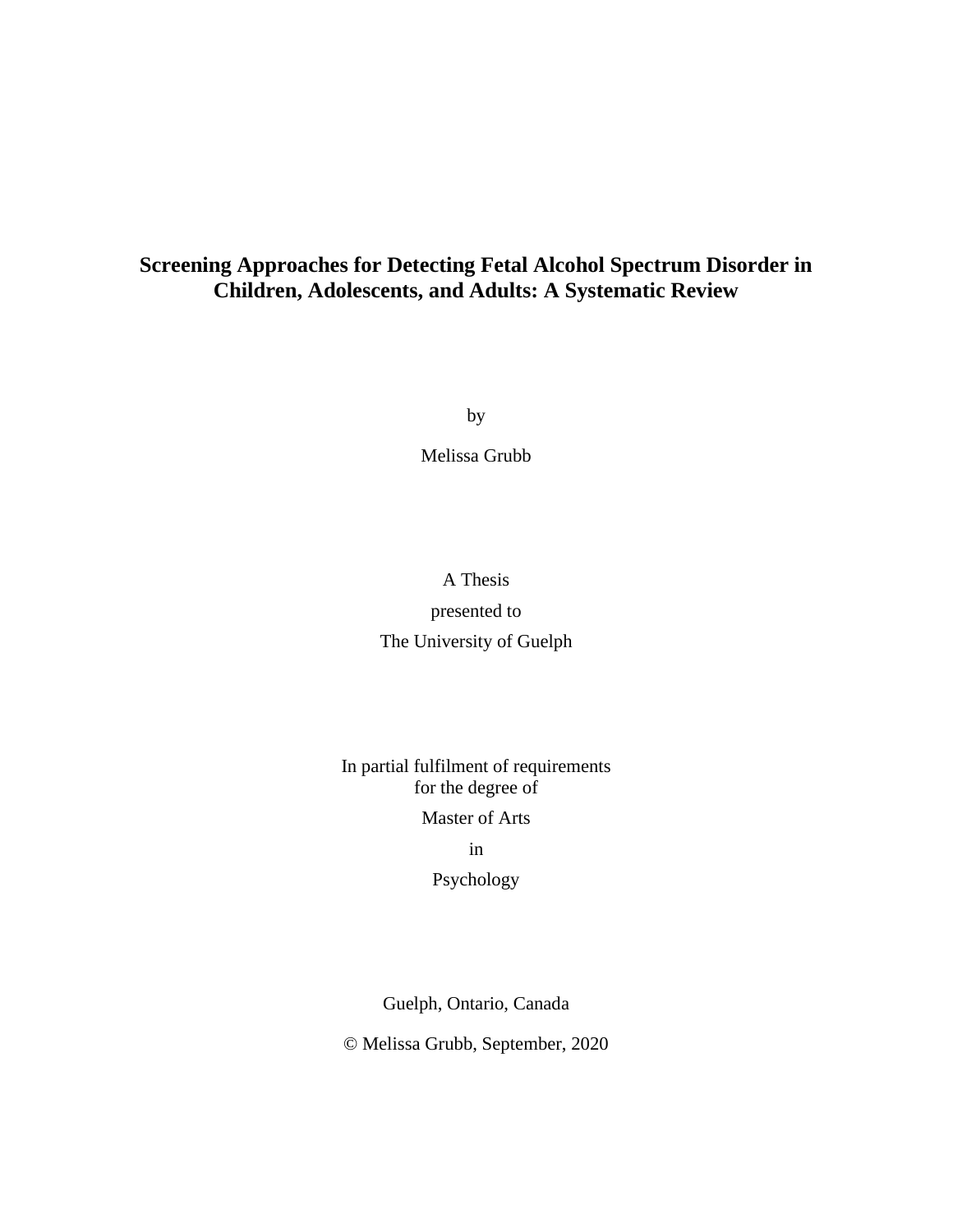### **ABSTRACT**

# <span id="page-1-0"></span>SCREENING APPROACHES FOR DETECTING FETAL ALCOHOL SPECTRUM DISORDER IN CHILDREN, ADOLESCENTS, AND ADULTS

Melissa Grubb University of Guelph, 2020 Advisor(s): Dr. Kaitlyn McLachlan

Identification of fetal alcohol spectrum disorder (FASD) may help facilitate the provision of supports and services for those who need them. Screening has been proposed as an important step in recognizing those at risk of having FASD. The current review aimed to systematically review the literature on screening tools and approaches for the identification of FASD. The search yielded several promising screening tools that are presently available for use with children, adolescents, and adults across a range of settings. Several emerging approaches based on biomarkers associated with prenatal alcohol exposure were also identified in the review. Overall, the current findings suggest that evidence supporting the validity of screening tools and approaches across populations and settings remains limited. Continued research in this area is needed to ensure proper identification of individuals with FASD in order to promote better longterm outcomes. Considerations for the implementation of screening programs are also presented.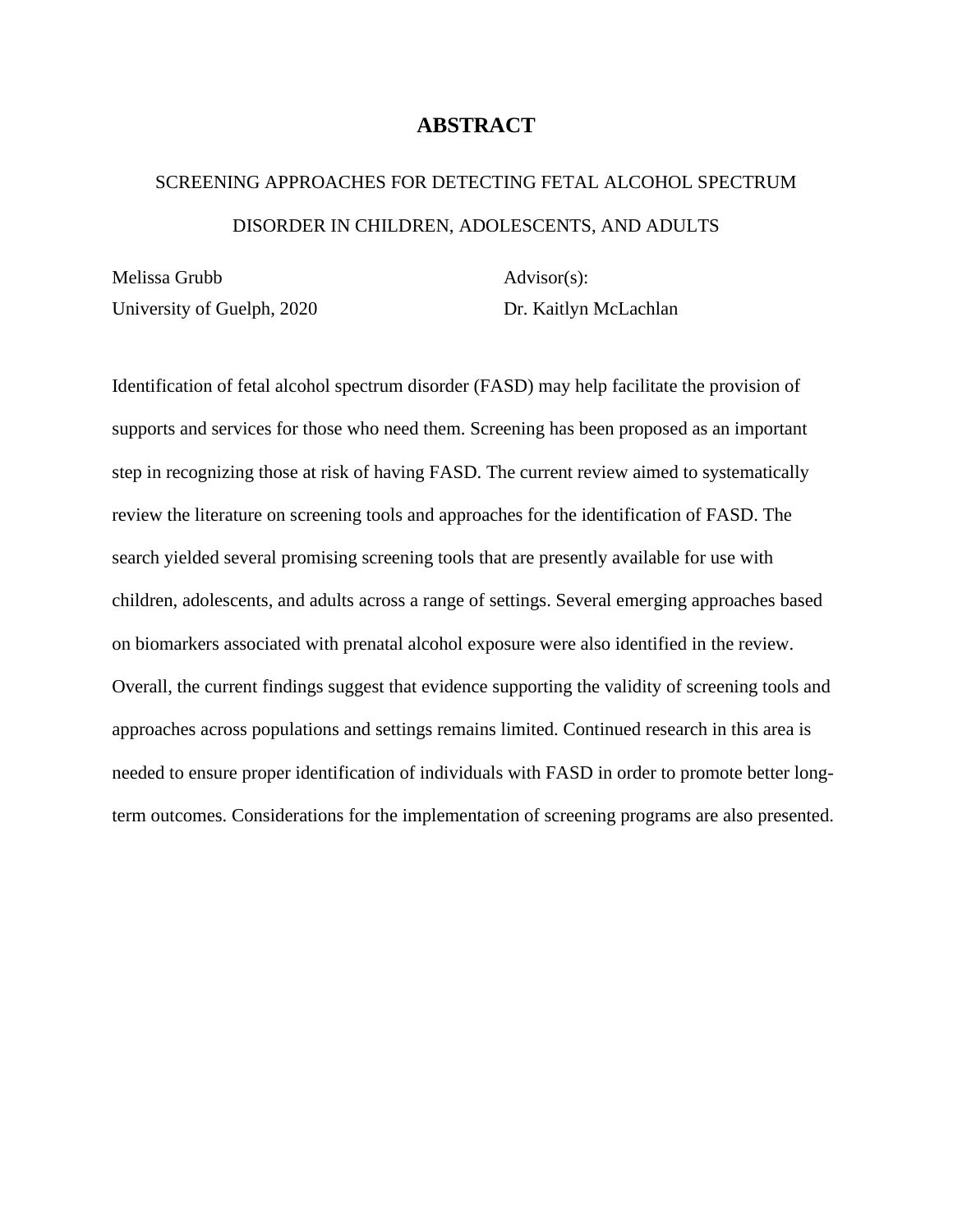### **ACKNOWLEDGEMENTS**

<span id="page-2-0"></span>There are numerous individuals I would like to thank who have made this project possible. First, I would like to thank my supervisor, Dr. Kaitlyn McLachlan. You have gone above and beyond to support me through not one, but two master's projects as a result of COVID-19. I have learned so much working from you over the last two years, and I look forward to continuing to benefit from your incredible knowledge and expertise. Thank you to Dr. Arlene Young who agreed to join my committee with very little notice, and for provided helpful feedback to make my thesis stronger. Thank you as well to Dr. Elissa Newby-Clark for asking insightful questions and helping me to think about the applications of this research in new ways, and to Dr. Stephen Lewis for chairing my defense. Thank you also to all of the members of the PLAN lab who have helped me to prepare to present this research, and especially to the amazing undergraduate team who spent an incredible amount of time on study selection and data extraction.

I am very grateful to all of my friends and family who have supported me over the past two years. Thank you to my cohort, especially Ryan and Brianne, who spent many hours supporting me through online work sessions, even after their own theses were complete. Thank you to my parents for your endless love and support, and to my sisters for being there when I needed a break (or reliable internet). Thank you to Kit who kept me company through the majority of writing my thesis. Thank you especially to my fiancé, Bruno, who has supported me through my undergrad and master's. Thank you for making sure I eat, laugh, and for solving all my tech issues. I could not have made it through all the curveballs the last two years have thrown me without you.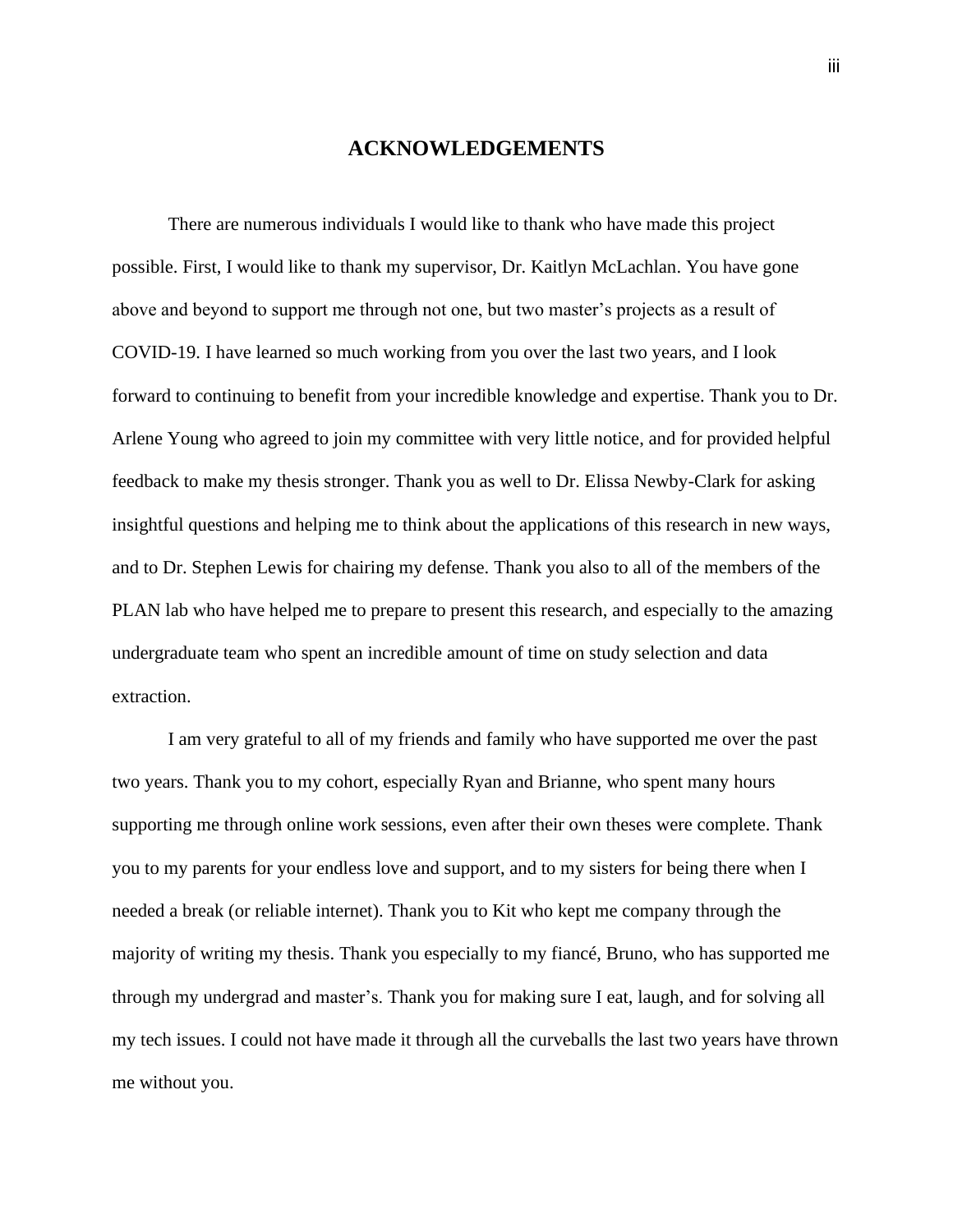# **TABLE OF CONTENTS**

<span id="page-3-0"></span>

| Screening Tools Intended for Use with Children in the General Population 10 |
|-----------------------------------------------------------------------------|
|                                                                             |
|                                                                             |
|                                                                             |
|                                                                             |
|                                                                             |
|                                                                             |
|                                                                             |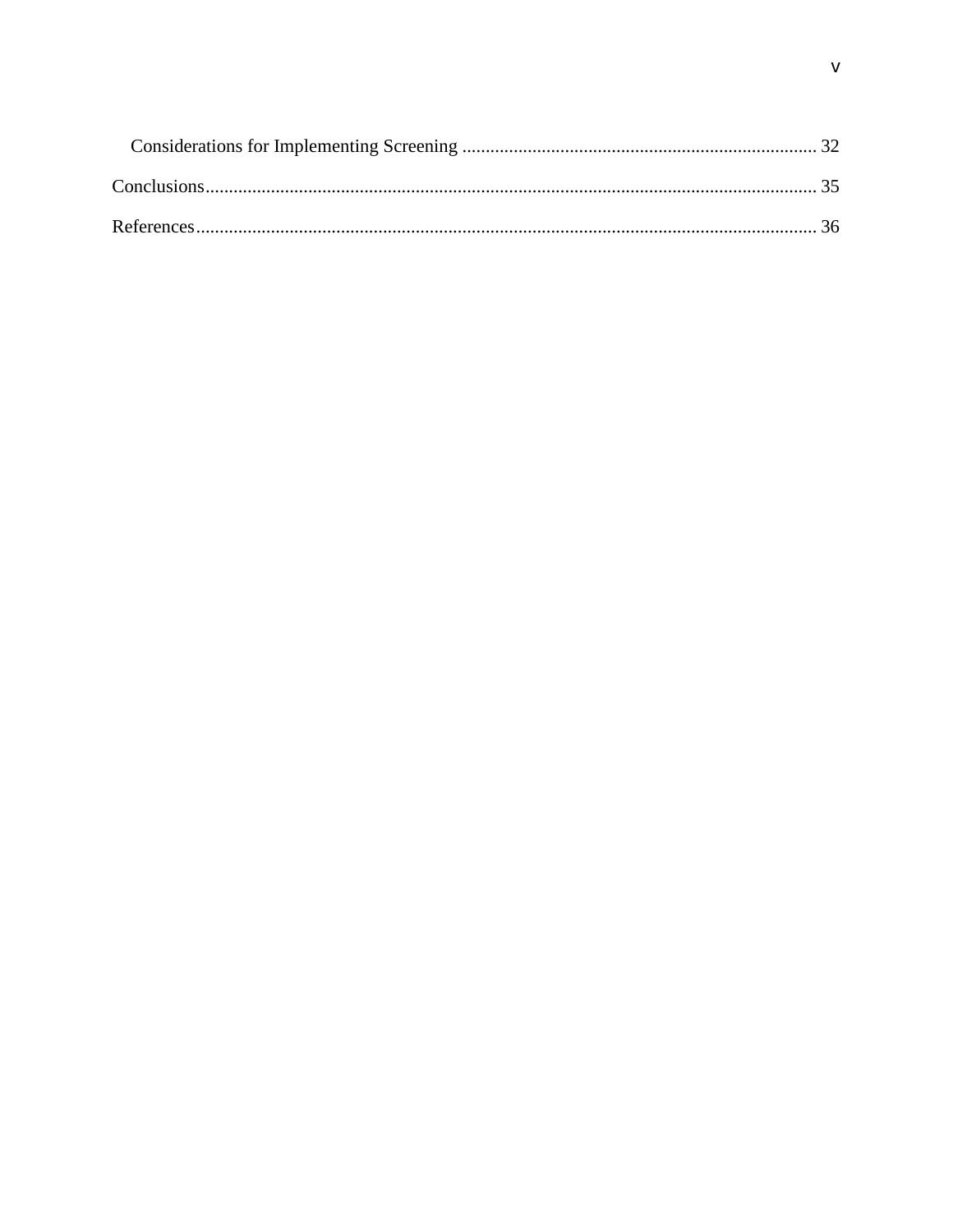# **LIST OF TABLES**

<span id="page-5-0"></span>

| Table 3: Quality assessment of screening tools/approaches across settings and ages using the |  |
|----------------------------------------------------------------------------------------------|--|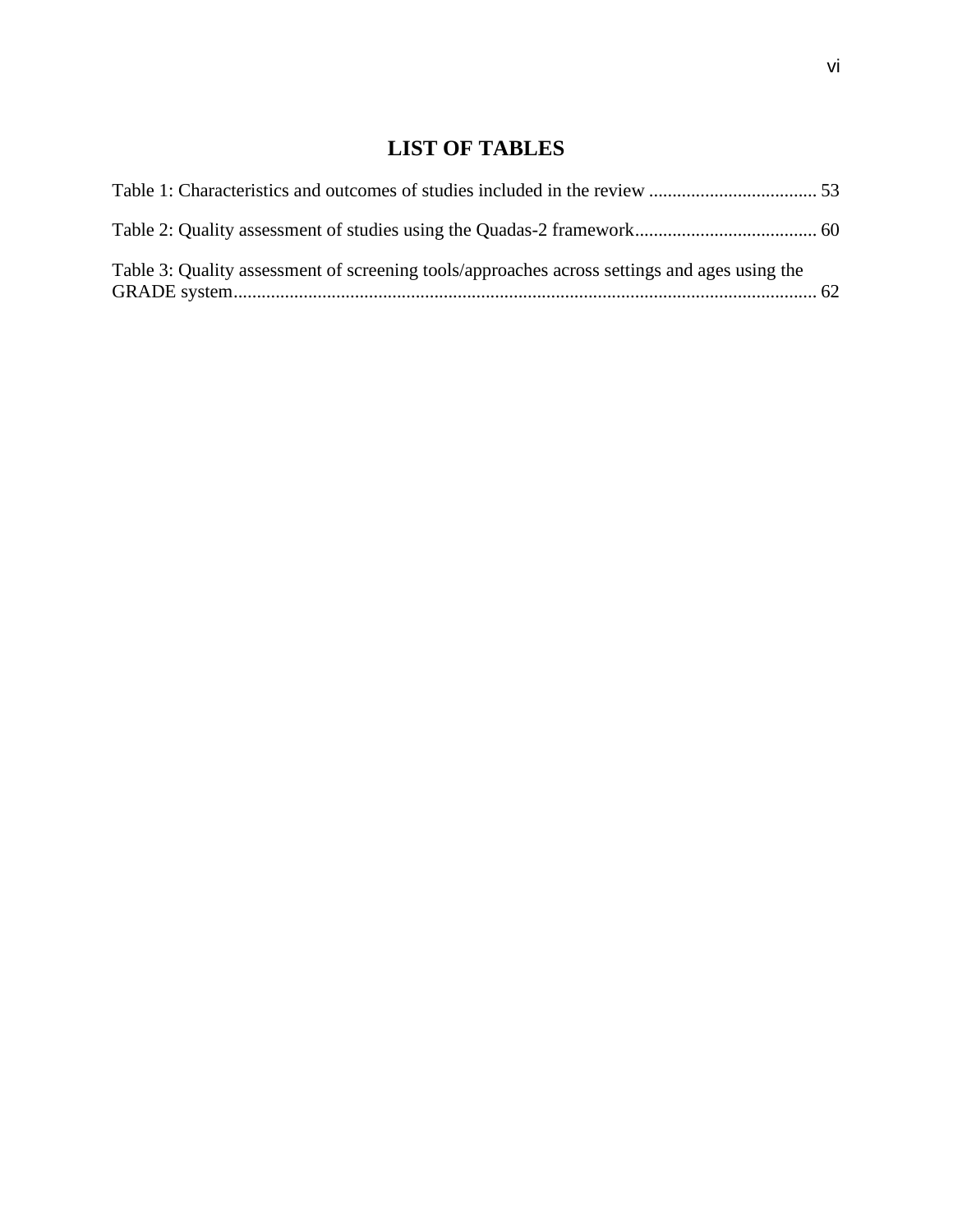## **LIST OF FIGURES**

<span id="page-6-0"></span>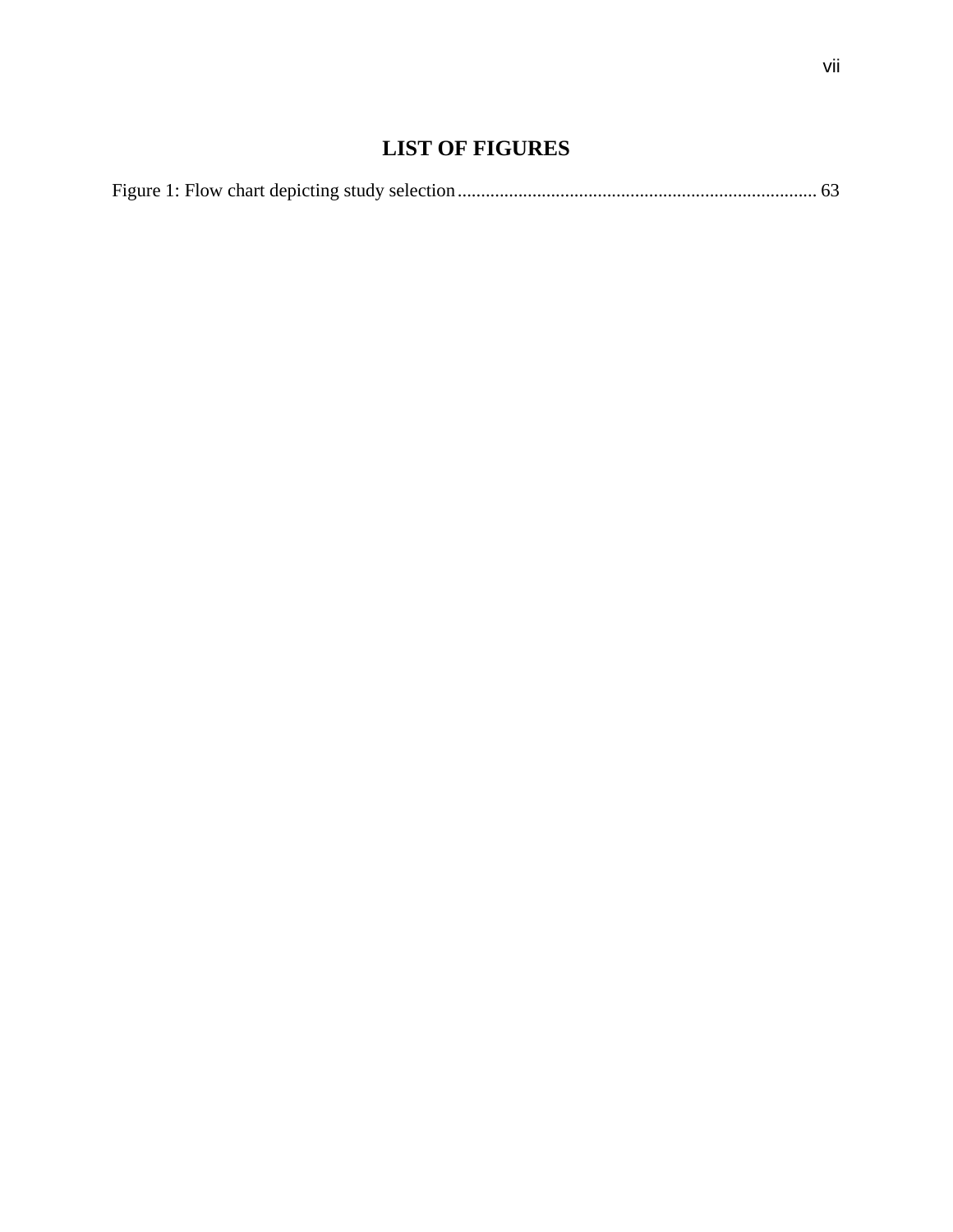#### **Introduction**

<span id="page-7-0"></span>Fetal alcohol spectrum disorder  $(FASD)^{1}$  is a common neurodevelopmental disorder resulting from prenatal alcohol exposure (PAE; Cook et al., 2016; Mattson et al., 2019). Recent studies conservatively estimate 2-5% prevalence in school children in North America, though this is likely an underestimate given limited studies in this area (May et al., 2014; Popova, Lange, Poznyak, et al., 2019; Popova, Lange, Shield, et al., 2019). Prevalence is also estimated to be much higher in vulnerable populations, such as among children in child welfare settings and among those involved in the criminal justice system (Popova, Lange, Shield, et al., 2019). The economic costs associated with FASD are also high. Conservative estimates suggest FASD costs on average \$23 804 USD annually per individual with the disorder (ranging from \$2 035 - \$298 975) in developed countries (Greenmyer et al., 2018). One Canadian study estimated total associated costs to be \$1.3 - 2.3 billion annually, with the highest costs resulting from health care, corrections, and productivity loss (Popova et al., 2015).

Individuals with FASD experience wide ranging impairments in their neurodevelopmental functioning, with commonly impacted domains including overall cognitive ability, language, executive functioning, attention, memory, academic difficulties, motor skills, affect regulation, and adaptive behaviour, including social skills and social communication (Cook et al., 2016; Mattson et al., 2019). Compared to the general population, individuals with

<sup>&</sup>lt;sup>1</sup> While FASD is the diagnostic term currently used according to the Canadian diagnostic guidelines (Cook et al., 2016), other terms have been used to describe individuals impacted by prenatal alcohol exposure, either historically or as part of other diagnostic systems, including fetal alcohol syndrome (FAS), partial fetal alcohol syndrome (pFAS), alcohol related neurodevelopmental disorder (ARND), fetal alcohol effects (FAE), alcohol related birth defects (ARBD), foetal alcohol syndrome, and foetal alcohol spectrum disorder.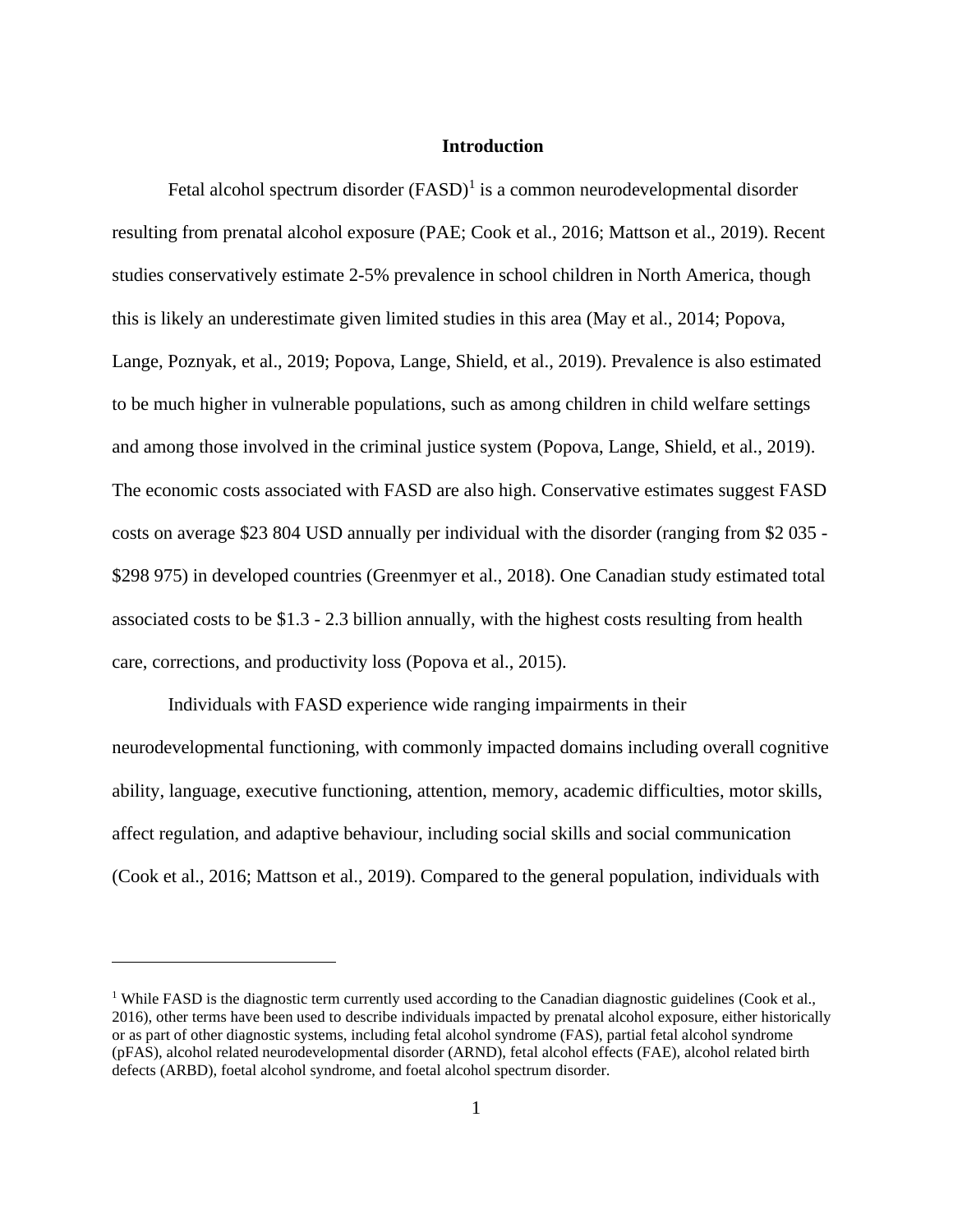FASD also experience elevated rates of comorbid mental and physical health concerns (Pei et al., 2011; Popova et al., 2016; Reid et al., 2020). Additionally, FASD is associated with high rates of adverse life experiences, including caregiver and school disruption, abuse and victimization, problems with employment, and trouble with the law (McLachlan et al., 2020; Popova et al., 2011; Streissguth et al., 2004). Though many individuals with FASD experience a range of difficulties, with wide ranging inter- and intra-individual profiles, they also have many unique strengths, and achieve healthy and positive outcomes with appropriate supports (Flannigan et al., 2018; McLachlan et al., 2017, 2020).

Earlier recognition, assessment/diagnosis, and provision of individualized intervention services and supports, have been identified as key protective factors that mitigate against the adverse outcomes observed in individuals with FASD (Reid et al., 2020; Streissguth et al., 2004). Formal recognition and/or diagnosis of FASD may confer important benefits, including easier access to appropriate supports, better understanding of the strengths and challenges of the individual, formation of peer and family/caregiver support networks, and improved communication between service providers and individuals with FASD/care providers (Helgesson et al., 2018). However, several barriers to detecting FASD may result in delayed or missed diagnosis. For instance, the relative invisibility of the disorder likely contributes to missed diagnosis, in that only about 10% of those with FASD present with overt outward physical signs of PAE (Astley, 2010; McLachlan et al., 2020). Additionally, confirmation of PAE can be difficult as contact with the birth mother may not be feasible (e.g. children in care; Chasnoff et al., 2015) and because drinking during pregnancy may be underreported due to stigma (Corrigan et al., 2019; Freeman et al., 2019). There is also limited FASD-related knowledge and expertise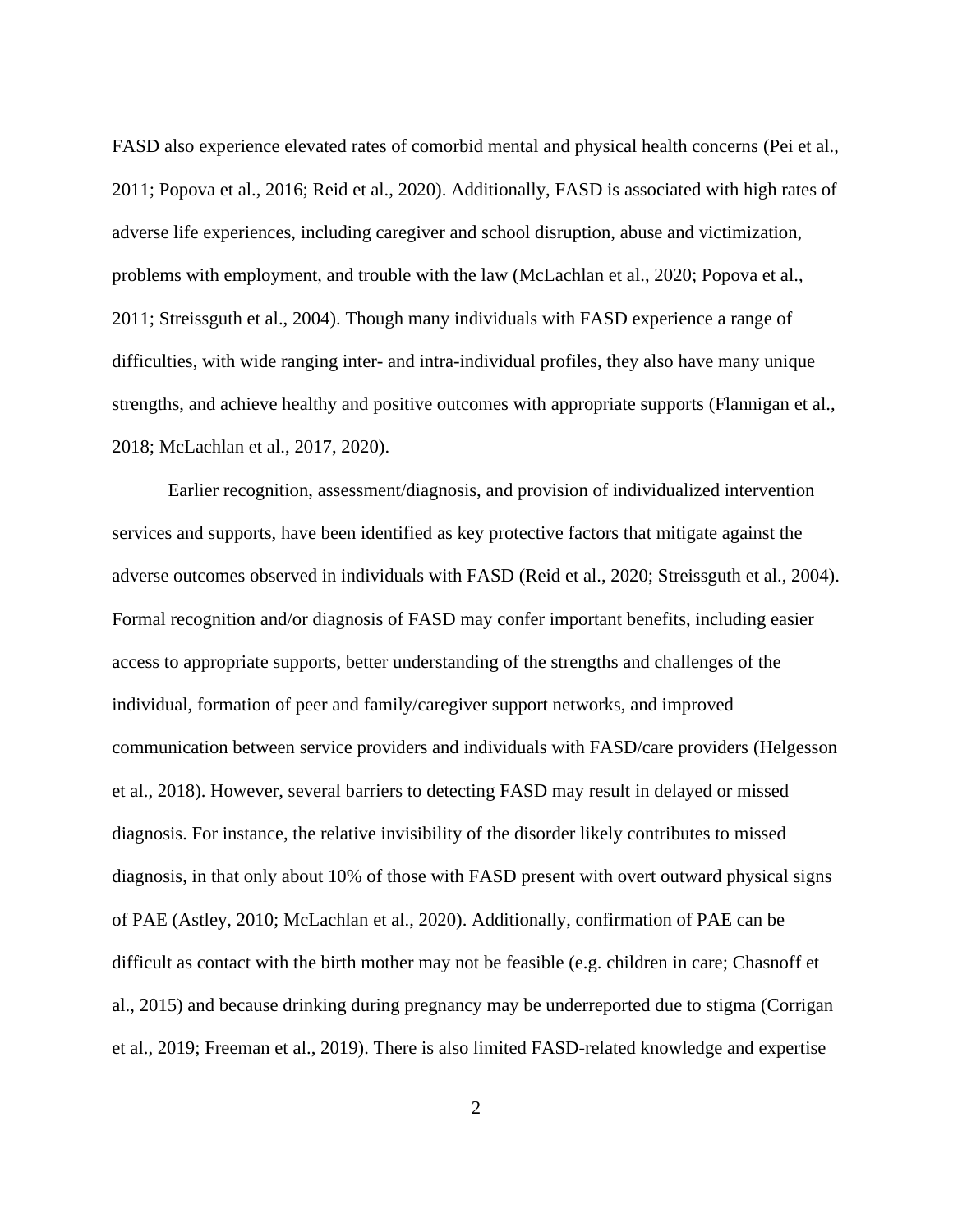among professionals and clinicians to recognize and support individuals with FASD (Brems et al., 2010; Wedding et al., 2007). Owing in part to lack of expertise, as well as the time and cost required for a diagnostic assessment, there is limited capacity to diagnose and address those who may be in need of services (Clarren et al., 2011).

Screening has been proposed as an important step in ensuring that individuals in need of appropriate care and supports are recognized, and in turn, this may result in both improved outcomes and reduction of economic burden associated with FASD (Berrigan et al., 2019). Studies have shown that training healthcare providers to screen for alcohol use in pregnancy, using a range of validated approaches, can promote both critically needed prevention efforts, as well as the early identification of at-risk individuals, thereby providing additional avenues for important intervention services and supports (Jones et al., 2013; Kennedy et al., 2004). Limits to this approach include stigma-driven barriers to disclosure (e.g., Alvik et al., 2006). During the neonatal period, additional screening approaches such as meconium testing have been used as a way to identify newborns with PAE based on alcohol use during the final trimester, thereby increasing opportunities to identify infants and families who may be in need of follow-up supports and intervention (McQuire et al., 2016). While this approach serves an essential purpose, it has narrow application given the brief developmental period during which meconium testing can detect PAE (Goh et al., 2008). To date, evidence-based screening tools for children and adults who may not have been identified during these early stages, but may nevertheless have FASD, are lacking. Efficient and cost-effective screening approaches, validated across ages and settings, may play a critical role in identifying those who may be most at risk and thus most

3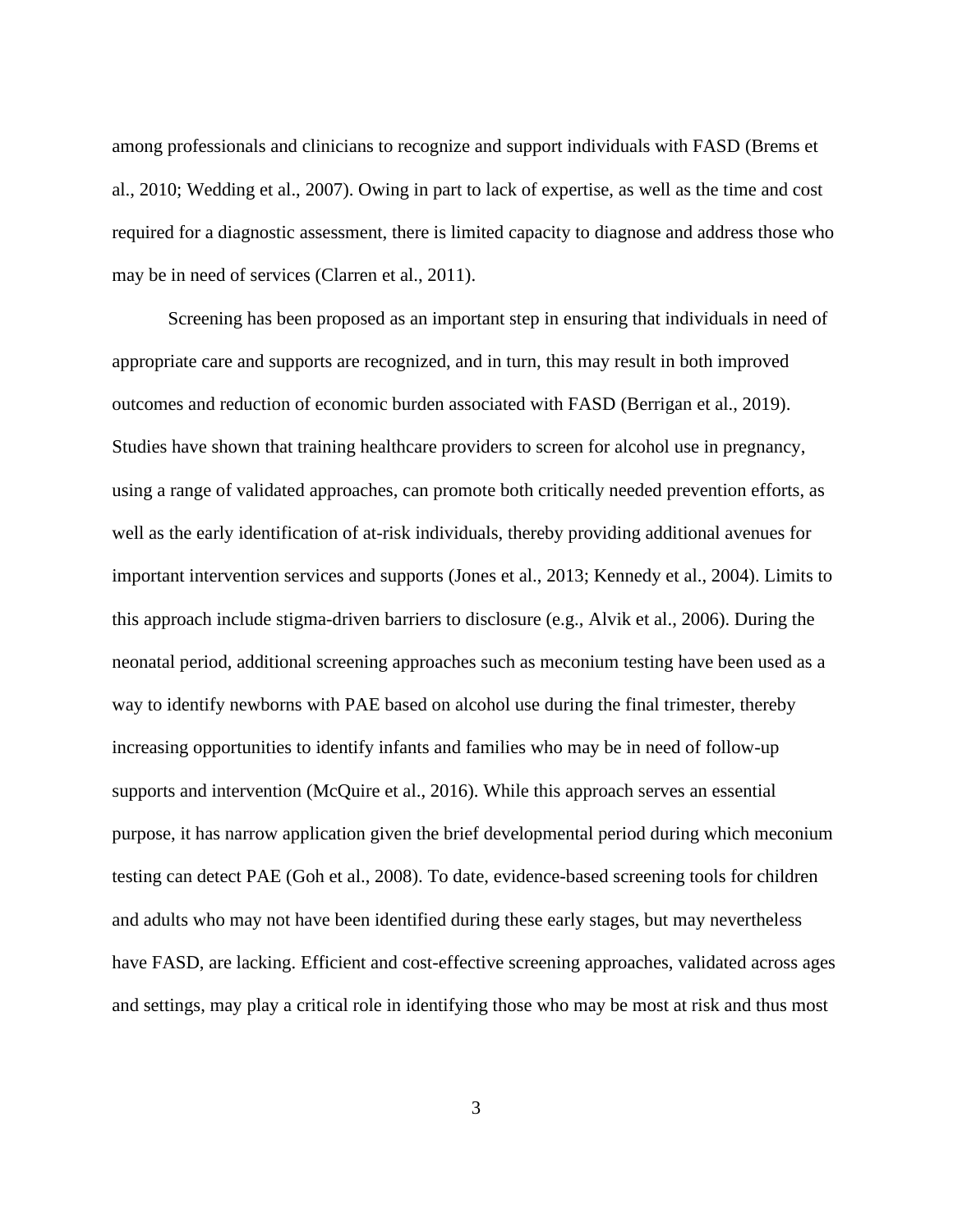in need of limited specialized FASD assessment and diagnostic services along with interventions and supports.

In developing and selecting appropriate and evidence-based screening tools, several factors need to be considered. Reliability refers to the ability of a tool to produce consistent results, for example, across multiple administrations or administrators (Litwin, 1995). Validity refers to the ability of a tool to measure the intended construct, in this case, FASD (Litwin, 1995). Several additional metrics are commonly used to evaluate the validity of screening tools. Sensitivity (Se) refers to the ability of a tool to correctly identify true cases, whereas specificity (Sp) indicates the tool's ability to correctly identify true negatives or non-cases (Trevethan, 2017). Positive predictive value (PPV) refers to the probability of being a true case if one were to screen positive, whereas negative predictive value (NPV) refers to the probability of being a true negative if one were to screen negative. Overall accuracy refers to the proportion of screening decisions resulting in correct classification, including both positives and negatives (Maxim et al., 2014). These measures of accuracy are relative to the reference standard, which is a validated approach for classifying true cases and non-cases (Trevethan, 2017). In the case of FASD, best practice for diagnosis involves a multidisciplinary team with specialized training, with multiple guidelines available to support clinical decision making that vary internationally (Coles et al., 2016; Cook et al., 2016). Ideally a screening tool would demonstrate strong psychometric properties, however this is not always feasible and so trade-offs must be considered. For example, a highly sensitive tool will reduce the risk of missed cases, but may also result in reduced specificity, potentially inflating the number of cases to follow-up (i.e. increased risk of false positives). A high false positive rate may not only lead to possible elevated costs and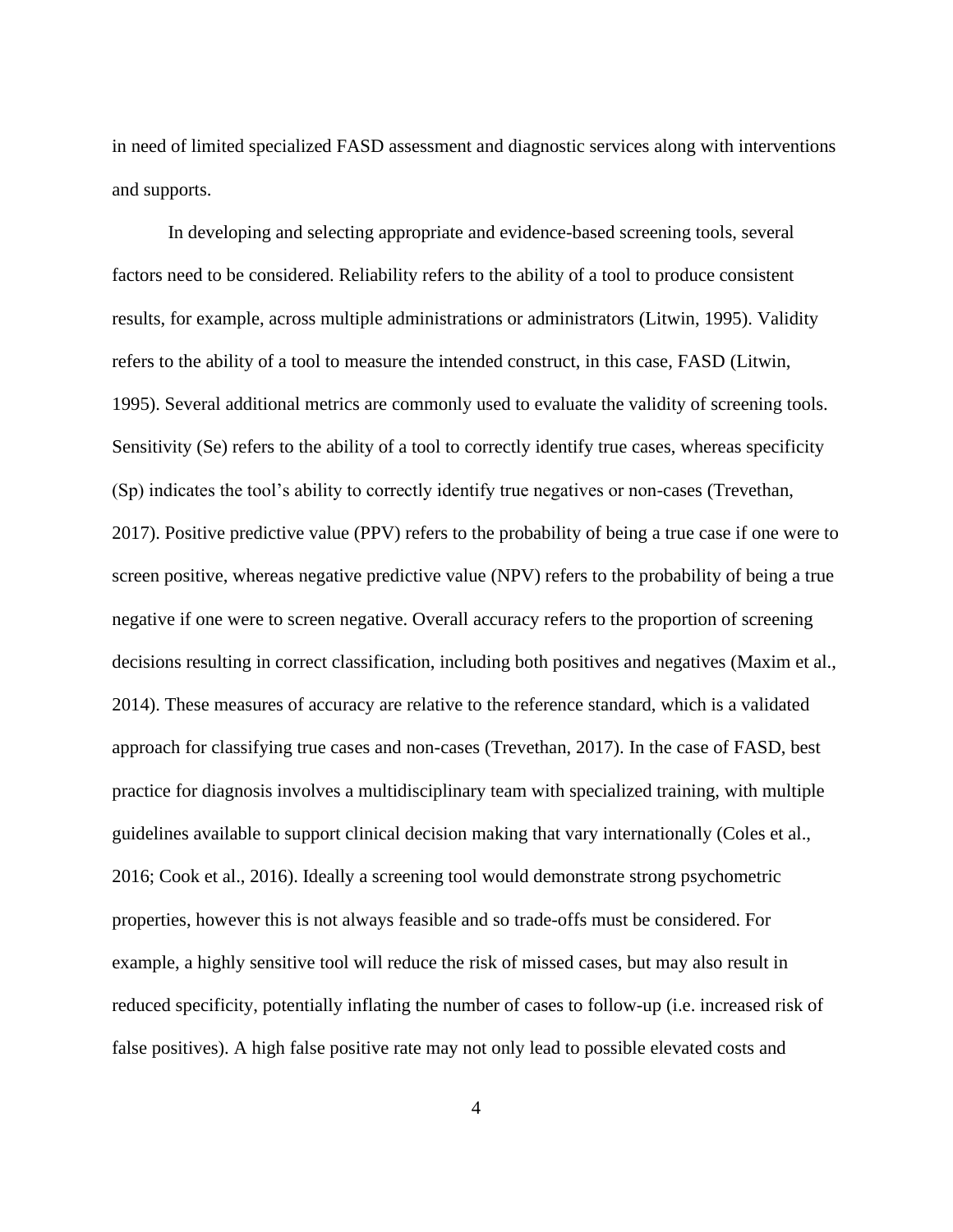misuse of limited specialized resources, but may also cause undue stress to individuals and families, particularly in the case of FASD given the stigma associated with the disability (Marcellus, 2007). Alternatively, while increasing specificity may reduce the number of false positives and therefore save on resources, it may also result in missed cases (i.e. increased risk of false negatives), such that some individuals with FASD may not be identified, therefore missing opportunity for support and intervention. Finally, when evaluating screening tools, it is important to consider the population for which the tool has been validated, as screening tools that have been shown to be reliable and valid in one age group or setting may not be appropriate for all populations or across contexts (Goh et al., 2008).

Goh et al. (2008) completed a comprehensive review of FASD screening tools in order to develop a toolkit with multiple approaches to FASD screening. Their review identified several promising tools developed for use in a variety of settings, such as FASD clinics, community, and justice settings. Details regarding many of the reviewed tools was acquired through personal correspondence with the communities and institutions using the tools rather than through searches of published research, suggesting sparse empirical evidence as a limitation at that time. While results of the review suggested that there were a few promising tools in terms of ease of use, administration costs, and level of required administrative expertise, further validation of some of the tools included in the toolkit was recommended. Another review was subsequently conducted in order to update evidence supporting the toolkit (Koren et al., 2014), though only two additional peer-reviewed studies were identified at that time.

While a range of formal and informal screening approaches designed to identify individuals with FASD have been developed and implemented in the field, to our knowledge,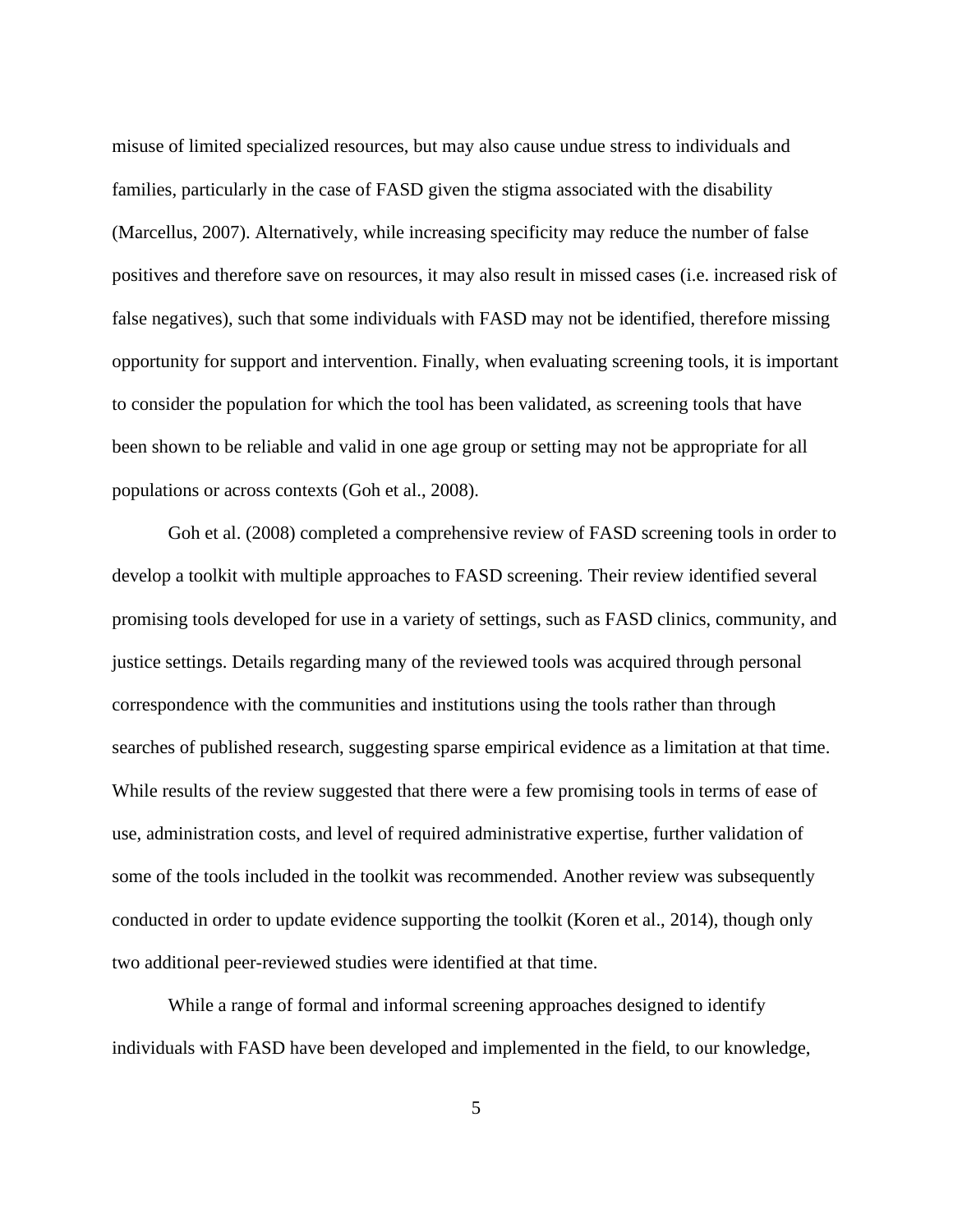systematic consideration of the evidence-base supporting the utility, reliability, and validity of these tools is lacking. Thus, the aim of this systematic review was to provide an overview of the available evidence relevant to screening for FASD in children, adolescents, and adults across a range of settings. A further objective was to highlight promising screening tools and approaches, including those already developed for practical application, as well as emerging approaches in development, in order to inform best practices in the field. Finally, this review serves to identify gaps in the literature in order to inform areas for future research.

#### **Methods**

<span id="page-12-0"></span>The current systematic review adhered to the Preferred Reporting Items for Systematic Reviews and Meta-Analyses (PRISMA) and was pre-registered with PROSPERO, an international prospective register of systematic reviews (Registration #CRD42019122077).

#### <span id="page-12-1"></span>**Inclusion and Exclusion Criteria**

The review focused on identifying peer-reviewed empirical (both quantitative and qualitative) evaluations of instruments, protocols, or other tools designed to screen for or detect FASD in a range of settings. Studies were considered for inclusion if: 1) the study focused on screening tools/methods, and/or identification approaches for detecting FASD; 2) the study focused on humans (including children, adolescents, adults, and elder years); 3) the study publication had a title and abstract available in English in the databases searched; 4) the study had undergone academic peer review<sup>2</sup>; and 5) the study offered a novel contribution or new empirical data to the state of the evidence. Studies were not considered for inclusion if they

<sup>&</sup>lt;sup>2</sup> The peer-reviewed criterion was required for studies identified through databases searches. Studies identified through the grey literature search were not required to have undergone academic peer-review.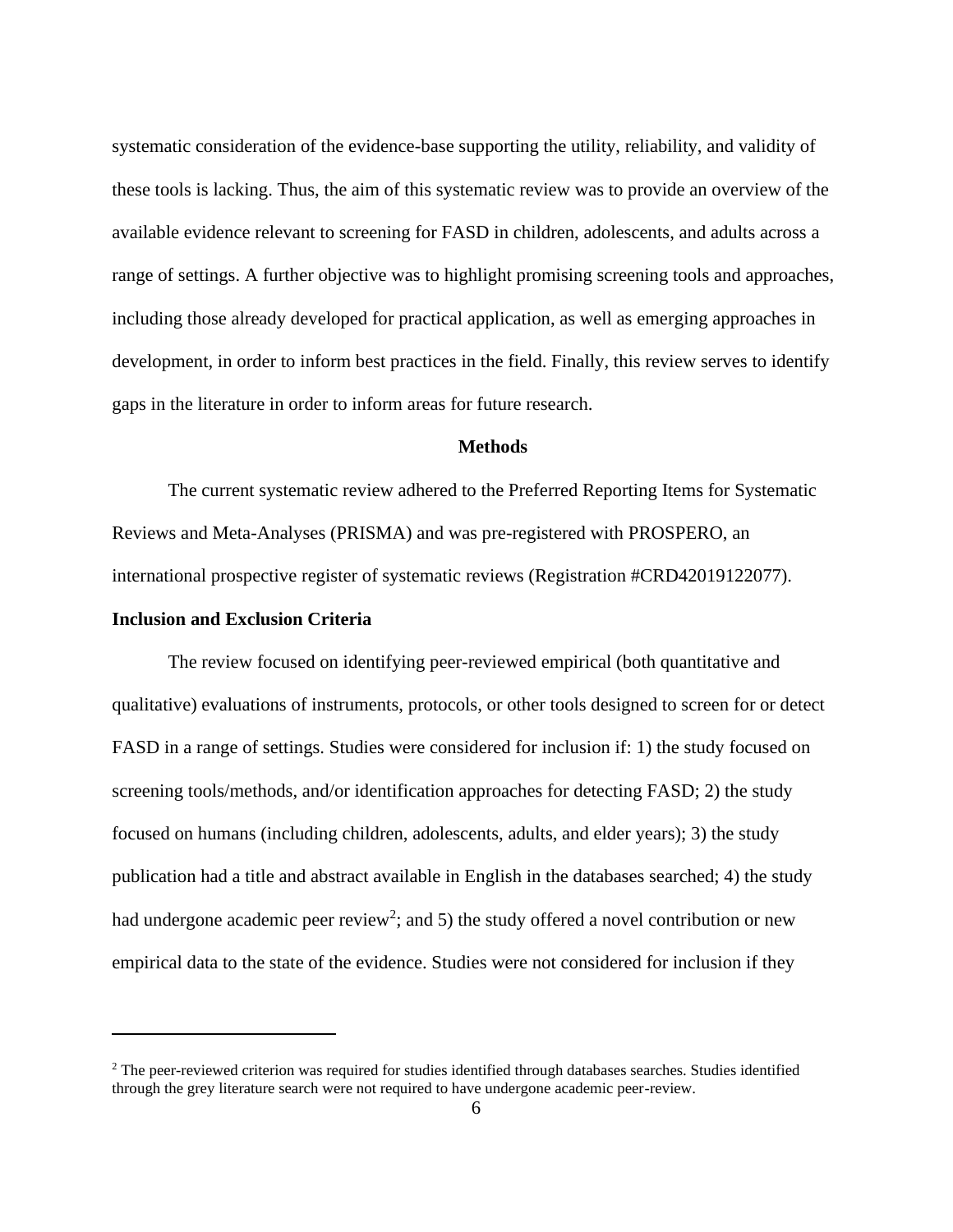focused solely on identifying risk of PAE during the prenatal period in women. Following the initial search and selection of studies a decision was made to exclude animal studies and those that included participants exclusively under five years of age. This decision was made in order to keep the review applied and focused on clinical models during later developmental stages. Additionally, studies that applied tiered approaches or identification strategies, rather than evaluating the efficacy of a single unified tool or approach, such as those commonly described in prevalence ascertainment studies, were also excluded (e.g. May et al., 2014).

#### <span id="page-13-0"></span>**Search Strategy**

A search of the literature was conducted across seven databases for social sciences and medical research, including: ERIC, CINAHL, Medline, PsycINFO, PubMed, Social Services Abstracts, and Web of Science. Search terms used to identify potential studies included: ("fetal alcohol spectrum disorder\*" OR "FASD" OR "foetal alcohol spectrum disorder\*" OR "fetal alcohol syndrome" OR "foetal alcohol syndrome" OR "alcohol related neurodevelopmental disorder\*" OR "ARND") AND (screening OR screen OR biomarker OR neurobiomarker OR identification OR detection OR "biological marker\*" OR questionnaire OR measure OR instrument). Two overall searches were conducted, including an initial search to identify studies published between January  $1<sup>st</sup>$ , 1990 and January  $11<sup>th</sup>$ , 2019, followed by a second search to bring the review up to date by identifying studies published between January 2019 and May  $11<sup>th</sup>$ , 2020.

A grey literature search was also conducted in parallel to the primary search in order to identify additional screening tools or approaches that may be currently in use in the field but not reflected in the peer-reviewed literature. Four grey literature databases were searched, including:

7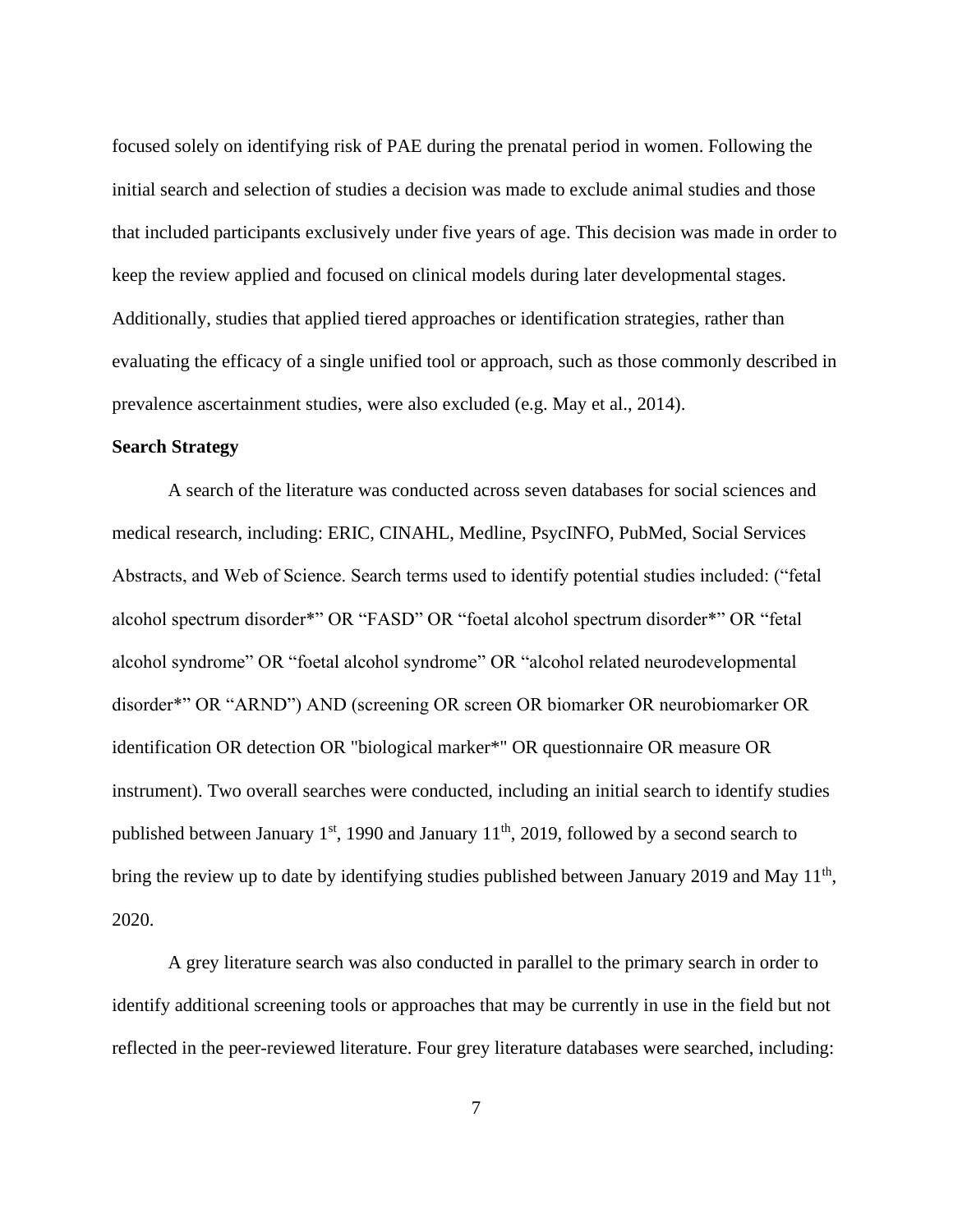Open Grey, Open Government Canada, ProQuest, and PsycExtra, using the same search terms.<sup>3</sup> Additional records were identified by searching published proceedings and abstracts from FASD-focused conferences, searching targeted websites based on previous knowledge and recommendations from other grey literature reviews, pulling records from the original search that did not meet the peer-reviewed criteria, searching through reference lists of relevant reviews and publications, conducting searches on Google, and using a custom search engine for Canadian government documents.

All identified studies were uploaded to Covidence, an online software platform for facilitating systematic literature reviews (Veritas Health Innovation, n.d.). All studies were evaluated by at least two independent reviewers based on the study title and abstract. Each study then underwent full-text review by two independent reviewers. Conflicts during the study selection process were resolved through consensus and with input from the senior member of the study team.

#### <span id="page-14-0"></span>**Data Extraction**

Data relating to population characteristics (e.g. age, setting, ethnicity), study design, and key findings of each study were independently extracted by two members of the research team. Any discrepancies were discussed until consensus was reached.

#### <span id="page-14-1"></span>**Quality Assessment**

Quality assessment of the evidence of individual studies was completed using the QUADAS-2 framework (Whiting et al., 2011). The QUADAS-2 is a tool designed to evaluate

<sup>&</sup>lt;sup>3</sup> Due to system constraints, the following search terms were used for Open Government Canada: "("Fetal alcohol spectrum disorder" OR FASD) AND screen".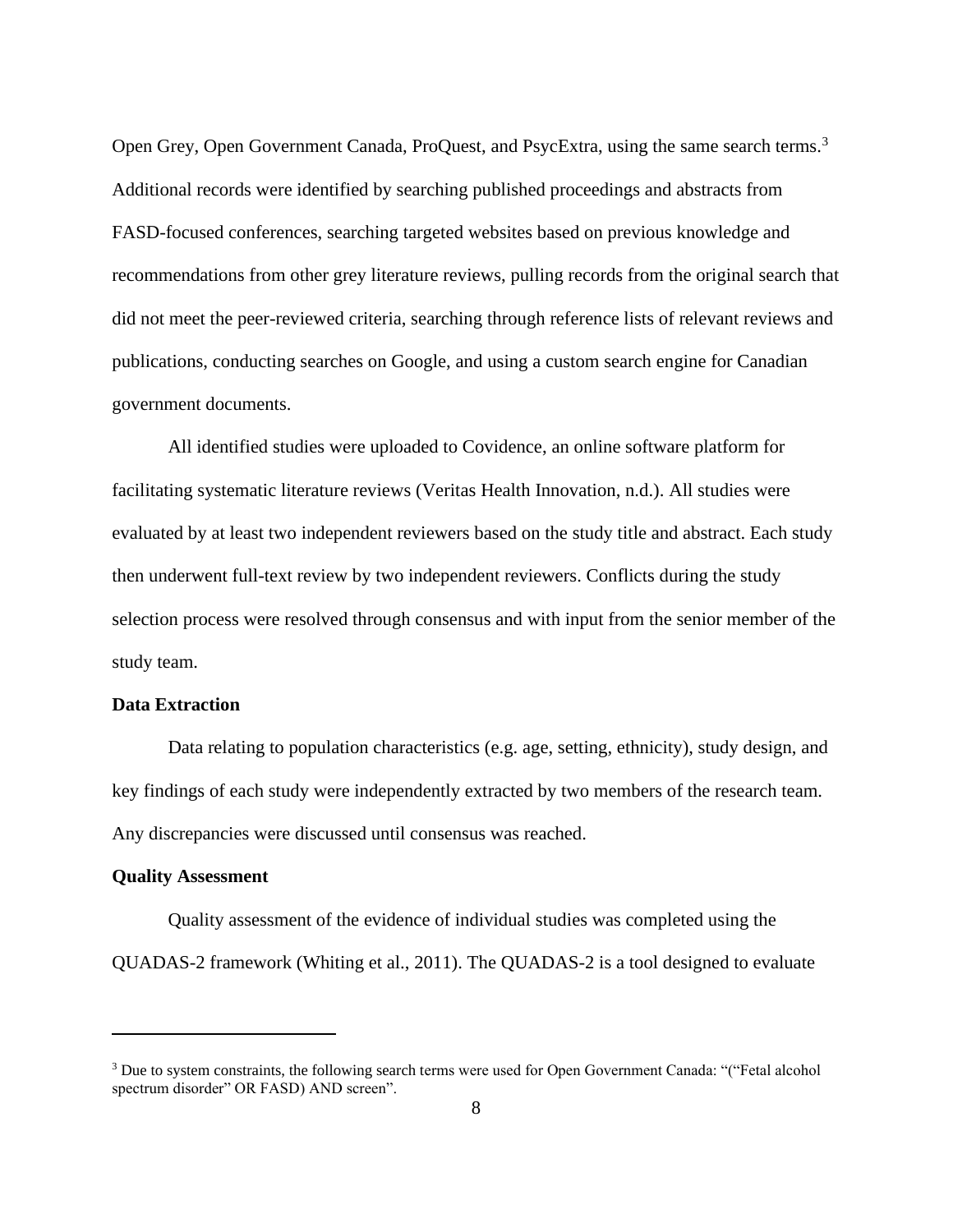risk of bias in diagnostic accuracy studies, with precedence for use in screening studies (e.g. Hirota et al., 2018). Typically, the QUADAS-2 also includes assessment of applicability of studies based on whether the study samples match the research question of the review (Whiting et al., 2011). As an example, in a study of interventions for adolescents, applicability might consider the proportion of study samples comprised of adolescents. Given that the current review focused on a wide range of ages groups and intended screening settings, applicability concerns were not evaluated within the QUADAS-2, but rather, were addressed qualitatively.

The Grading of recommendations, assessment, development, and evaluations (GRADE) system is a method of assessing a body of evidence in a systematic review in order to rate the strength of the evidence for making recommendations (Goldet & Howick, 2013). For the current review, the GRADE system was applied to assess the quality of the overall body of evidence towards screening tools/approaches across ages and settings, with a focus on those currently available for use.

#### **Results**

#### <span id="page-15-1"></span><span id="page-15-0"></span>**Study Characteristics**

Figure 1 outlines the study selection process. The initial database search yielded 3010 results after the removal of duplicates and each underwent initial screening at the title and abstract level. Of these, 300 were subsequently selected for full text review, and 26 met final inclusion criteria. The second database search identified 305 records following duplicate removal, all screened at the title and abstract level. Of these, 57 underwent full-text review, and five ultimately met the final inclusion criteria. The grey literature search identified 78 records, of which all were reviewed in full. Nine studies from the grey literature search met final inclusion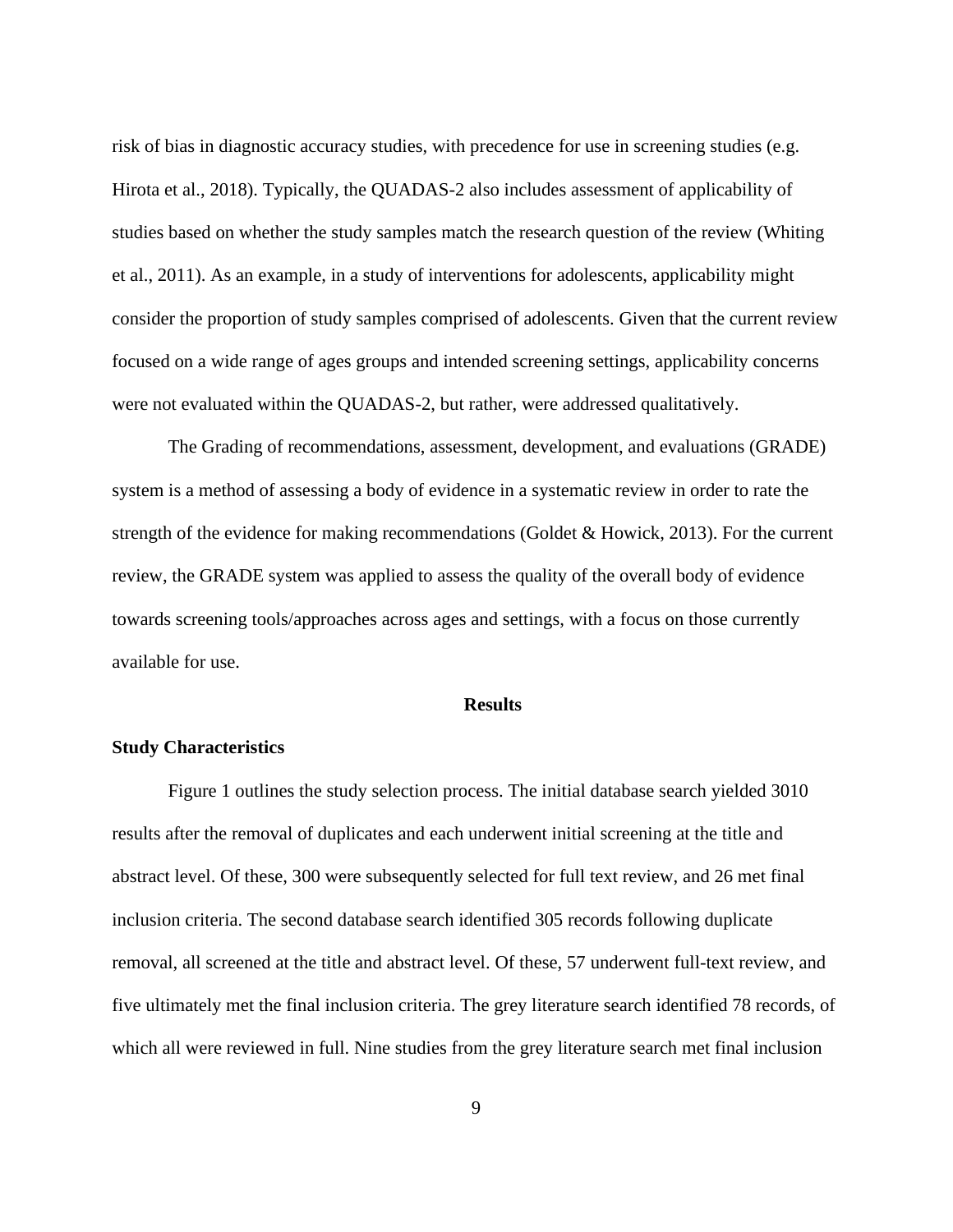criteria, including two peer-reviewed studies. In total, 40 studies were included in the qualitative synthesis, including 33 peer-reviewed studies and 6 additional studies. On review, studies were categorized into three groups, including tools/approaches identified as being currently 'available' for use among individuals with FASD in various age groups and settings, tools/approaches based only on identifying sentinel facial features associated with PAE, and promising emerging approaches. Findings are next reviewed across each of these categories.

#### <span id="page-16-0"></span>**Tools/Approaches Available for Use Across the FASD Spectrum**

Altogether, the current review identified 10 screening tools or approaches evaluated across 17 studies that could presently be implemented across varied age groups, and populations/settings. Tools applied a variety of formats and administration approaches, including questionnaires, checklists, and/or interviews, and typically focused on neurocognitive, behavioural, and contextual risk factors commonly observed in individuals with FASD. Additionally, some tools in this category included growth factors, such as low height or low weight, as well as sentinel dysmorphic facial features associated with PAE, as part of the screening approach.

#### <span id="page-16-1"></span>*Screening Tools Intended for Use with Children in the General Population*

**Neurobehavioral Screening Tool.** Four tools and one general approach were evaluated for use with children. The Neurobehavioral Screening Test (NST) emerged as the most well studied FASD screening tool developed to date, with five studies evaluating its validity and utility (Breiner et al., 2013; LaFrance et al., 2014; Nash et al., 2006; Nash et al., 2011; Patel et al., 2019). The NST is a 10-item questionnaire intended to be completed by parents or caregivers of children and adolescents ages 6-18 years and it takes approximately five minutes to complete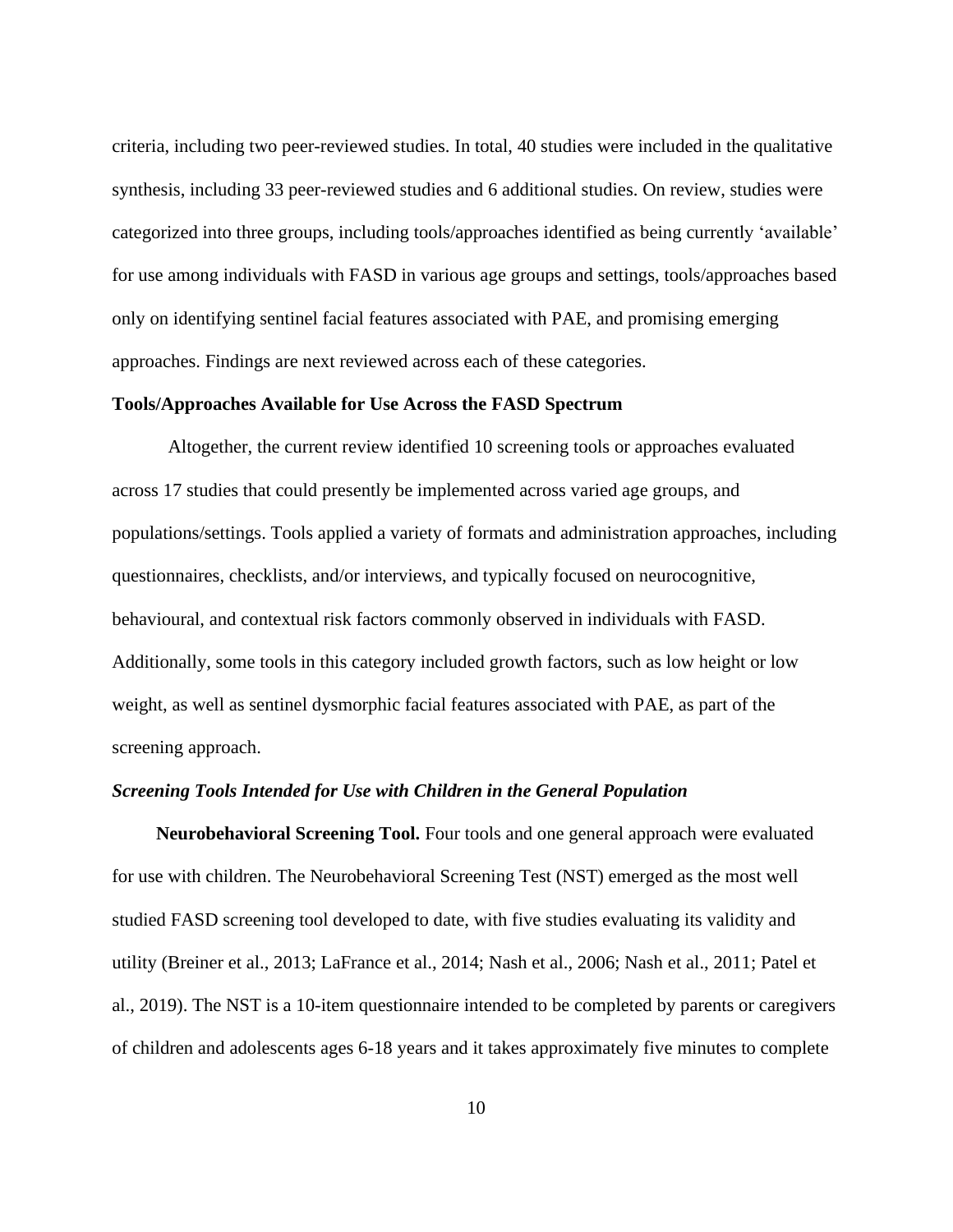(LaFrance et al., 2014; Nash et al., 2006). NST-items were drawn from the Child Behavior Checklist (Achenbach & Rescorla, 2001) and canvas behaviours commonly associated with FASD. Studies have predominantly demonstrated promising psychometric properties for the NST in identifying individuals with FASD compared to neurotypically developing children. However, using variable and optimal scoring criteria between samples, two studies found somewhat reduced psychometric properties when differentiating children and adolescents with FASD from those with attention deficit/hyperactivity disorder (ADHD; Se = 81% and 89%, Sp = 72% and 54%) compared to differentiating FASD from neurotypically developing children serving as a control group ( $Se = 86\%$  and  $98\%$ ,  $Sp = 82\%$  and  $42\%$ ; Nash et al., 2006; Nash et al., 2011). Further, one study conducted with children and adolescents found that only one item significantly differentiated those with FASD from those with oppositional defiant disorder (ODD) and/or conduct disorder (CD). Another version of the NST has been proposed for use with children ages 4 to 6 years, using the 7 items with the most relevance for young children from the original NST, which best differentiated those with FASD from neurotypical children in this sample (Breiner et al., 2013). Results of this abbreviated NST demonstrated high levels of sensitivity and specificity. Overall, findings suggest promising utility of the NST as an FASD screening tool, however more research is needed to determine the accuracy of the tool to differentiate FASD from other neurodevelopmental and mental health disorders.

**FASD Screening Program.** In one peer-reviewed study, Clarren and colleagues (2001) evaluated the feasibility and effectiveness of a general FASD screening program conducted by trained school and public health nurses with children in the first grade in school. Students were referred for follow up if they: a) had at least one of the sentinel facial features of PAE and were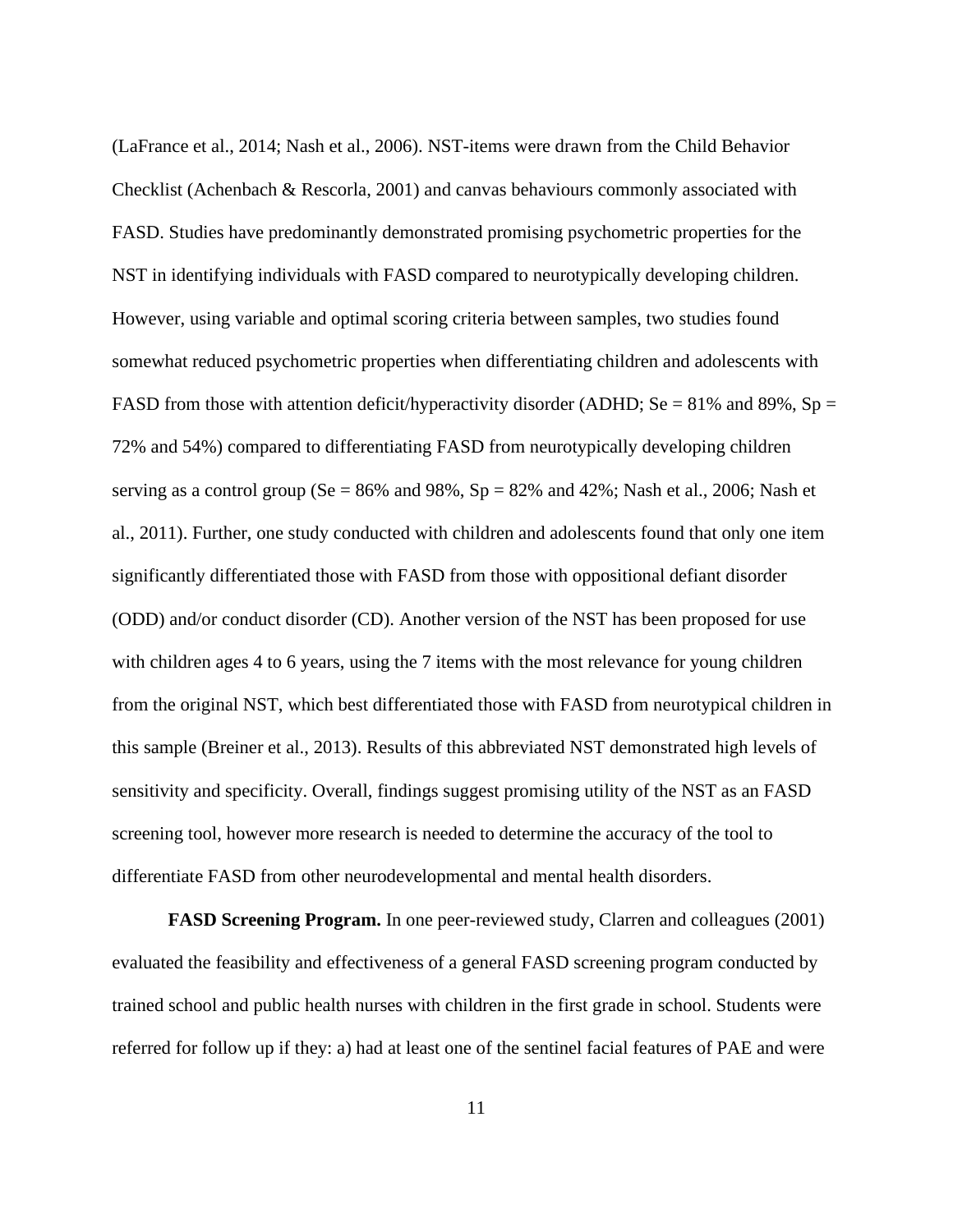below the 10<sup>th</sup> percentile in height and/or weight; b) had at least one of the sentinel facial features of PAE and teacher-reported concerns regarding child development or behaviour; or c) family/teacher-expressed interest in having the child assessed and mention of PAE in their school record. The screening program was implemented in several schools across two counties, each with their own consent process. Nearly all eligible participants completed screening using a passive approach to consent (i.e., guardians had to request *not* to have a child complete the screen), while only approximately 25% of all eligible participants completed screening when consent was active (i.e., guardians had to give their consent to have a child complete the screen). Children who screened positive were invited to complete additional assessment for FASD at a diagnostic clinic. Of those who screened positive, 52% received follow-up assessment, and 40% of these were identified as having an alcohol-related diagnosis under the FASD umbrella. Outcomes from the study suggest that widespread screening programs can be implemented within schools by training service providers on screening protocols, resulting in the identification of individuals with FASD, however participation and follow-up rates may be low depending upon the structure of the program.

**FAS Screen.** The FAS Screen has been evaluated in two peer-reviewed studies to date (Burd et al., 1999; Poitra et al., 2003). The FAS screen is a checklist/self-report tool to be administered by professionals and paraprofessionals who were trained in the procedure. The FAS Screen was initially developed to identify children with FAS<sup>4</sup> specifically, and has been evaluated for use in school settings for children and adolescents. The tool includes items related

<sup>&</sup>lt;sup>4</sup> FAS is a diagnostic term for individuals with PAE who demonstrate sentinel facial features of PAE along with central nervous system deficits.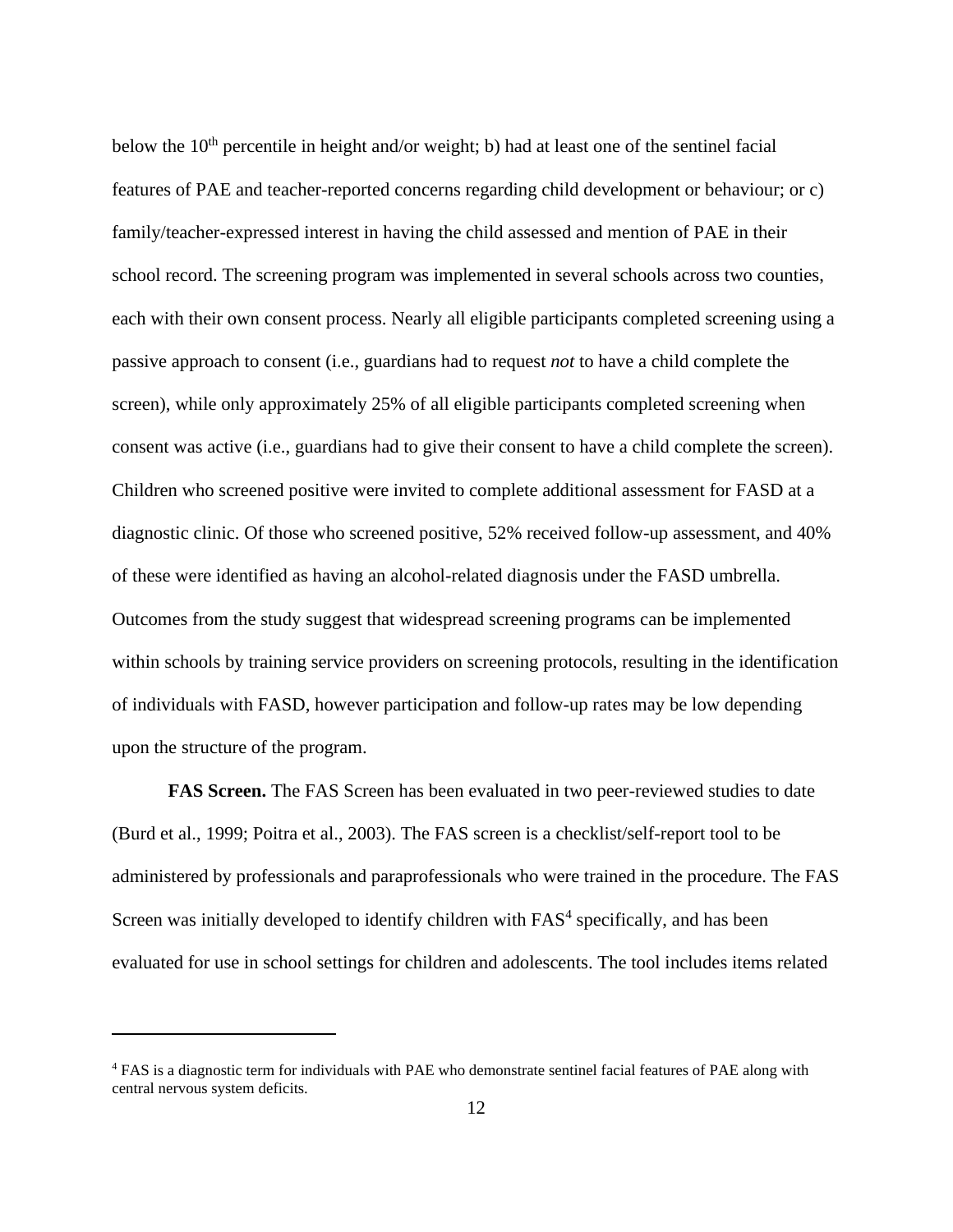to growth impairment (as specified by height, weight, and/or head circumference below the  $5<sup>th</sup>$ percentile), common behavioural indicators, evidence of intellectual impairment, neurological dysfunction, and facial dysmorphology, as markers of FASD. Cost of screening using the FAS Screen was found to be approximately \$13 per child (Burd et al., 1999). Results indicate generally high sensitivity, specificity and accuracy, though PPV was low.

**Children's Aid Society of Toronto Screening Tool.** One study, identified via the grey literature search, applied the Children's Aid Society of Toronto (CAST) screening tool in a retrospective case review (Steinhart, 2016). The CAST screening tool is a 12-item checklist of personal and familial characteristics thought to be associated with FASD, such as history of domestic violence, family members with a history of alcohol or substance use, physical health concerns or indications of cognitive impairment. Steinhart et al. (2016) reviewed files for children ages 7-15 years in a child welfare setting. Review of each file took roughly 30 minutes. Results indicated that one item significantly differed between children and youth with FASD and without FASD, leading the authors to conclude that their findings did not support wider application of the tool. They also noted that their results may have been impacted by the high occurrence of family risk factors in care settings more broadly.

**Fetal Alcohol Behaviour Scale.** One peer-reviewed paper evaluating the Fetal Alcohol Behavior Scale (FABS) was identified (Streissguth et al., 1998). The FABS is a self-report checklist, designed to be completed by a caretaker or close other, that aims to identify FASD in individuals from early childhood through adulthood. The FABS includes 36 yes/no questions related to behaviour, emotion regulation, social skills, academic/work performance, and adaptive functioning. Streissguth et al. (1998) conducted their study in five stages in which the FABS was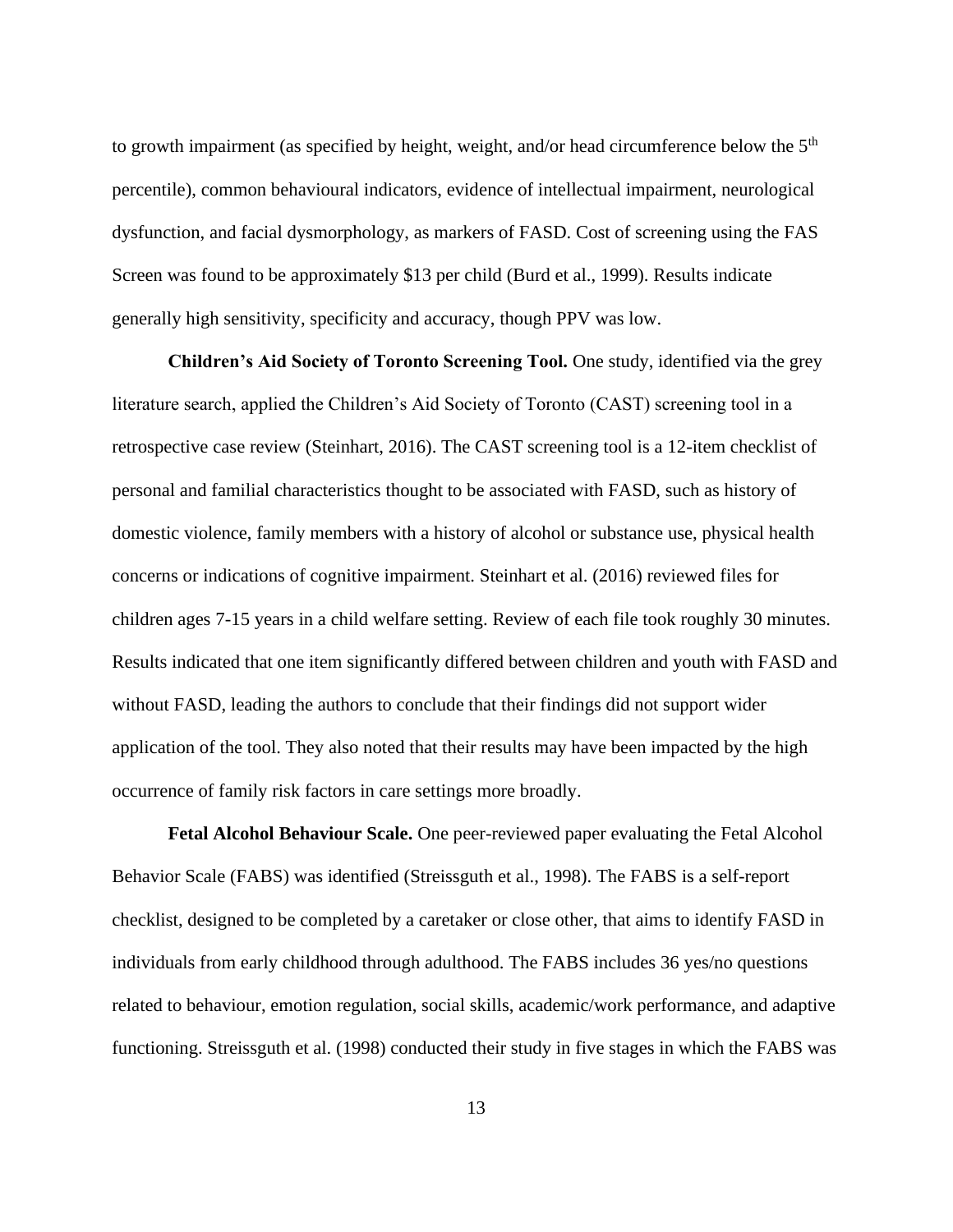refined and evaluated for its application for both screening and for predicting long-term outcomes. Data was drawn from a range of samples and settings, including individuals with FASD recruited from diagnostic clinics for research purposes (the reference sample), and individuals without FASD recruited from general practice waiting rooms (the normative sample), as well as adults in corrections. Across the normative and reference samples, the FABS demonstrated high item-to-scale reliability (Chronbach's coefficient  $\alpha = 0.91$  and 0.89, respectively). Test-retest reliability was reasonable  $(r = .69)$  given the length between administrations (range 1.5-9.4 years, *M* = 5.0 years). Of those diagnosed with FAS or FAE in the reference sample, 80% scored above a threshold of 11 or 12. Within a correctional setting, 85% of participants scored below 6 or 7, while 85% of those with FAS or FAE scored above 6 or 7 on the unrefined, 26-item version of the FABS. Further, those who scored higher on the FABS showed increased rates of difficulties, such as being more likely to be living dependently as adults, compared to those living independently. To our knowledge, the FABS has not since been evaluated, leaving little evidence of the efficacy of the tool.

#### <span id="page-20-0"></span>*Screening Tools for Adults*

**Life History Screen.** One peer-reviewed study evaluating the Life History Screen (LHS), with respect to FASD, (Grant et al., 2013) was located during the review. The LHS is a screening tool intended to screen broadly for FASD and other neurodevelopmental disorders that may affect outcomes in substance treatment programs. The LHS is a semi-structured interview protocol that includes 27-items spanning daily behaviour, childhood history, maternal alcohol use, employment history, and mental health. The tool is to be administered by the clinician and takes approximately 15 minutes to complete. Grant and colleagues (2013) evaluated whether a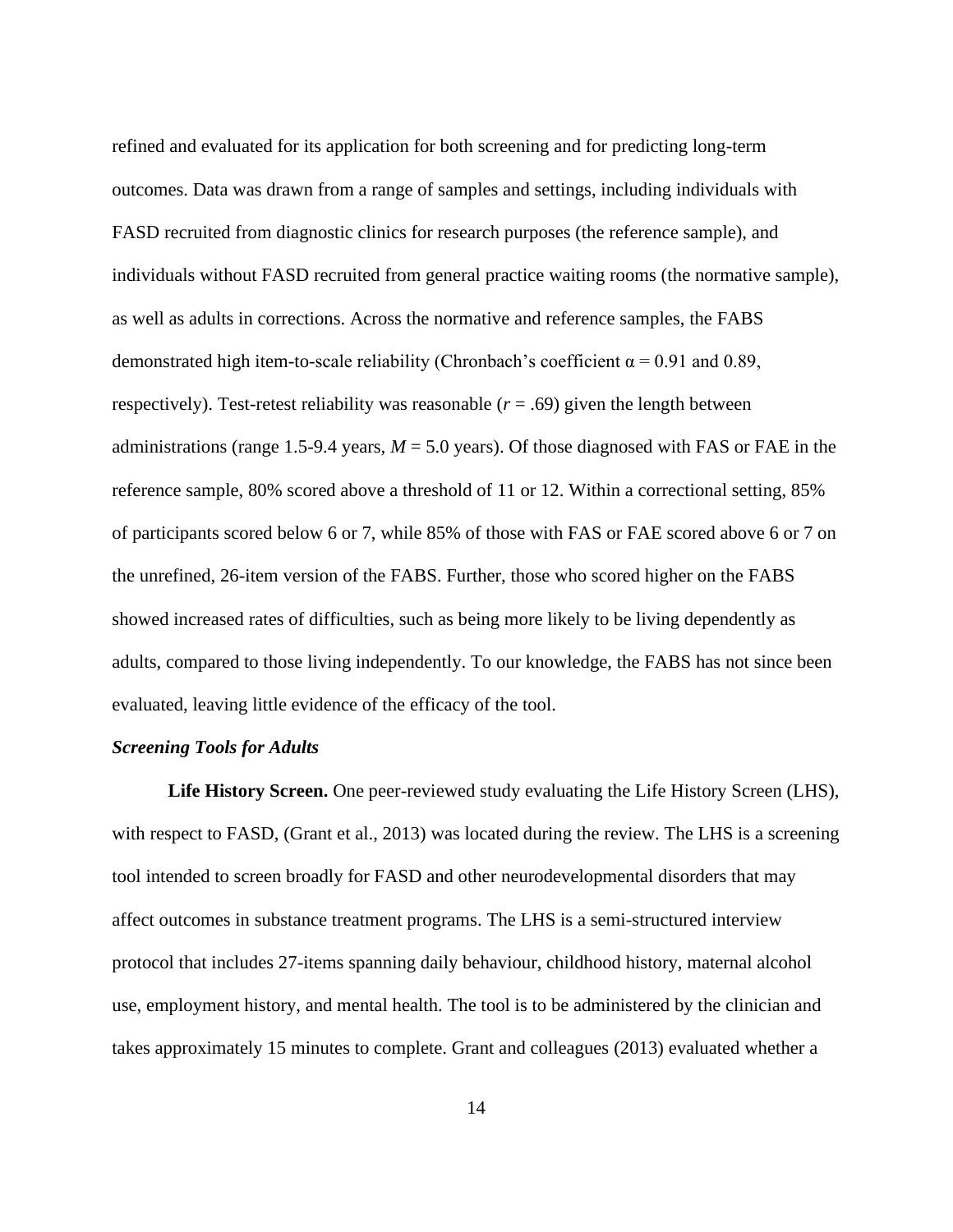subset of items from the LHS drawn from the Addiction Severity Index (McLellan et al., 1992) interview could differentiate those with possible FASD when integrated within an intake interview for adult women entering addictions treatment (the LHS was not administered in its entirety nor has it been subsequently evaluated). Results indicated reasonable sensitivity though specificity was relatively low, and overall classification accuracy in differentiating those with and without FASD was only slightly better than chance. Considering that evaluation of the LHS in this study included only a subset of the items based on available data, the authors suggest these results are promising. Further research evaluating the entire LHS should be conducted to determine the psychometric properties of the tool.

**Structured for Success Project Screening Tool.** One study evaluating the Structured for Success Project (SFSP) screening tool was identified via the grey literature search (Wilson, 2006). The SFSP is an initiative aimed at supporting parents who may themselves have FASD. The SFSP screening tool is intended to be completed by a person who knows the individual well, with the aim of identifying parents who may have FASD and thus benefit from SFSP services. The tool consists of 43 items rated using a 5-point scale across multiple domains, including adaptive functioning, interpersonal skills, cognitive abilities, and behavioural challenges. In the identified study, service providers completed the screen based on previously obtained knowledge of one of their clients, a parent with confirmed or suspected FASD. Additional screens were obtained from screening tools which had been previously completed upon entry into the SFSP program. Results indicated high internal consistency (Chronbach's  $\alpha$  = 0.91) and good test-retest reliability ( $r = .748$ ,  $p < .001$ ), however a lack of reported reference standard underscores the need for additional research to further validate the tool.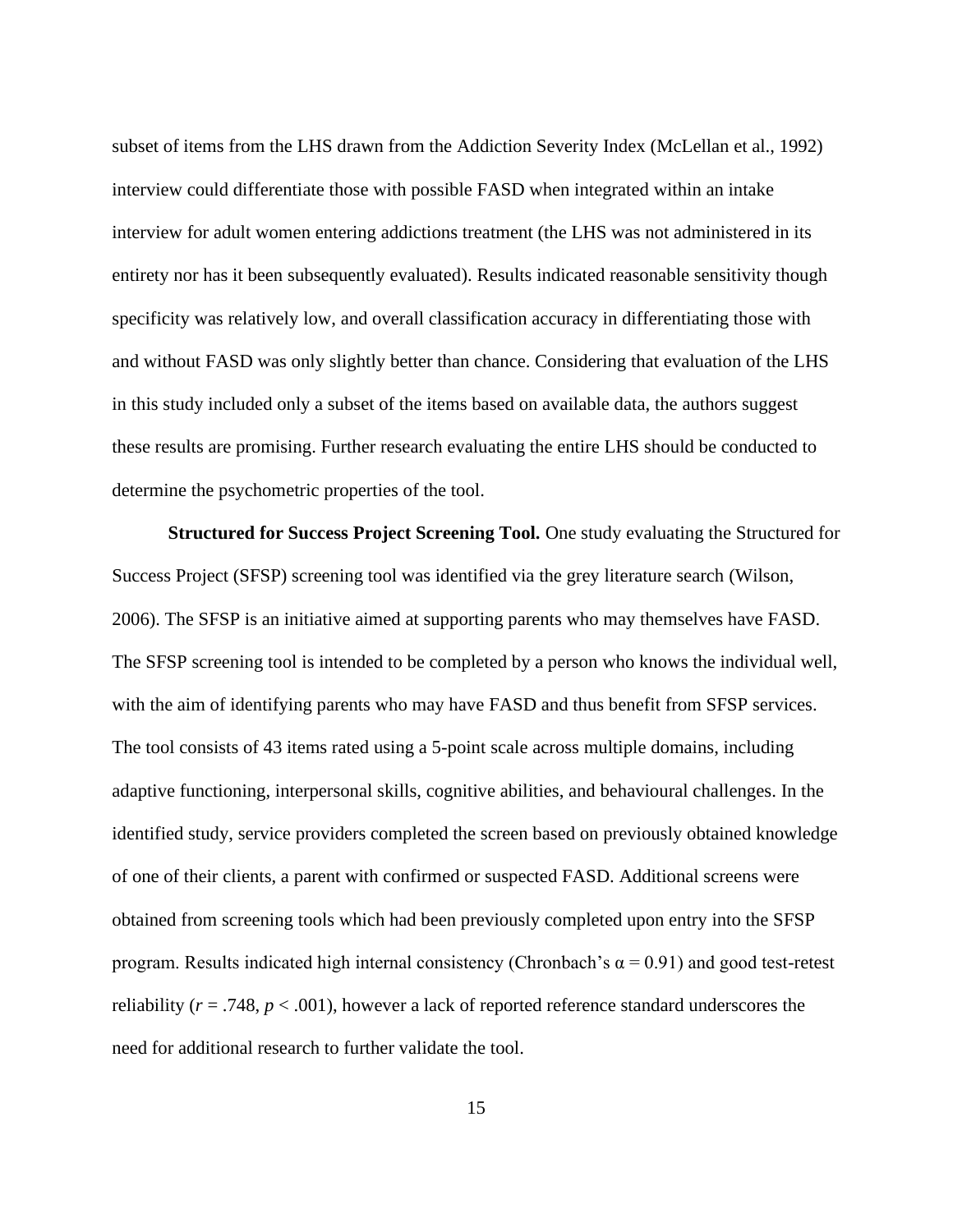#### <span id="page-22-0"></span>*Screening in Justice Contexts*

**Brief Screen Checklist.** The Brief Screen Checklist (BSC) was evaluated in three studies, all identified through the grey literature search (Forrester et al., 2015; MacPherson et al., 2011; McLachlan, 2017). Four versions of the BSC were initially developed, including a selfreport measure, a version for birth mothers, a version to be completed by collateral informants (e.g. family or friends), and a version for parole officers. However, data was most consistently reported for the self-report version across studies and is thus characterized here. The self-report version of the BSC was developed to screen for FASD in federally incarcerated adults entering an intake and reception centres and included 48 items, rated on either a 5-point Likert scale or dichotomously, spanning three domains, including behaviour, personal history, and maternal use of alcohol and other health behaviours in pregnancy (MacPherson et al., 2011). Minor modifications and refinements to item content were then reported in a study conducted with federally incarcerated women (Forrester et al., 2015). More recently, an abbreviated version of the BSC was also proposed, including 8 yes/no questions drawn from the longer BSC, with findings suggesting promising screening accuracy (McLachlan, 2017). Overall, the studies suggest promising accuracy for the use of the self-report BSC in adult corrections, though estimates of accuracy varied between studies, signifying a need for further evaluation of the tools. Additionally, research is needed on the other versions of the BSC to determine if they may be of use in identifying those with FASD.

#### **FASD Screening and Referral Tool for Youth Probation Officers.** The FASD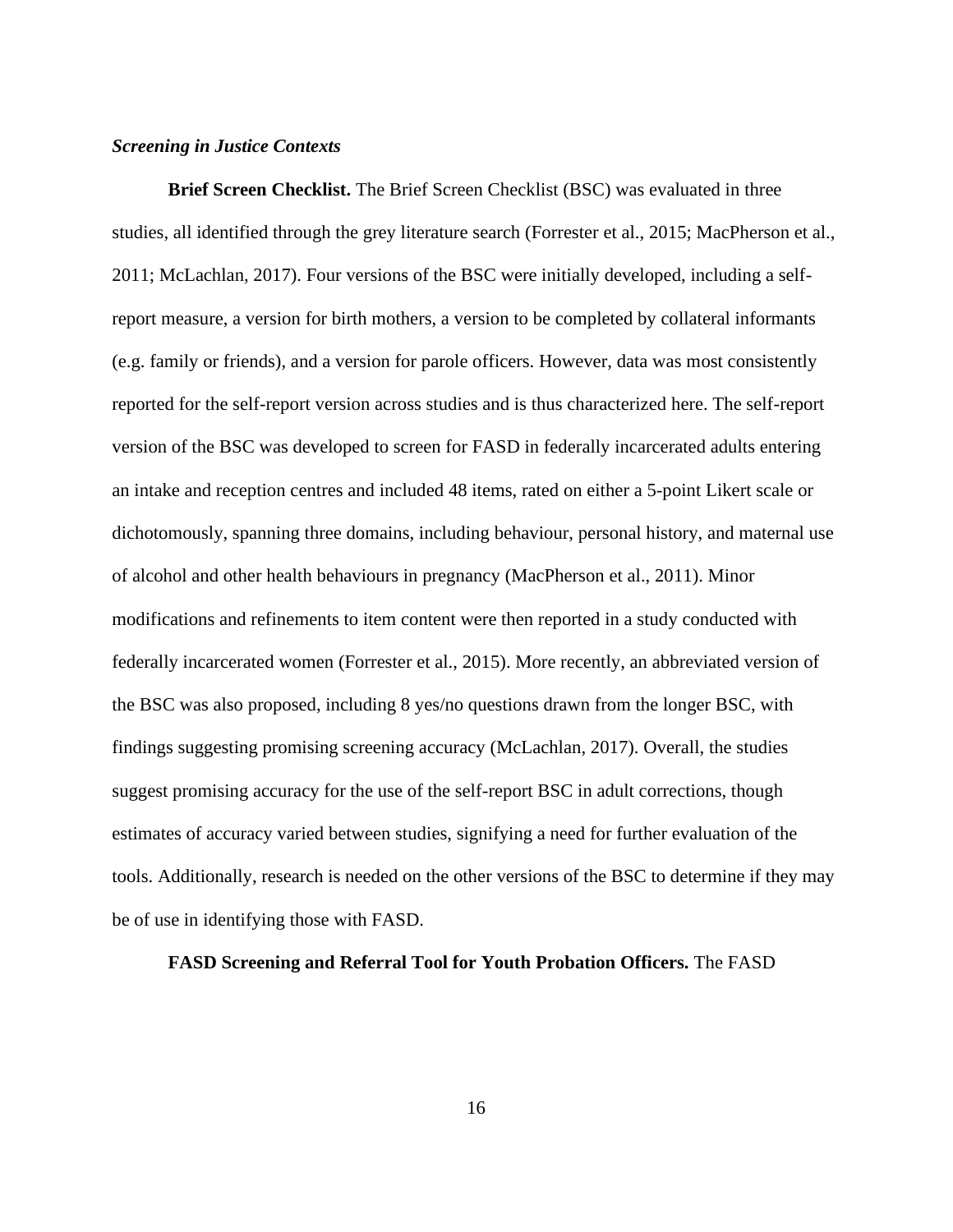Screening and Referral Tool for Youth Probation Officers (Conry & Asante, 2010)<sup>5</sup>, was evaluated in two studies identified via the grey literature search (McLachlan, 2017; Singal et al., 2018). The tool is designed to be completed by youth probation officers on behalf of their clients with the aim of identifying youth at risk of having FASD. The tool includes a 10-item present/absent checklist of social and personal factors indicative of FASD, and requires approximately 10-15 minutes to complete. The tool is also embedded in a broader referral guide to support case management and referral planning. In one study, retrospective case reviews were conducted for justice-involved youth (ages 12-18 years,  $n = 323$ ), finding that most charts ( $n =$ 215) lacked adequate information to properly complete the screen, resulting in low sensitivity (Singal et al., 2018). Another study applied the tool with justice-involved adults in both community and custodial settings (ages  $12-40$  years,  $n = 80$ ). Though probation officers and case managers completed extensive training on the tool, poor utility was observed with high rates of missing data. This, coupled with user feedback, suggested that probation and case management officers working with adults had insufficient knowledge of client developmental and mental health information in order to complete the tool for many clients (McLachlan, 2017). Taken together, there is currently insufficient data to draw firm conclusions regarding the validity and psychometric properties of the FASD Screening and Referral Tool for Youth Probation Officers.

**Red Flag Method.** The Red Flag Method, a referral screening approach used by the Manitoba FASD Youth Justice Program, was evaluated in one study identified via the grey literature search (Singal et al., 2018). Youth probation officers complete the tool and refer youth

<sup>5</sup> The Screening and Referral Tool for Youth Probation Officers has also been referred to as the Asante FASD Screening Tool and the Asante Centre FASD Screening and Referral Tool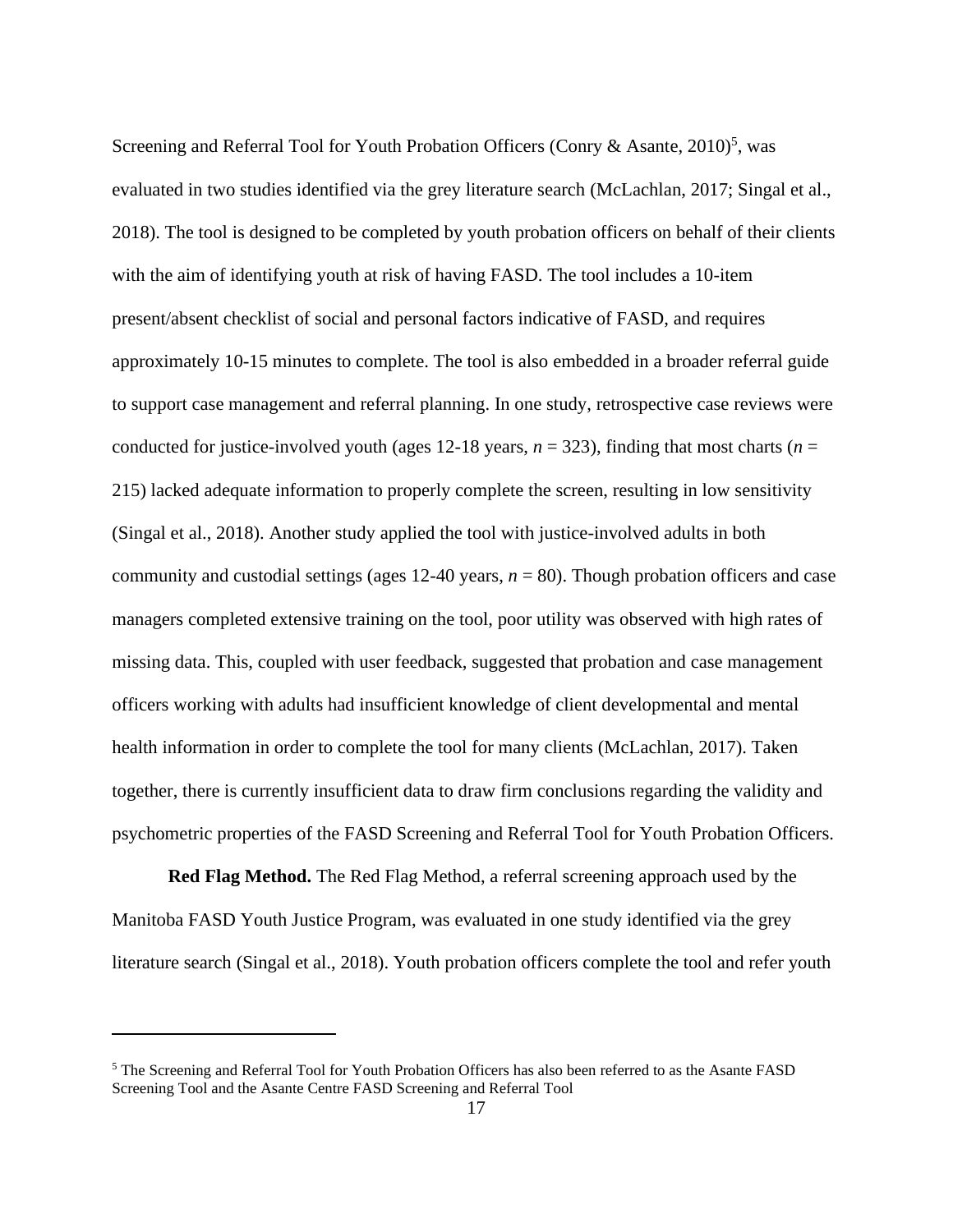to the FASD program if they demonstrate behaviours and social difficulties indicative of FASD. Singal et al. (2018) used a retrospective case review approach to complete the tool. Though individual psychometric outcomes for the tool were not reported, the authors compared screening outcomes using the Red Flag Method and the FASD Screening and Referral Tool for Youth Probation Officers, finding 70.9% agreement between the two tools. A lack of validated reference standard when evaluating both the Red Flag Method and the FASD Screening and Referral Tool for Youth Probation Officers highlights the need for additional research on these tools.

**Initial Risk Screening Measure.** The development of the Initial Risk Screening Measure was detailed in one paper identified via the grey literature search (Prediger, 2003). FASD specialists were consulted for feedback regarding items to be included in the screening tool and scoring of the measure, as well as to solicit input concerning general considerations about screening. The tool consists of 15 items, rated on a 5-point scale, across the domains of behaviour, personal history, criminogenic functioning, and history of maternal alcohol consumption. Findings from the current review did not reveal any studies evaluating the tool as of yet.

#### <span id="page-24-0"></span>**Screening Based on Facial Features**

Six peer-reviewed studies were identified during the search that evaluated screening based on the facial features associated with PAE and FASD. These studies broadly fell in two categories, including those applying manual measurement, and those analysing 2D facial images. While these approaches are currently available for use in clinical contexts, they are reported separately from the other available tools due to exclusive focus on facial dysmorphology. While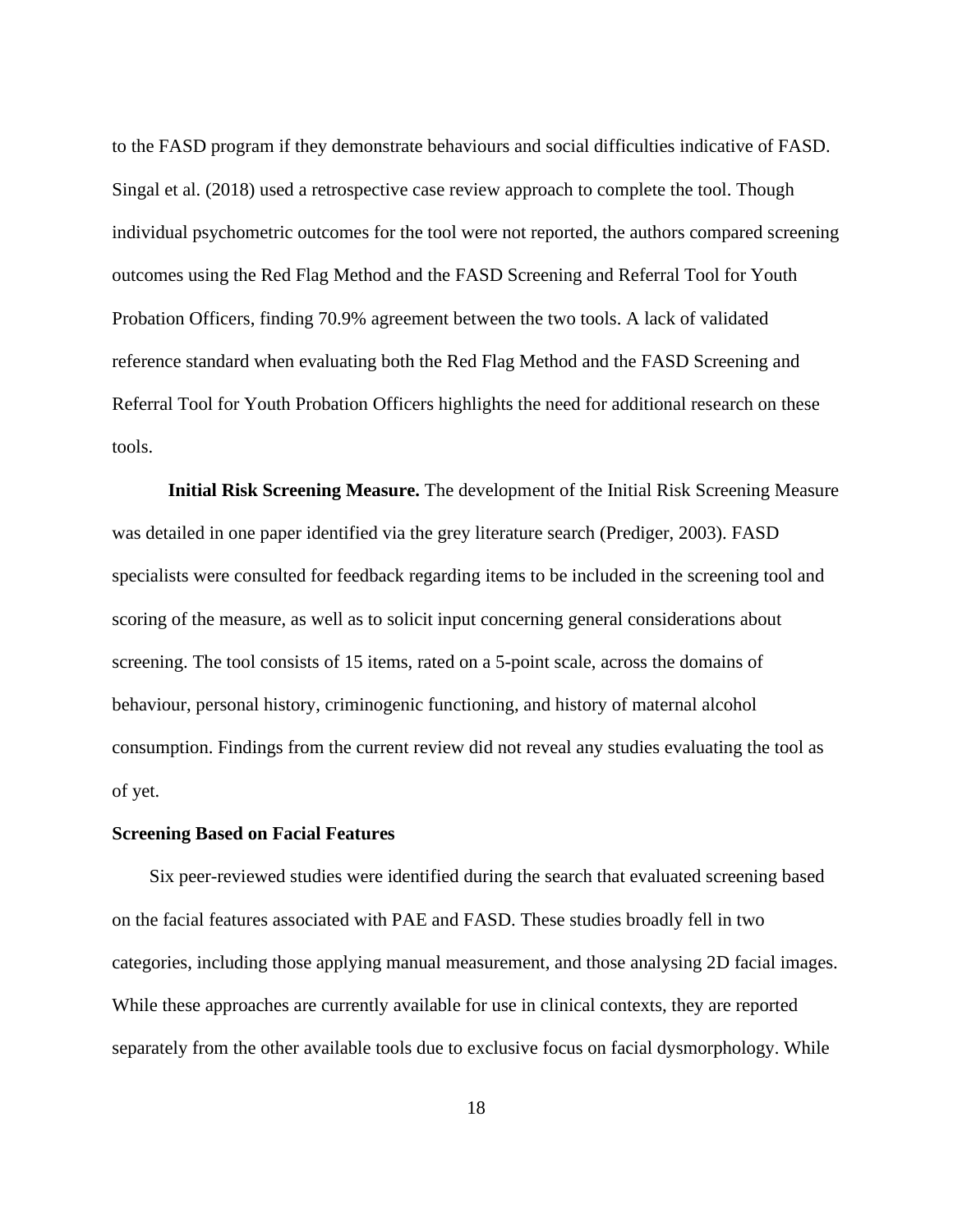these approaches may aid in the recognition of facial features associated with PAE and therefore help to identify some individuals with FASD, relatively few individuals present with identifiable facial features (i.e. ~10%) suggesting restricted application in screening contexts (Astley, 2010; McLachlan et al., 2020). Nevertheless, these approaches have been applied in screening contexts and may prove useful when combined with additional screening tools or referral processes. Additionally, both manual and 2D facial image analysis serve as the foundation of 3D facial image analysis, an emerging approach described later. One key consideration concerning screening based on facial dysmorphology is the role of ethnicity, in that facial differences between ethnic groups may influence facial measurements and classification accuracy (e.g. Moore et al., 2007). As such, where available, screening outcomes across different ethnic groups are considered through this review. However, it should be noted that having representative samples and considering cultural differences is important and speaks to the generalizability of findings for all screening tools.

**Manual Measurements.** Three peer-reviewed studies evaluating manual measurements of facial features indicative of PAE were identified (Astley & Clarren, 1995; Lee et al., 2016; Moore et al., 2001). Two studies used discriminant analysis of measurements of various facial features to identify those that provided the best classification accuracy distinguishing between children and adults with and without FAS/pFAS in a known-groups design. Findings across these studies suggested sound classification accuracy (Astley & Clarren, 1995; Moore et al., 2001). Another study implemented a screening protocol based on both growth and manual measurement of facial features in high-risk settings, including institutions for children and adolescents with intellectual disabilities, orphanages, and a special education school for children with disabilities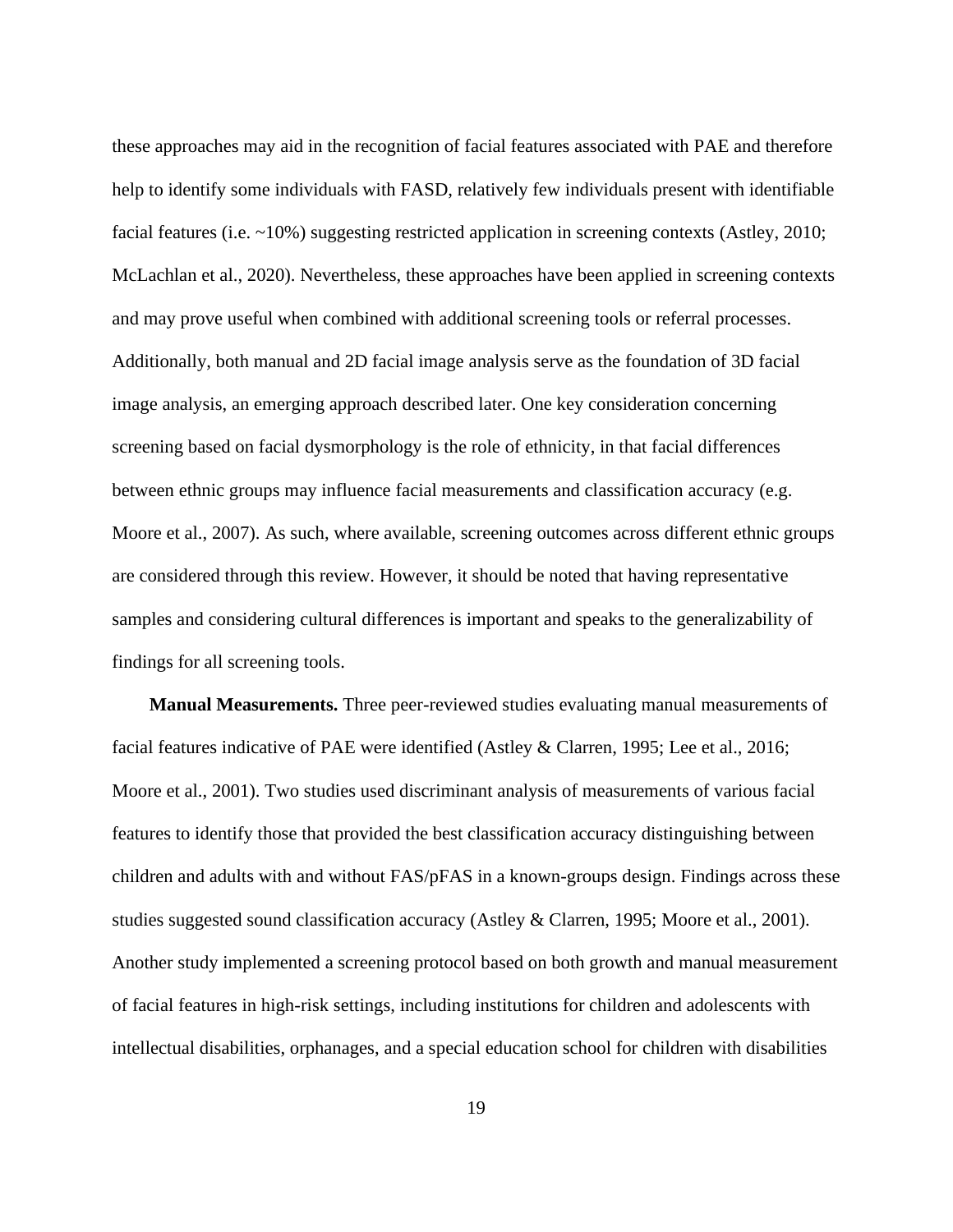(Lee et al., 2016). Following dysmorphology evaluation of those who screened positive, a small percentage were identified as having FAS,<sup>6</sup> while half were inconclusive (FAS could not be ruled in nor out). Two of the studies were conducted in the United States and reported the ethnicities of their participants as Caucasian (*n* = 176), African American (*n* = 31), Native American (*n* = 15), Alaskan Native (*n* = 7), Asian (*n* = 1), and "other" (*n* = 71; Astley & Clarren, 1995; Moore et al., 2001). The other study was conducted in South Korea and did not specifically report on participant ethnicity (Lee et al., 2016). Given a lack of between group comparisons and conservative sample sizes, results cannot be extrapolated to establish norms across varying ethnicities.

**2D Facial Photographic Analysis.** Three peer-reviewed studies were identified that used the Facial Photographic Analysis Software, a commercially available tool which involves a computerized analysis of 2D facial images to assess facial features associated with PAE (Astley et al., 2002; Astley & Clarren, 1996; Avner et al., 2014). Across studies, participants ages 0-27 years were represented. Overall, results demonstrated excellent sensitivity (100%) for identifying facial features associated with PAE. Specificity and accuracy were also very high (>99%) in two of the three studies. One study directly compared the manual measurement and the 2D analysis approaches and found mixed classification agreement, with the 2D analysis approach erring on the side of overestimating short palpebral fissure length, ultimately lowering specificity (Avner et al., 2014). Across the two studies which reported the ethnic composition of the sample, the FASD groups included participants who identified as Caucasian (*n* = 36), Black (*n* = 4), Native American ( $n = 6$ ), or another ethnicity ( $n = 3$ ; Astley et al., 2002; Astley & Clarren, 1996).

<sup>6</sup> Based solely on growth and facial indicators, without evaluation of neurodevelopmental/cognitive functioning.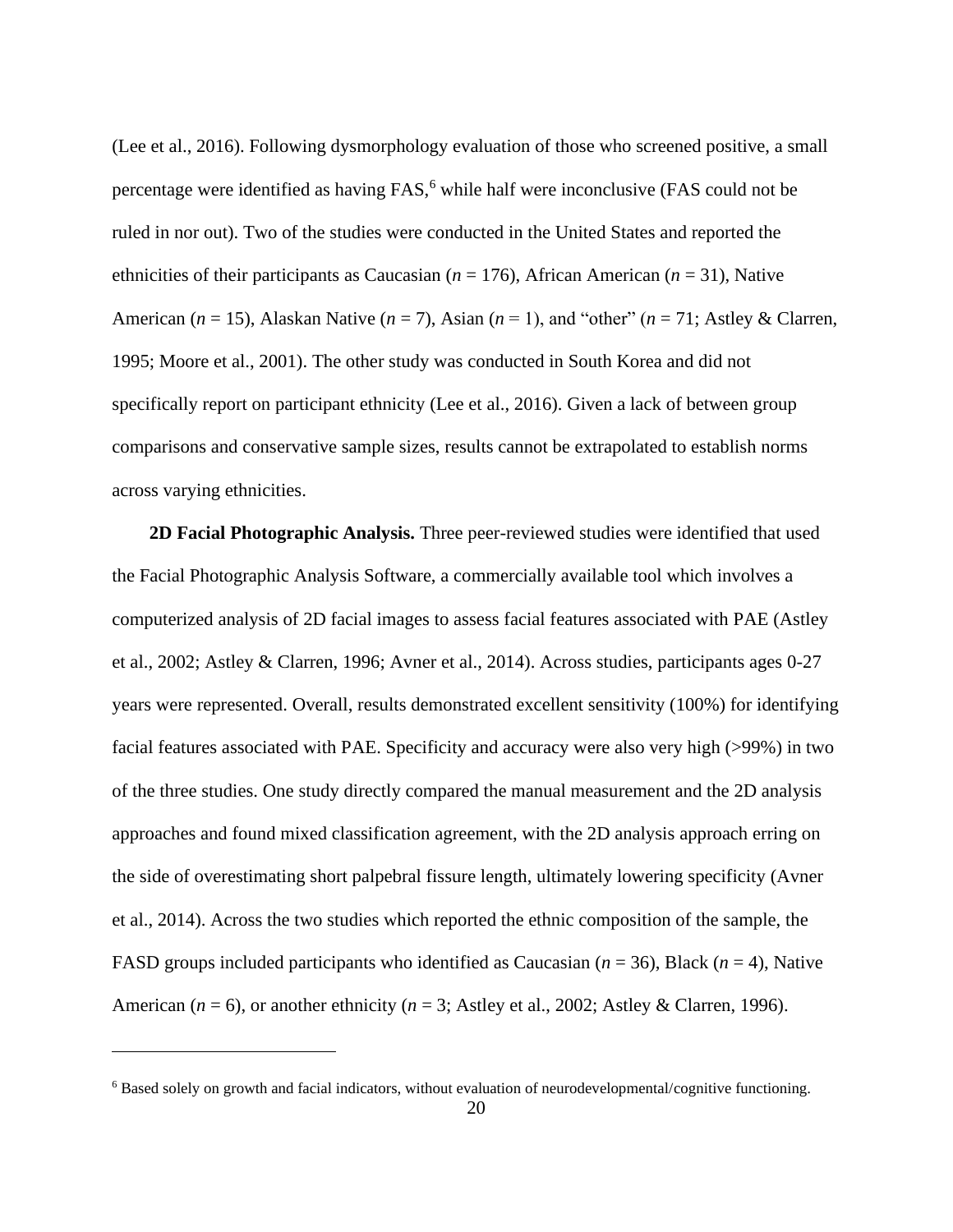Group comparisons based on ethnicity were not made, and sample sizes of individual ethnic groups were too small to establish norms.

#### <span id="page-27-0"></span>**Emerging Approaches: Biomarkers Associated with FASD**

The search revealed 17 studies spanning seven approaches best described as emerging due to the preliminary nature of the research and/or because widespread use is not presently feasible. Most are currently at the stage of identifying differences between those with and without FASD and have not yet been evaluated in their ability to differentiate groups. These approaches typically involve specialized equipment and training, and, in some cases, require laboratory testing.

**3D Facial Photographic Analysis.** 3D facial image analysis is an emerging approach for the detection of facial features of FASD. While some studies provided evidence towards the validity of the technology, other studies are starting to use 3D facial image analysis to identify more subtle facial features resulting from PAE, beyond the traditional sentinel facial features, with the ultimate goal of developing more sensitive tools capable of detecting a larger proportion of individuals across the FASD spectrum. There were six peer-reviewed studies identified in the current review that evaluated computerized 3D facial image analysis (Douglas et al., 2003; Fang et al., 2008; Grobbelaar & Douglas, 2007; Meintjes et al., 2002; Suttie et al., 2013, 2017). Two studies compared manual measurements of eye features associated with FASD to computerized measurement based on 3D photographs and image analysis in young children approximately 6-7 years, finding higher agreement for palpebral fissure length, inconsistent levels of agreement for interpupillary distance, and higher discrepancy for inner canthal distance and outer canthal distance (Douglas et al., 2003; Meintjes et al., 2002). Another study compared manual and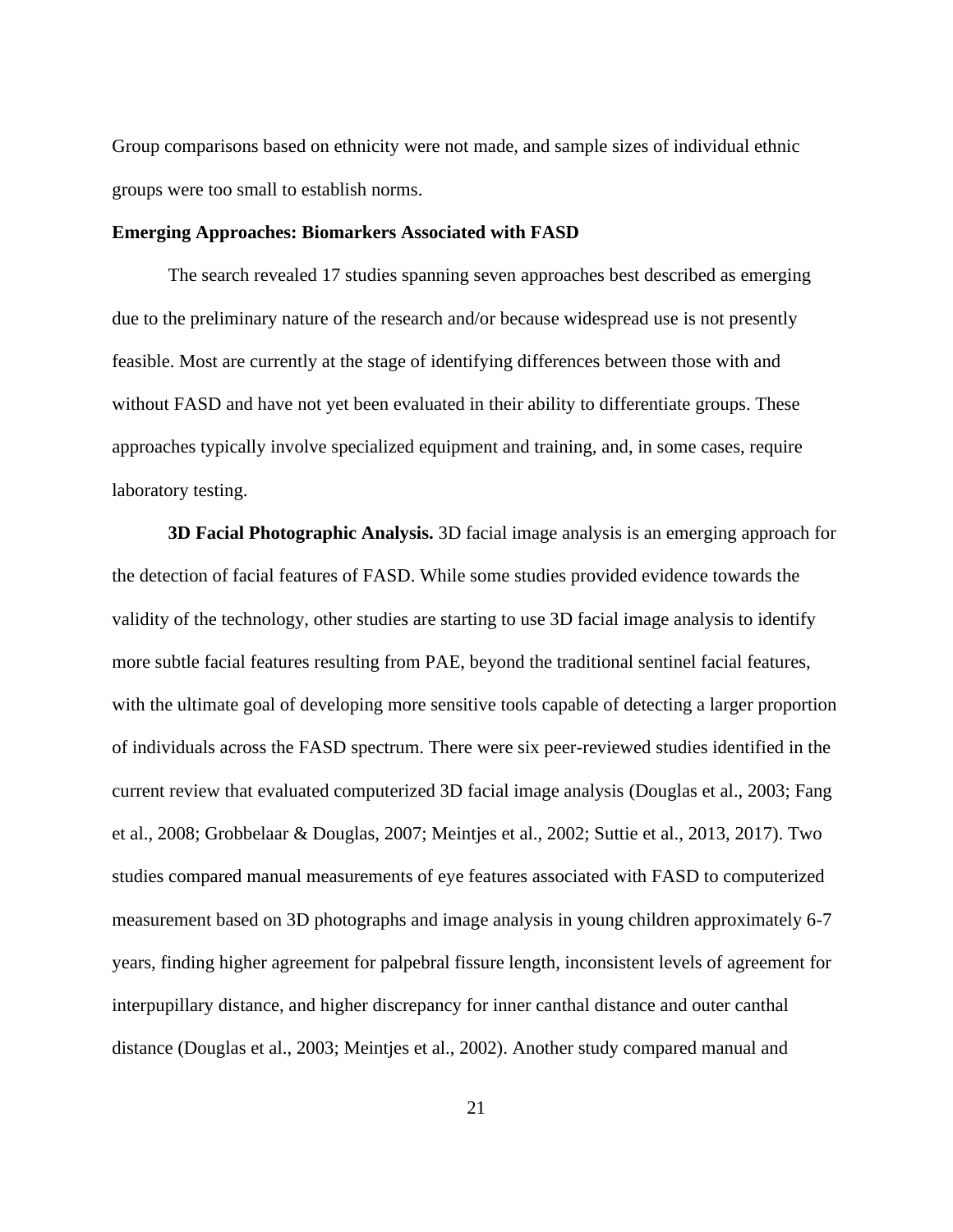computerized matching of key facial points associated with PAE, finding that most differences fell within an acceptable range (Grobbelaar & Douglas, 2007).

Three studies used full facial scans in order to develop models able to discriminate those with and without PAE/FAS and found high levels of discriminatory accuracy in children and adolescents ages 2-21 years (Fang et al., 2008; Suttie et al., 2013, 2017). Regarding ethnic variation across the samples, one study found that ethnicity influenced which facial measurements best differentiated those with and without FAS (Suttie et al., 2017), while another study also found that psychometric properties varied by ethnic group (Fang et al., 2008). Notably, all six studies were conducted in South Africa. Among the three of that reported ethnicity, participants were either described as Caucasian (*n* = 331) or Cape Coloured (i.e. South African mixed ancestry; *n* = 425; Fang et al., 2008; Suttie et al., 2013, 2017).

**DNA Methylation.** One study looked at DNA methylation, the pattern by which methyl groups are added to DNA molecules, to determine if it could differentiate those with and without FASD (Lussier et al., 2018). The study specifically analysed buccal epithelial cells collected from cheek swabs from a sample of children with FASD 3-18 years of age who were participating in a larger research study. Results demonstrated good sensitivity (91.7%) and promising overall classification accuracy (83.3%). Additionally, the authors tested the algorithm on an independent sample of individuals with autism spectrum disorder (ASD) and reported an absence of evidence of bias based on age, ethnicity, sex, or ASD diagnosis. These results provide evidence suggesting that DNA methylation patterns may be unique to FASD with important screening potential as a biomarker, though further research will be needed to establish feasibility for screening applications.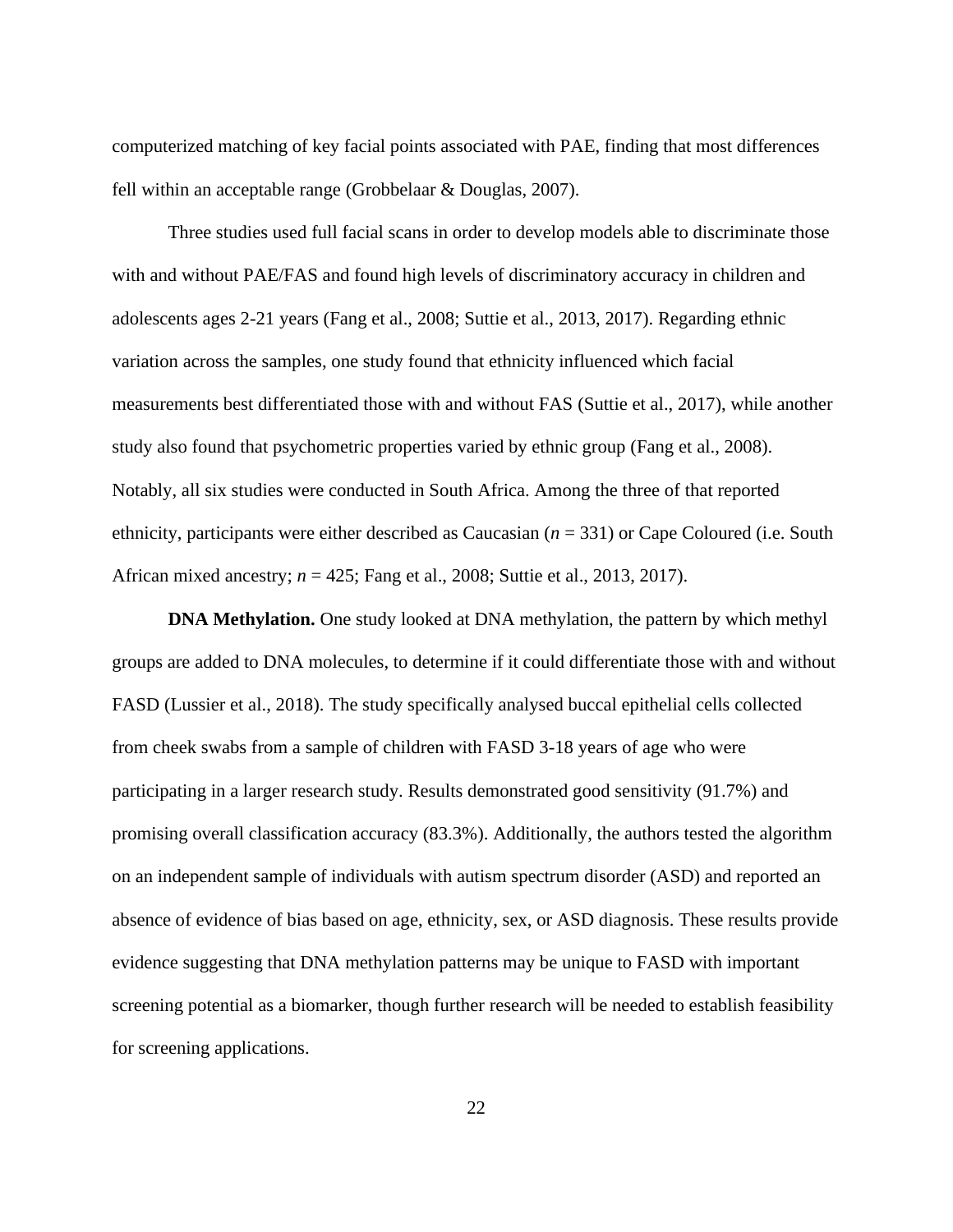**Insulin Growth Factors.** One peer-reviewed study evaluated the concentration of insulin growth factors (IGF) I and II, hormones involved in normal growth, as a potential biomarker of PAE (Andreu-Fernández et al., 2019). Results from a sample of children ages 8-12 years demonstrated differences in IGF-II concentration between those with and without PAE/FASD, with more participants with PAE and even more with FASD falling below the  $50<sup>th</sup>$  percentile compared to controls. Further, IGF-I levels were correlated with height, weight, and head circumference measures, while IGF-II was associated with several neuropsychological measures. While between group differences were found, it has yet to be determined whether IGF-I and IGF-II can differentiate those with and without FASD.

**Dermatoglyphics.** Dermatoglyphics, the study of fingerprints and lines of the hand, was evaluated as a potential biomarker of PAE in two peer-reviewed studies (Andreu-Fernández et al., 2020; Planas et al., 2018). One study found that children with the highest levels of fatty acid ethyl esters (FAEE) in meconium samples, a marker of PAE among newborns, also had higher levels of fluctuating asymmetry from the a-b ridge count (FAABRC) compared to children with lower FAEE levels or non-exposed children (Planas et al., 2018). There were no statistically significant differences in total a-b ridge count (TABRC) in this sample. Another study found significant correlations between FASD diagnosis and TABRC, FA<sub>ABCR</sub>, total ATD angle, and fluctuating asymmetry of the ATD angle (Andreu-Fernández et al., 2020). Overall, results from these two studies suggest differences in several dermatoglyphic measurements between children with and without PAE/FASD, however more research will be needed to clarify some discrepancies and to determine scoring criteria in order to inform efficient screening application.

**Functional Near-Infrared Spectroscopy.** One peer-reviewed study evaluated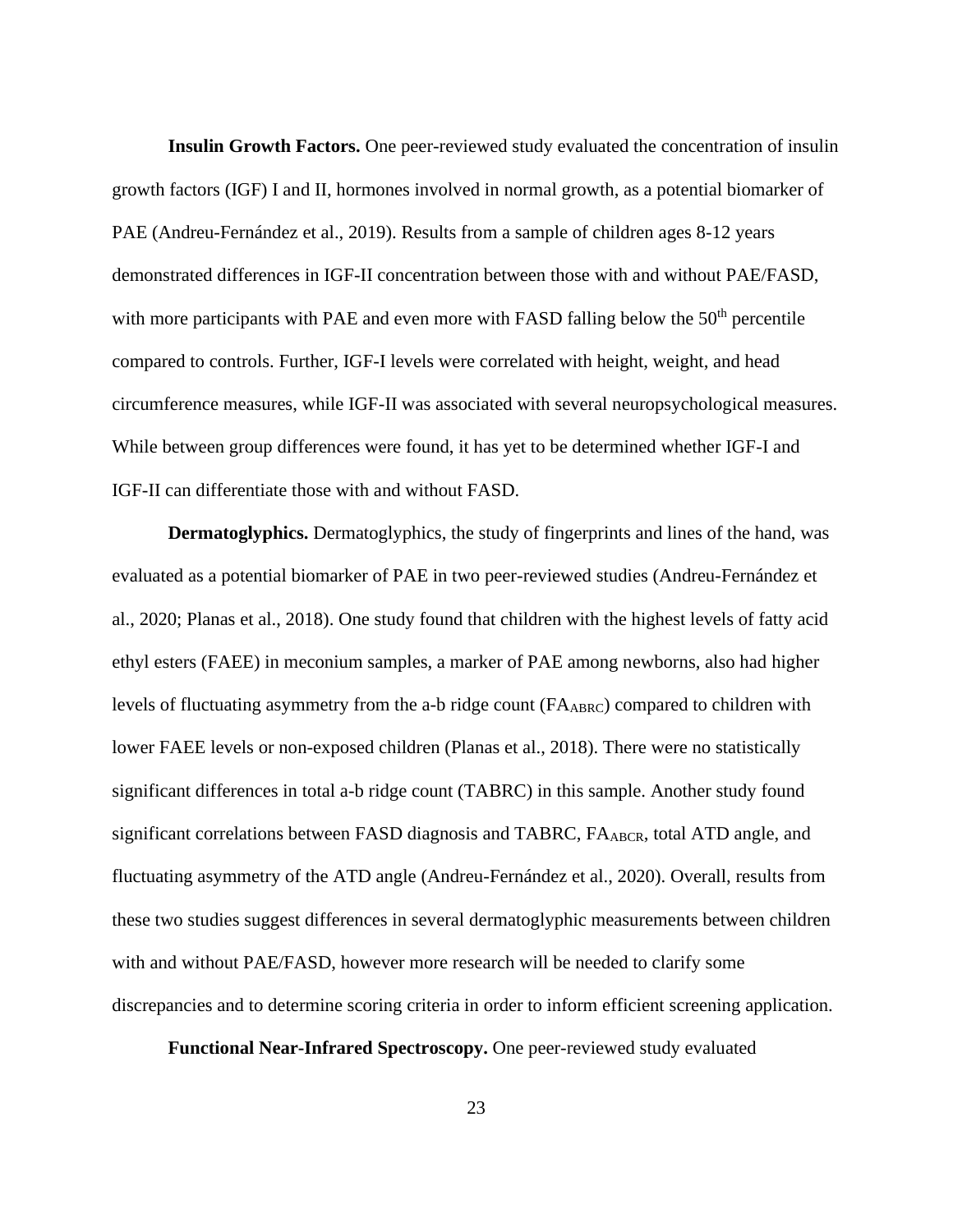differences in neural activity between children and adolescents ages 6-18 years with and without PAE using near-infrared spectroscopy, an indirect measure of neural activity that uses near infrared light to detect changes in levels of oxygenated and deoxygenated hemoglobin (Barrett et al., 2019). Results of the study found group differences in the levels of oxygenated and deoxygenated hemoglobin in the left and medial prefrontal cortex during both inhibitory and non-inhibitory conditions of a working memory task. Group differences were also found for oxygenated hemoglobin in the right prefrontal cortex during the inhibitory condition. The authors suggest that these differences may be useful to help differentiate those with PAE from other disorders, however this will require further investigation.

**Respiratory Sinus Arrhythmia.** One peer-reviewed study explored respiratory sinus arrythmia (RSA), the relation between breathing and heart rate, as a biomarker for FASD (Reid et al., 2019). RSA was measured before and after a mindfulness exercise. While no group differences were found following the mindfulness exercise, there was a trend toward group differences in RSA at baseline, such that the FASD group exhibited lower RSA compared to the non-FASD group. There is currently insufficient evidence to determine whether RSA may prove useful in the identification of FASD.

**Eye Movement Control.** Five peer-reviewed studies were identified evaluating differences in eye movement control (EMC) as a possible biomarker of FASD. Four studies found group differences on various EMC measures in children and adolescents ages 5-18 years between those with FASD compared to typically developing individuals serving as a control group (Green et al., 2009; Paolozza, Rasmussen, et al., 2014a, 2014b; Paolozza, Treit, et al., 2014). Further, correlations were found between EMC measures and traditional psychometric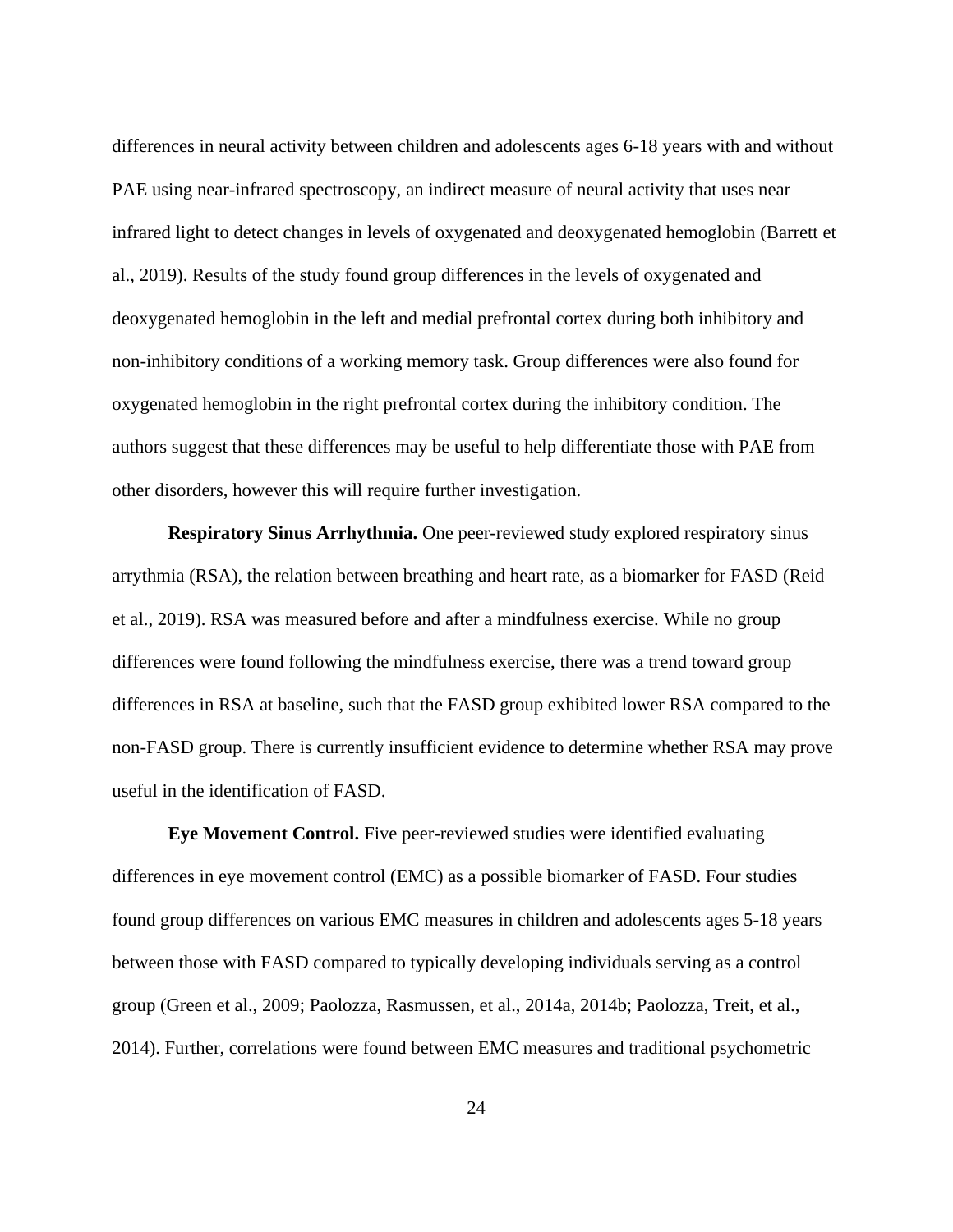tests measuring working memory, visuospatial ability, and inhibition, suggesting that EMC tasks may reflect deficits commonly associated with FASD. A more recent study evaluated a possible screening protocol by determining the optimal combinations of EMC tasks and/or psychometric tests to provide the most efficient and resource effective screening (Zhang et al., 2019). Results suggested that combining only two EMC tasks (the prosaccade task and the natural viewing tasks) yielded the, best balance between classification accuracy (78.3%) and cost-effectiveness (\$50 per screen). Adding an additional EMC task (the antisaccade task) along with a short psychometric battery was estimated to require 1.5 hours to complete, cost less than \$250, and improved classification accuracy to 84.8%. Taken together, EMC tasks show promise in being able to accurately identify and differentiate those with FASD from neurotypically developing individuals, and could one day be administered by anyone with access to the necessary equipment and appropriate training. While the addition of the psychometric battery requires extra time, cost, and expertise to include as part of the screening protocol, the tests are commonly administered during neurocognitive assessments and therefore may prove a useful addition for screening within a clinical context without a substantial increase in required resources.

#### <span id="page-31-0"></span>**Quality Assessment**

Results of the quality assessment for studies included in the review using the QUADAS-2 system are presented in Table 2. Overall, studies demonstrated high risk of bias. Across categories, there was high risk of bias introduced in patient selection due to the prevalence of case-control designs. Case-control designs may inflate the estimated sensitivity of tools due to increased risk of including participants who are clearly cases or clearly neurotypical controls (Rutjes et al., 2005). This may be further exacerbated by the fact that most studies recruited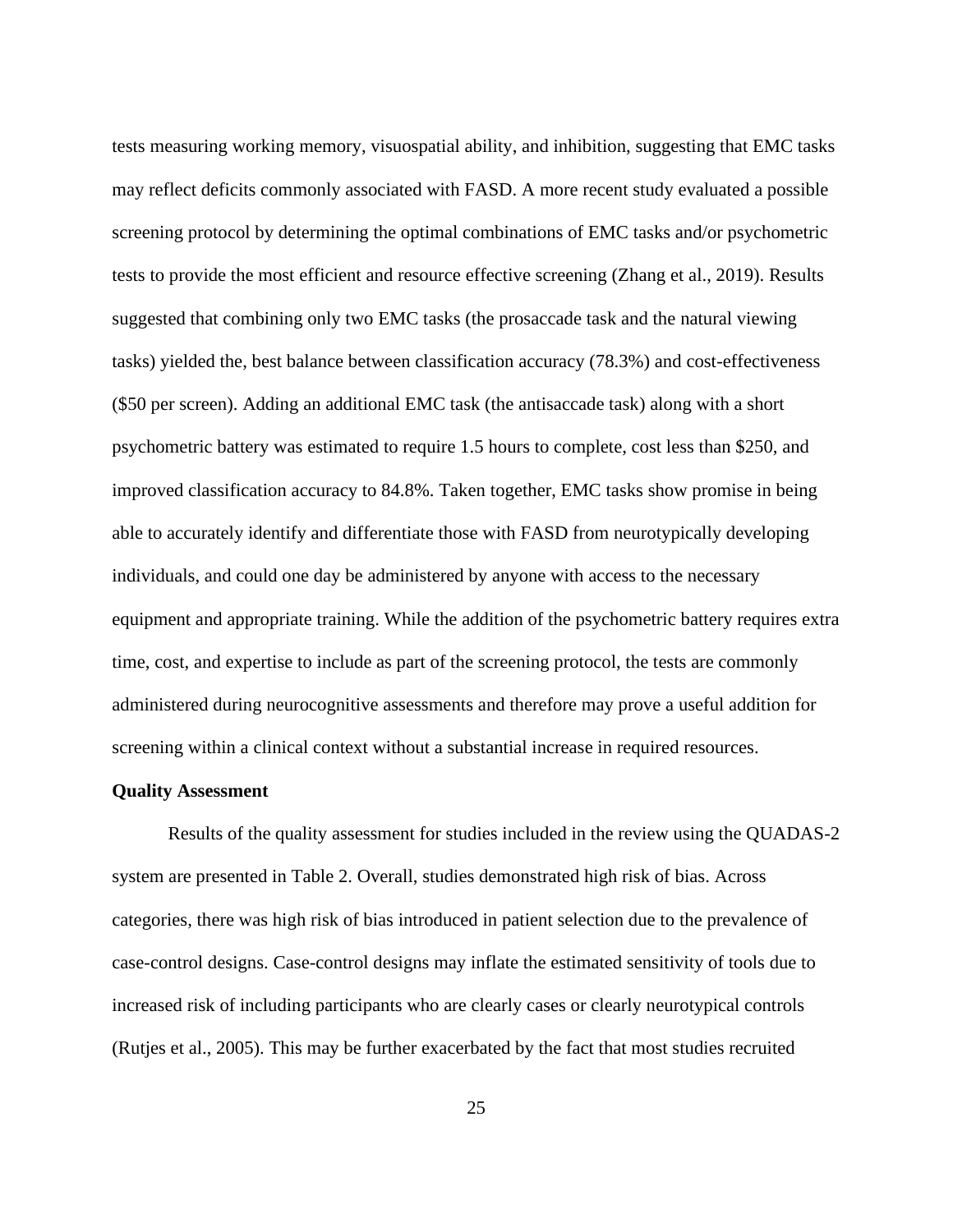participants with FASD from diagnostic clinics, care settings, and support centers, and may therefore reflect more extreme cases, reducing the generalizability of findings or inflating classification accuracy estimates beyond those settings. Another common source of bias was introduced via flow and timing, such that many studies that relied on diagnostic group as the reference standard only completed diagnostic assessments with those who screened positive and did not otherwise report how "controls" were confirmed as either non-FASD or non-exposed.

Using the GRADE system, the body of literature was also evaluated to determine the strength of the evidence for recommending the use of screening tools and approaches across settings and ages. The GRADE approach was only applied to studies of tools and approaches that were readily available for use, and these were considered separately for those aimed at identifying FASD across the spectrum versus those aimed at detecting the subset of the population with facial features. Studies of emerging approaches were not included in this evaluation as they are not yet ready to be applied to screening. As per the GRADE system, observational studies start with a "low" quality rating and are then upgraded when consistent results are observed by several high-quality studies, downgraded for inconsistency, or when risk of bias is identified (Atkins et al., 2004; Goldet & Howick, 2013). Quality of evidence for recommending screening for across the FASD spectrum, for the range of populations and settings reviewed, was deemed very low at the present time, indicating that estimates of efficacy are uncertain. The very low quality rating was due in part to the risk of bias across studies, as well as the limited number of studies for individual tools (in most cases only 1-2), and the lack of representative samples (e.g., small samples, using primarily neurotypical control groups). While some tools were deemed as having more support than others (e.g. the NST), overall strong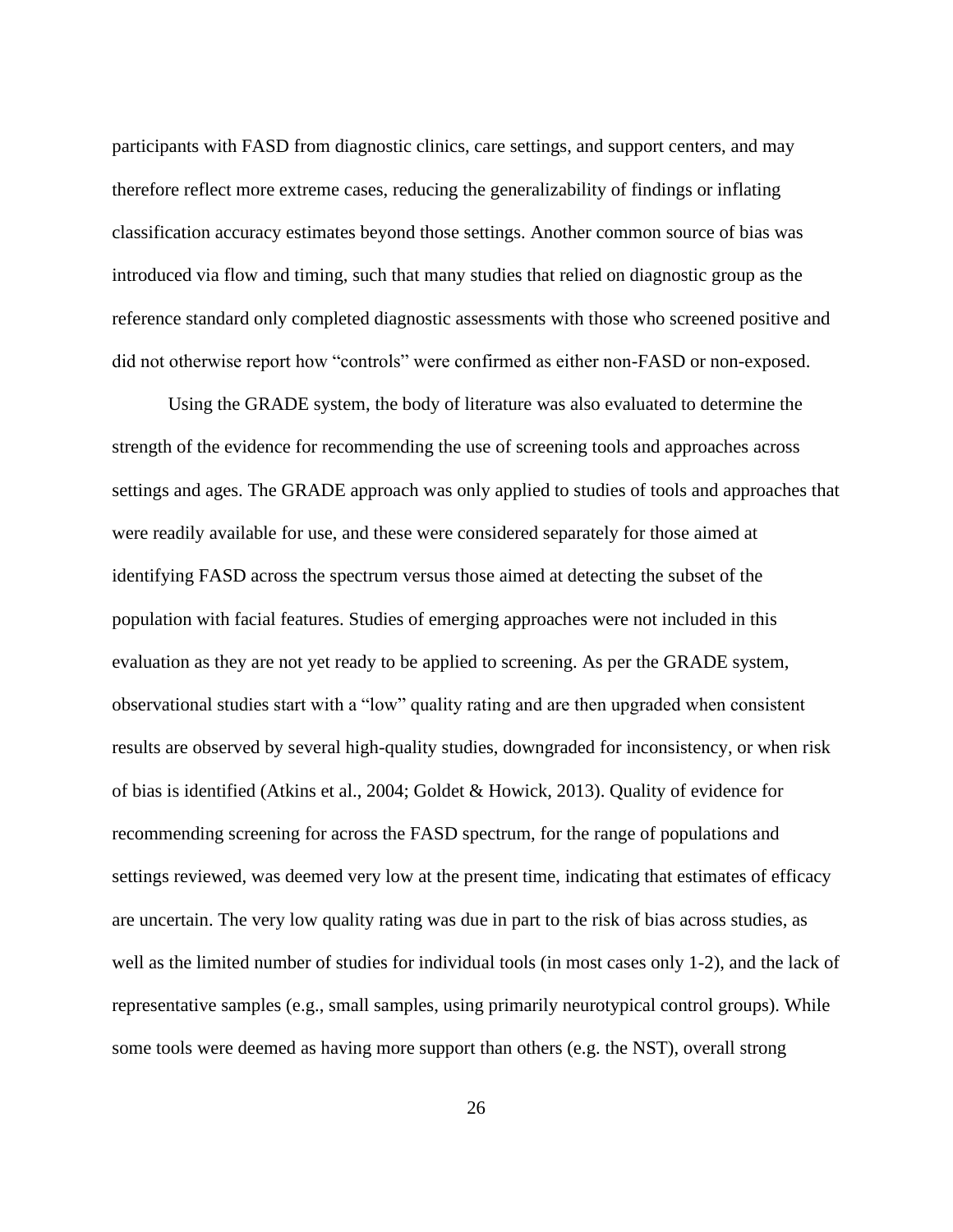recommendations cannot presently be made for specific screening tools or approaches across settings and ages, highlighting the need for more rigorous research and implementation evaluations. As indicated, screening based on facial features was also deemed very low due to risk of bias based on the QUADAS-2.

#### **Discussion**

<span id="page-33-0"></span>There is a need for evidence-based screening tools to aid in the identification of individuals with FASD, particularly in high-risk settings where FASD is prevalent. Early identification and intervention are protective factors against various adverse outcomes and promote healthy ones (Reid et al., 2020; Streissguth et al., 2004). While ideally individuals with FASD would be recognized in childhood, identification is frequently missed into adolescence and adulthood, thus validated screening tools are needed across the lifespan (Chasnoff et al., 2015; McLachlan et al., 2020; Pei et al., 2020). The current study thus aimed to systematically review the literature on available and emerging FASD screening tools and approaches in children, adolescents, and adults, across a range of settings. The search yielded various screening tools and approaches, many of which are currently available for use, with others best characterized as emerging approaches that aim to identify biomarkers associated with PAE/FASD. Results highlighted the promising potential of several tools and approaches in terms of their ease of use, cost, and accuracy. However, the overall evidence base is limited and presents with risk of bias, indicating the need for more high-quality research in this area.

For screening for FASD across the full spectrum of the disorder, tools identified in the review included a variety of administration options, including self-report questionnaires, checklists, and interview strategies. Nine such approaches were found for intended use with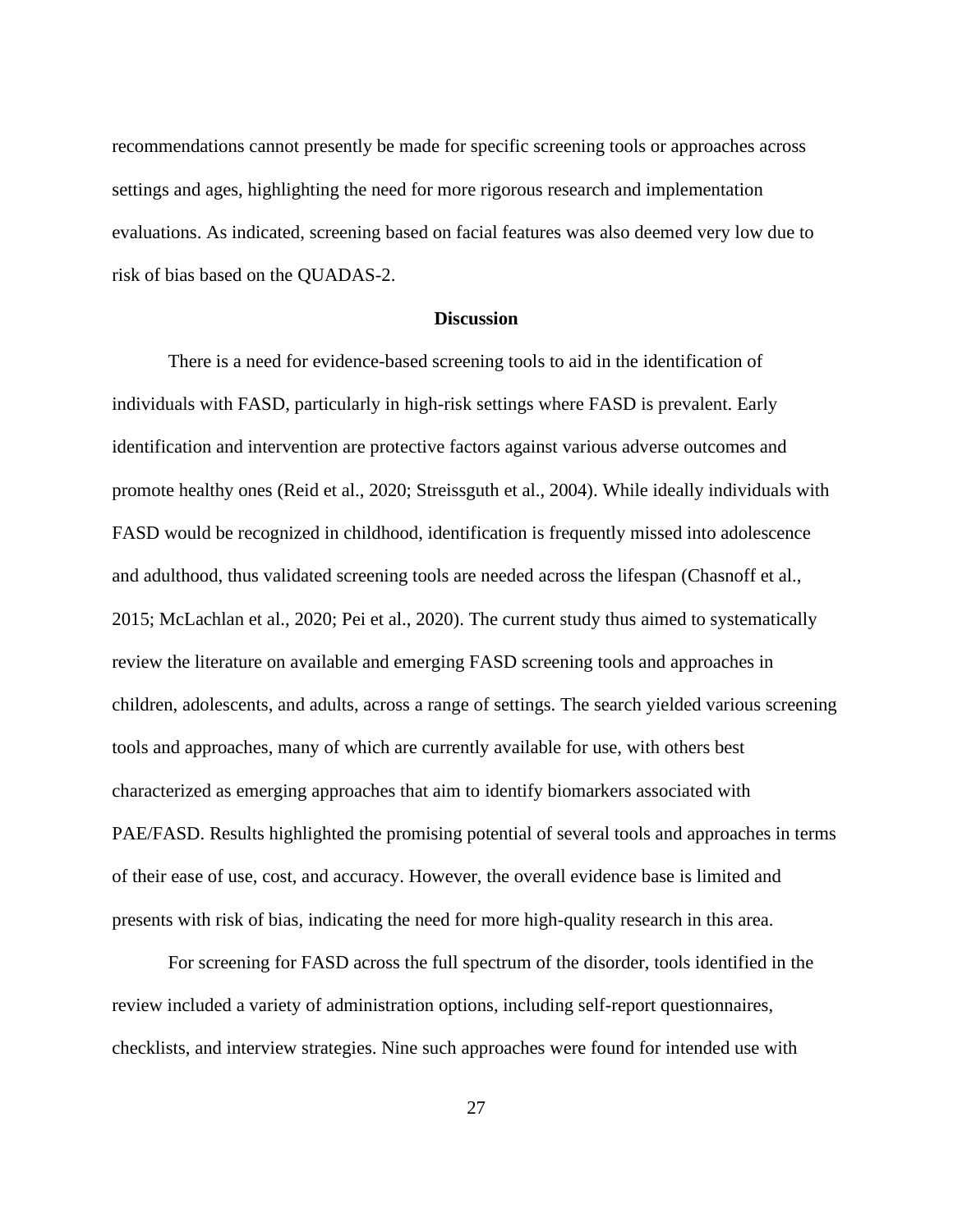children and adolescents, and evaluated across several settings, including schools (e.g., FAS Screen; Burd et al., 1999), and high-risk settings, such as those referred to FASD clinics (e.g., NST; Nash et al., 2006) and in youth corrections (e.g., FASD Screening and Referral Tool for Young Offenders; Conry & Asante, 2010). Three additional tools developed for application with adults were also found, all intended for use in high risk settings, including adult corrections, family support programs, and substance treatment programs. While some of these tools show promising results in terms of their accuracy in differentiating individuals with FASD from neurotypically developing individuals, serious risk of bias was introduced into the estimate of psychometric properties of the tools due to the use of case-control designs and lack of follow up or verification of those who screened negative. Additionally, generalizability of the findings for studies evaluating the psychometric properties and utility of the tools is currently limited given that many of the tools were only evaluated in a single site or in a single sample, and therefore the characteristics of the participants may have been restricted (e.g., ethnicity, socioeconomic status). Further, many of the studies did not include participants beyond those with FASD and groups of neurotypically-developing individuals, therefore findings regarding the accuracy of screening tools may not generalize to more heterogenous populations. Based on the few studies that included participants with other neurodevelopmental disorders, it is likely that tools will show reduced accuracy in practice. Consequently, this may result in an inflated number of positive screens, requiring additional use of limited resources to appropriately follow-up with these individuals and potentially causing unnecessary stress for the individual screened and their families. More high-quality studies are needed using more representative samples, including those with other neurodevelopmental disorders or comorbid conditions, in order to determine the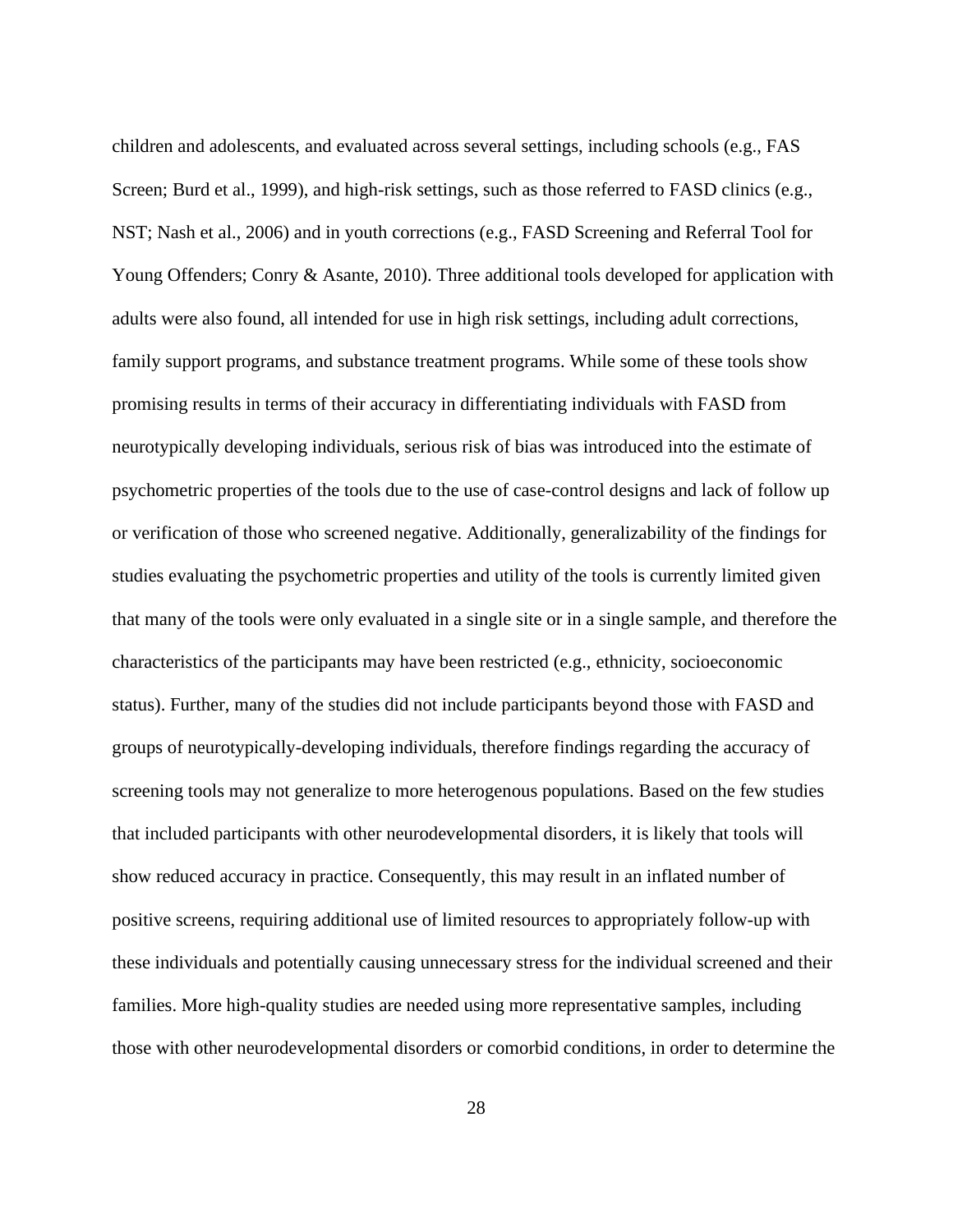psychometric properties of the tool, so that practitioners may make evidence-based decisions when selecting a screening tool

A number of studies were identified that evaluated facial features associated with PAE, based either on manual measurements or 2D photographic analysis, in addition to emerging application of 3D analytic approaches. Computerized analysis of photographic images in particular may allow for efficient and objective screening of facial dysmorphology, and the accuracy of these screening approaches is high for detecting the specific facial dysmorphology associated with PAE. However, these approaches will only detect the small proportion of those with FASD who present with facial features. Alternatively, evidence suggests that computerized analysis of 3D facial images is a viable form of measurement and detection of sentinel facial features, and may hold promise in identifying more subtle and nuanced dysmorphic alterations that may be indicative of PAE. By way of limitations, studies included in the present review did not address the viability of these tools in adults. Prior research suggests that while some facial features may persist into adulthood for some individuals, they may diminish with age, and may therefore be more difficult to detect (Moore & Riley, 2015). Taken together, while screening based on facial features may be very effective at detecting facial dysmorphology, these tools are currently limited in their ability to detect all individuals with FASD, particularly those who present without sentinel facial features. As such, these approaches may be most useful when applied in combination with other screening tools, or as a tool to aid in the diagnostic process. Nevertheless, there is emerging evidence towards the use 3D facial analysis for detecting more subtle facial features of PAE which may be capable of detecting a wider proportion of the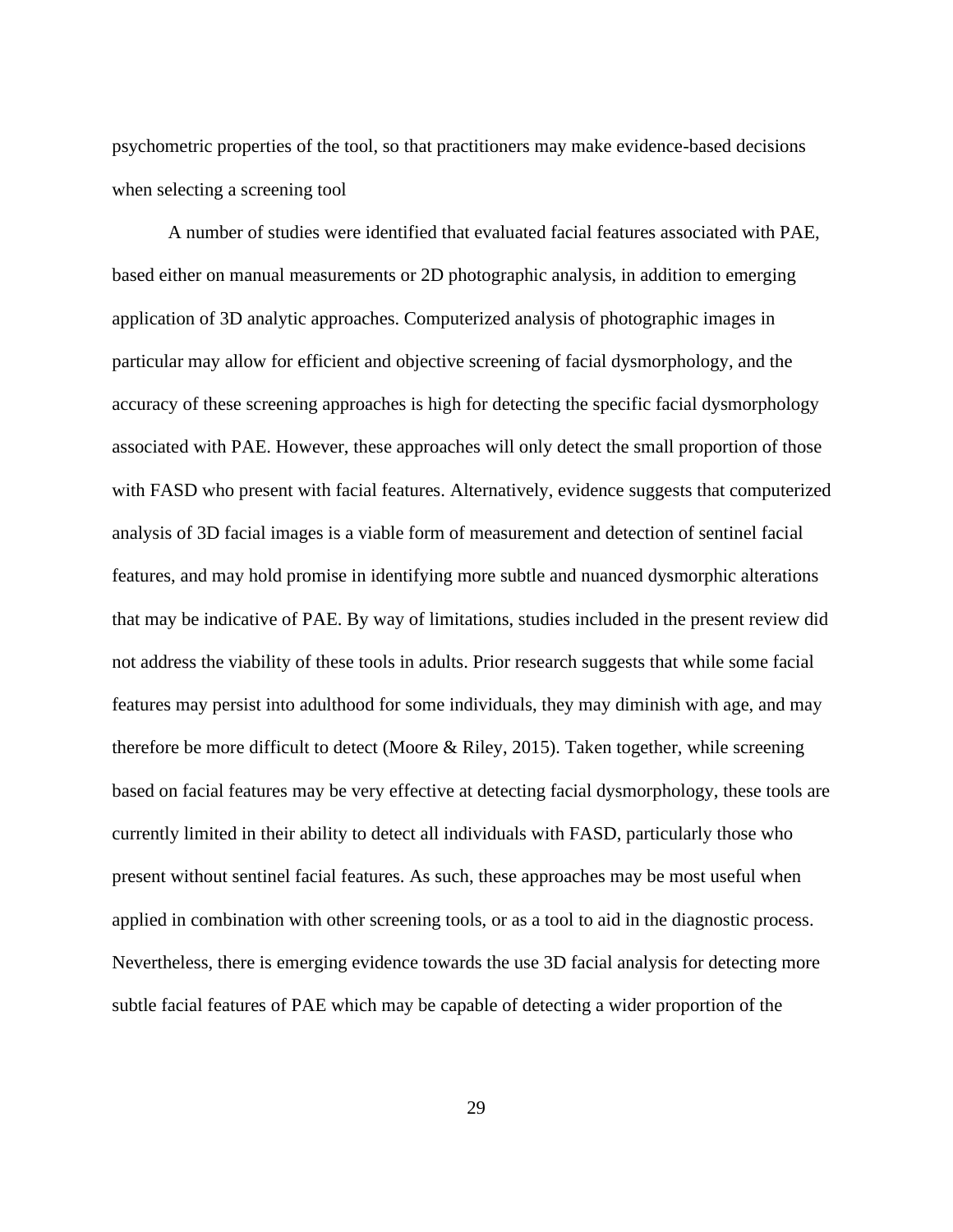spectrum of FASD. However, this line of research is still very preliminary and will require further investigation.

In addition to 3D facial image analysis, the search identified several emerging approaches for detecting of FASD based on potential biomarkers of PAE. Biomarkers have been defined as characteristics that can be measured or evaluated objectively as an indicator of normal or pathogenic processes (Biomarkers Definitions Working Group, 2001). This may prove particularly important in the search for evidence-based approaches to identify individuals with PAE/FASD as early as possible, given the clinical challenges inherent in identifying and diagnosing young children with FASD (McLachlan et al., 2015). As with other potential screening tools for FASD, accuracy, potential for bias, and resource requirements, including cost-effectiveness and level of professional skill required for administration and interpretation of results, must be considered. Advocates of the use of biomarkers suggest that biomarkers may facilitate earlier identification, increase understanding of the disorder, and provide more objective evaluation compared to questionnaires, for example (Mayeux, 2004). Conversely, it has been suggested that biomarkers may be resource intensive for screening, requiring a great deal of time and expertise (Lakhan et al., 2010). Further, biomarkers which rely on cell samples (e.g. DNA methylation) may be susceptible to bias or error as a result of improper storage of the sample or laboratory mistakes (Mayeux, 2004). Indeed, some of the approaches identified in the review, such as analysis of IGF-I/IGF-II and DNA methylation, require laboratory testing, and are therefore vulnerable to the aforementioned concerns. Nevertheless, some of the approaches, such as 3D facial image analysis, dermatoglyphics, and analysis of EMC, may be administered by anybody properly trained in the procedure and use of the equipment. While most of the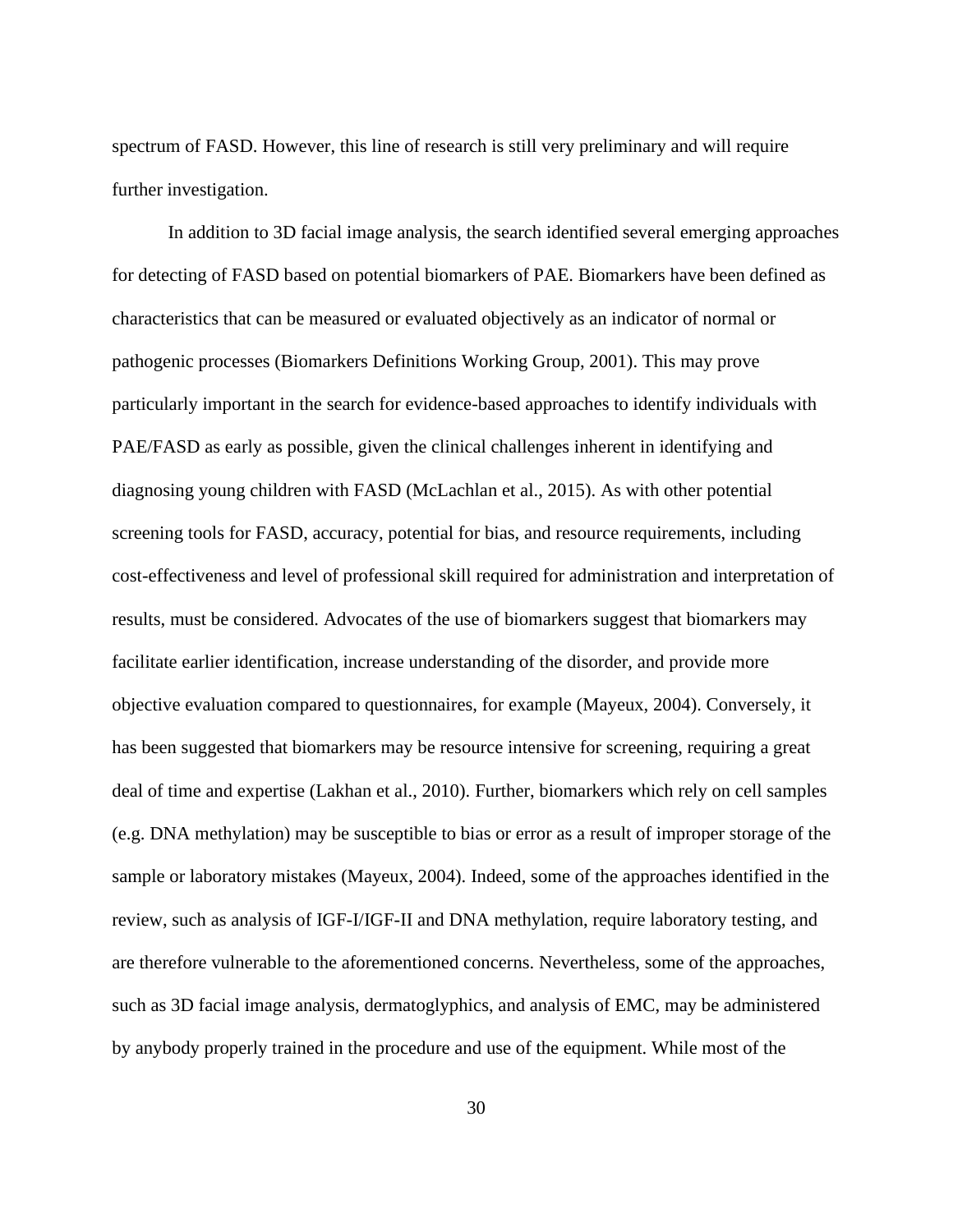approaches included in the review are best considered to be at the preliminary stage of either development or validation, screening based on 3D facial analysis and eye movement control have more ready application potential. However, the studies reviewed presented with serious risk of bias, and there is insufficient information to determine the accuracy of screening tools in heterogenous populations, signifying a need for further research.

#### <span id="page-37-0"></span>**Limitations**

There are several limitations of the current review. One limitation is a lack of consistency in defining FASD between studies. Since FASD started to appear in the literature in the late 1960s (Jones & Smith, 1973; Lemoine et al., 1968), various diagnostic labels and diagnostic criteria have been proposed, amended, and implemented (e.g. Chudley, 2005; Cook et al., 2016; World Health Organization, 2005). It is therefore possible that the estimated accuracy of the tools may be influenced by when and where the study took place, as well as when and where the participants included in their sample were diagnosed.

Another limitation is that this review does not represent an exhaustive list of available tools and approaches. Some potentially relevant approaches for screening may not have been included in the study as a result of the exclusion/inclusion criteria. For example, it is possible that some screening tools which were studied exclusively with participants under age 5 may have had relevance for older children and adolescents as well. Likewise, the exclusion of animal models may have resulted in missing studies of emerging approaches for detection which could become available for human use in the near future. Further, studies were not included if the approach under investigation did not explicitly indicate that there were screening applications or that they were evaluating a potential biomarker of the disorder. Therefore, studies that looked at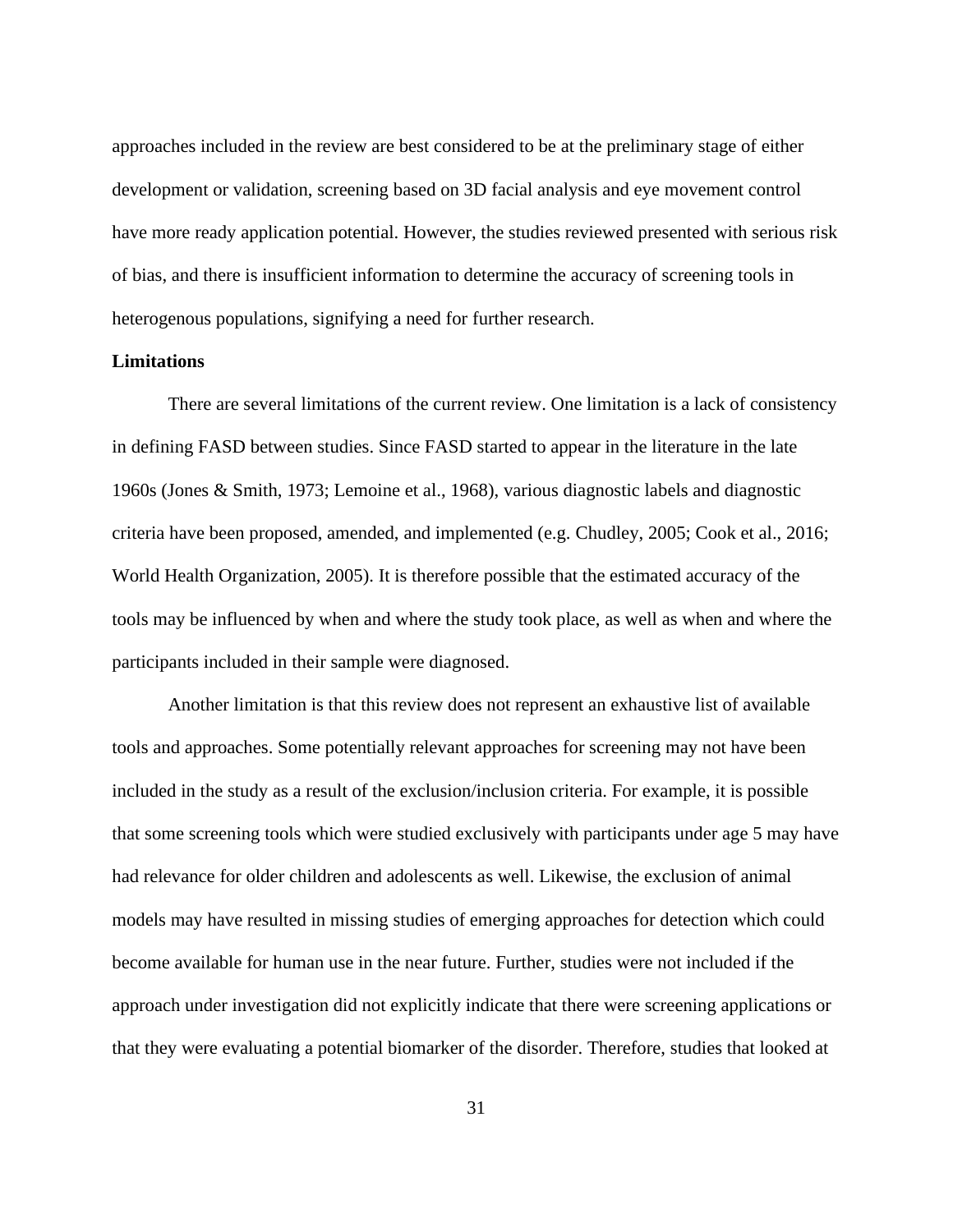deficits or differences between individuals with FASD and other groups, could potentially have relevance for screening, but would not have been included in the present review. Finally, only studies with abstracts available in English were included in this study. One of the findings of the review was that some tools were not evaluated on representative samples, including ethnically diverse samples. It is possible that some tools may have been evaluated in different countries but would not have been included as they were published in other languages. As such, studies which may have extended the generalizability of the tools to other ethnic or cultural groups may have been missed.

#### <span id="page-38-0"></span>**Considerations for Implementing Screening**

There are several considerations when determining whether to implement a screening program and how to go about it. The evidence base behind the tool, such as the psychometric properties, the validity, and the reliability of the tool, should be carefully evaluated as there are important drawbacks to misclassifications. False positive results can be expensive and time consuming, as the individual will need to receive proper follow-up, potentially using one of the limited diagnostic assessment slots or inappropriate supports (Maxim et al., 2014). Additionally, false positives may have psychological consequences, not only for the individual but for the family as well, particularly with FASD where a diagnosis implicates the biological mother (Zizzo et al., 2013). On the other hand, false negatives may result in FASD recognition being delayed or missed entirely, meaning that the individual does not receive supports and services which may be beneficial (Maxim et al., 2014). Further, the efficacy of the tool should be considered with respect to the intended population and setting of use. Tools that have demonstrated accuracy in one age group, setting, culture, or set of mental health characteristics,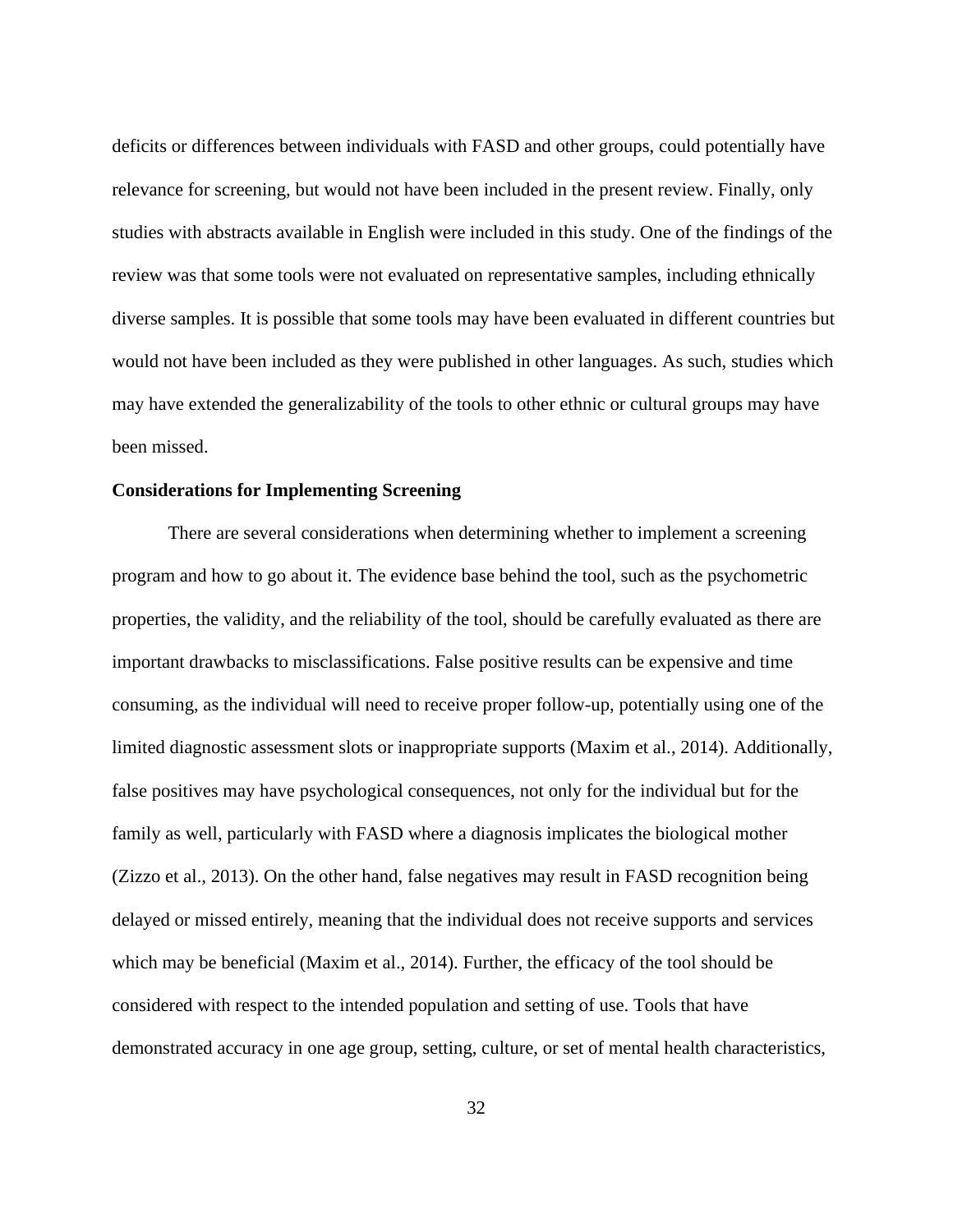for example, may not necessarily provide the same accuracy or utility in other contexts (Goh et al., 2008). The resources required to administer screening tools should also be considered. Tools that are expensive to use, require a lot of time to administer, need extensive training for those administering the tool or undertaking screening, involve specialized equipment or laboratory testing, or specialized professionals to determine outcomes, are all factors which may increase costs associated with screening and which may reduce screening capacity or make screening impractical. As such, fewer individuals may be able to be screened, which may result in missed cases.

In addition to appropriate tool selection, careful consideration is needed to identify the intended purposes of screening for FASD, and how results of screening will be followed up. There should be clear goals and outcomes for screening, including how results will be used to inform best practice (Dobrow et al., 2018). If the primary aim of screening is to identify individuals who may benefit from additional evaluation in an FASD diagnostic service, it is important to understand that concern has been raised that regarding limited diagnostic capacity (Clarren et al., 2011). In addition, it is critical that screening tools not become a proxy for proper diagnostic assessment, which may result in inappropriate decisions regarding placement, unsuitable intervention, wasted resources, and undue stress on individuals and their caregivers and families (Goh et al., 2008; Rafoth, 1997). Therefore, as part of the screening program, it is essential to develop a plan for follow-up to support those who screen positive. While ideally this would include an FASD diagnostic assessment, as discussed, diagnostic capacity is limited and may come with long wait-times. There are, however, ways to support individuals awaiting a diagnostic assessment. For instance, while an FASD diagnostic assessment may be pending,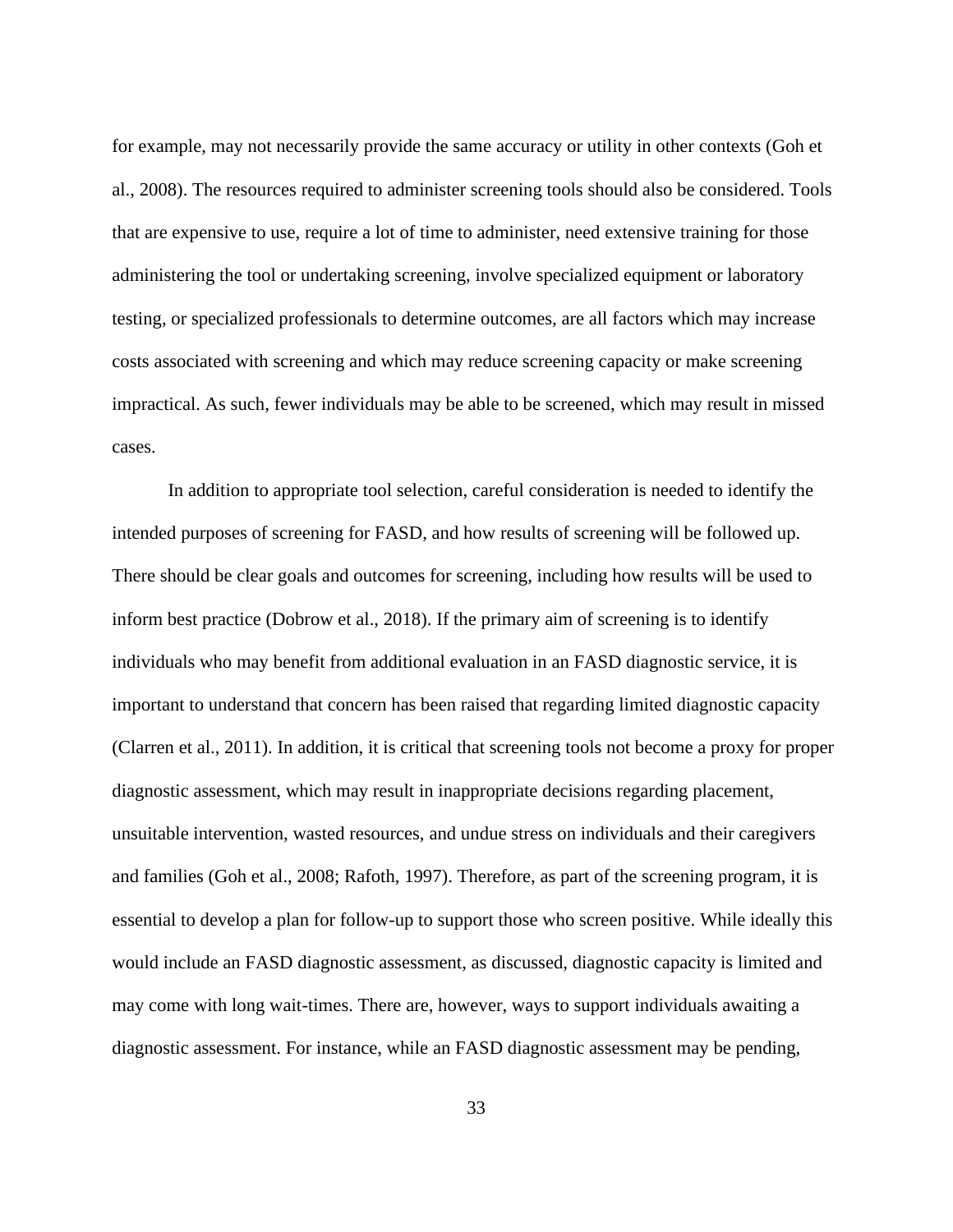other forms of assessment, such as a medical evaluation for comorbid physical health concerns, psychological or neuropsychological assessments to assess cognitive, academic, adaptive, and mental health functioning, or evaluations by other clinical professionals, such as occupational therapists, can help to identify additional areas of need which could benefit from support. Areas of need that could be targeted for intervention may also be identified through the process of screening itself, regardless of whether or not the individual is identified as at-risk of FASD. For example, there are a number of parent education and training programs which have been applied to various populations, including FASD, resulting in reductions in problematic behaviours (Petrenko & Alto, 2017).

There are also several considerations at the systems level when implementing a screening program. First, it must be decided who will be conducting the screening and how proper training will be ensured. Users of the screening tool must have sufficient knowledge about FASD and training of appropriate administration, not only for the purpose of ensuring accurate screening results, but also to guarantee that screening can be done ethically and safely. This may include training on how to make appropriate inquiry regarding maternal alcohol use, for example, in a way that is compassionate and minimizes stigmatization (France et al., 2010). Being FASDinformed also includes understanding the variety of challenges, deficits, and strengths that individuals with FASD may have, using clear language when communicating, applying a personcentered approach, developing a trusting relationship, and maintaining a trauma-informed lens (Rutman, 2016). Further, there should be a plan for ongoing evaluation of the screening program to ensure the program is meeting the predetermined goals, and to confirm that the benefits of screening outweigh the harms (Dobrow et al., 2018).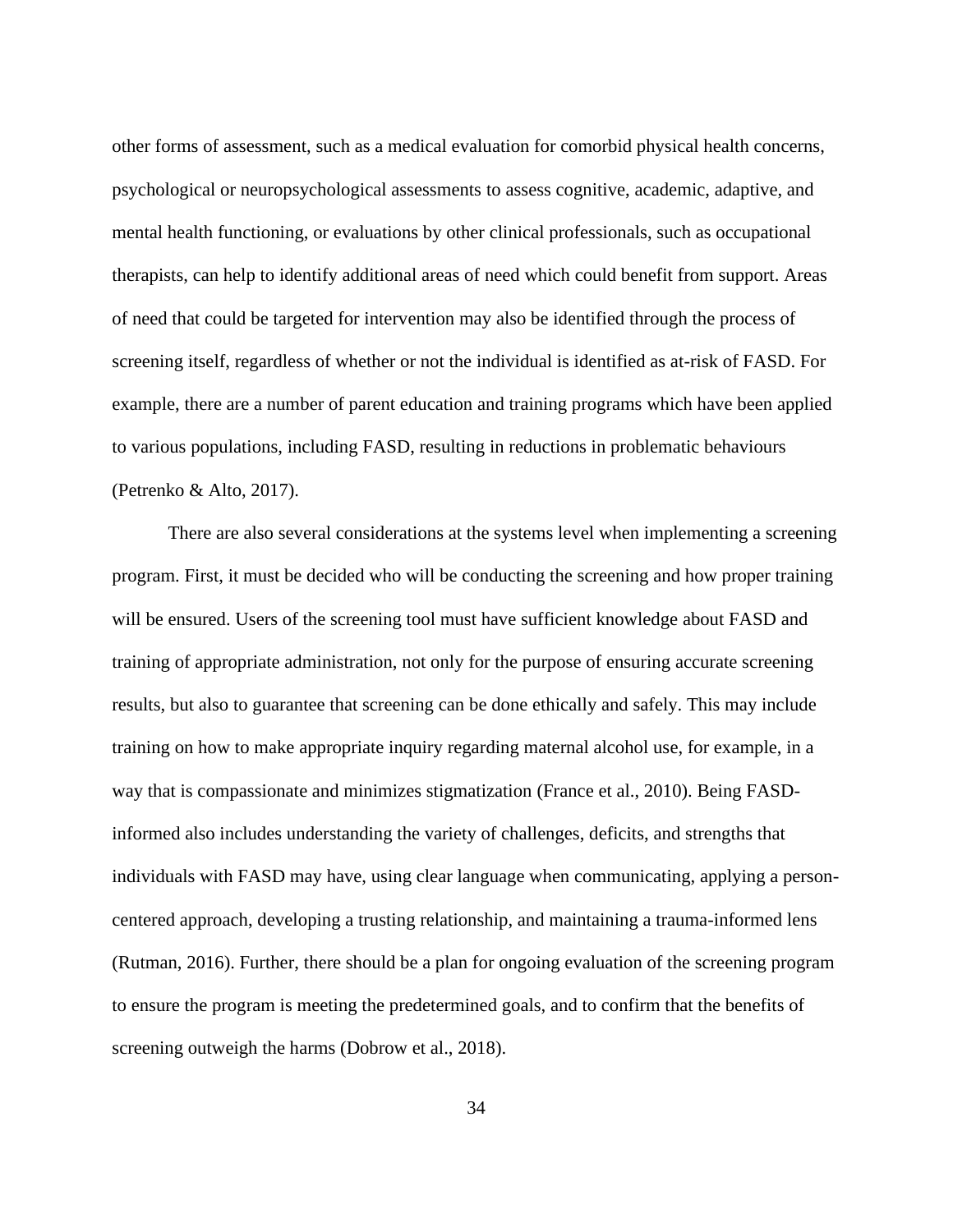#### **Conclusions**

<span id="page-41-0"></span>Early identification individuals with FASD, coupled with the provision of appropriate intervention and supports, particularly in settings where those with the disability experience additional vulnerability and overrepresentation, play a critical role in decreasing adverse outcomes and promoting healthy ones. However, results from the current review suggest that there is currently no available tool or approach to screen for FASD that is validated across ages and setting. A number of tools and approaches for detecting FASD in children, adolescents, and adults designed for use in particular populations, and settings, such as children in school settings, or adults in criminal justice settings, have been developed and are currently available for use by a range of professionals (e.g., clinicians, teachers). Though some of these available tools show promise regarding their ease of use, cost, ability to differentiate those with FASD, and detect functional deficits and needs that can inform practice modification and accommodations, more research is needed to adequately evaluate their psychometric properties in more representative and heterogenous populations using stronger designs and methodology. While it is important to ensure that evidence is used to inform the selection and implementation of a screening approach, available screening tools and approaches may prove helpful in identifying areas of need that can be addressed through appropriate supports, intervention, and further assessment. Careful consideration must be made when implementing screening programs, including evaluating the suitability of specific tools and implementation outcomes, ensuring training is provided to users and settings so that service providers are FASD-informed, and appropriate follow-up and support for those who are screened as well as their families.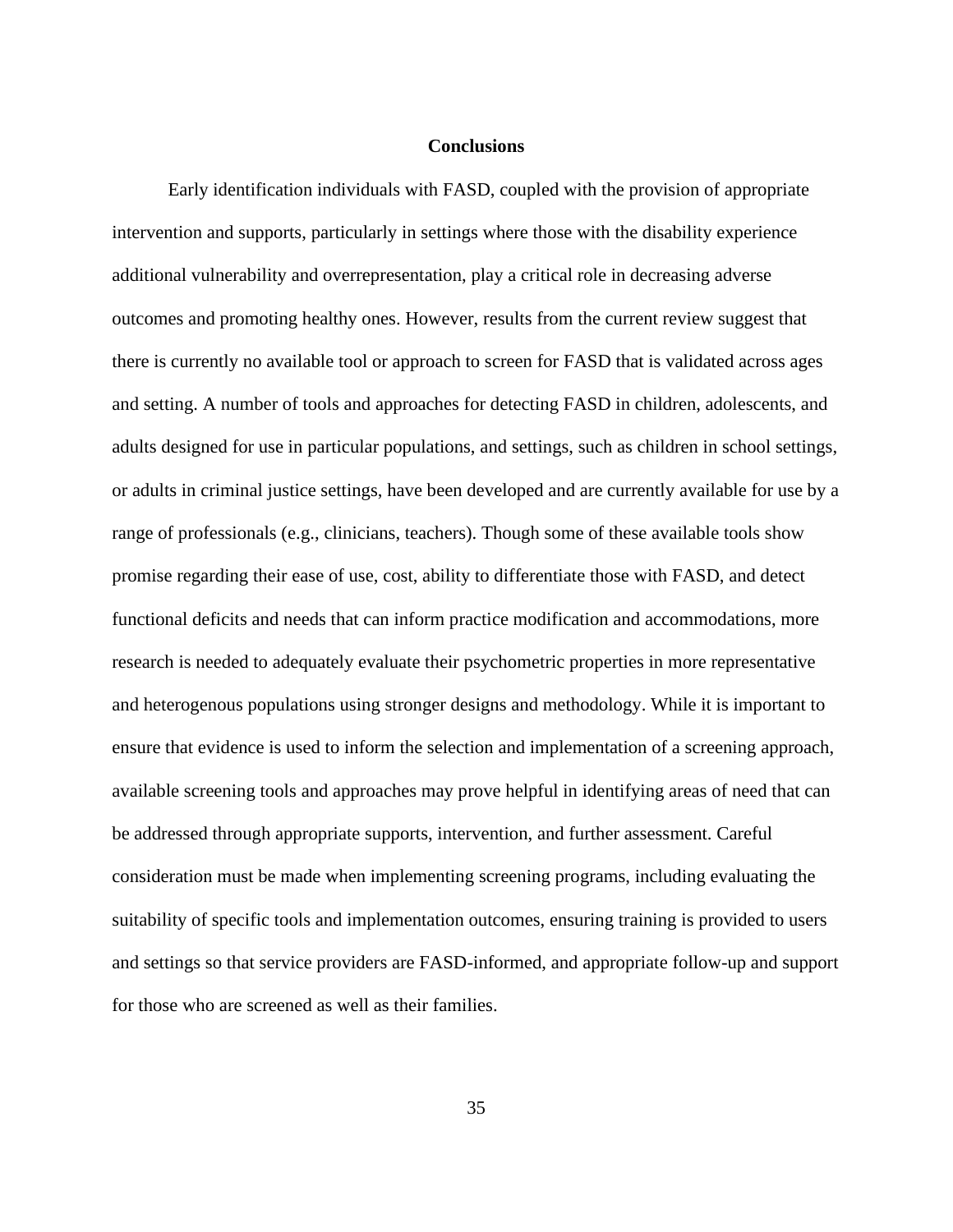#### **References**

- <span id="page-42-0"></span>Achenbach, T., & Rescorla, L. (2001). *Manual for the ASEBA School-Age Forms and Profiles*. University of Vermont, Research Center for Children, Youth & Families.
- Alvik, A., Haldorsen, T., Groholt, B., & Lindemann, R. (2006). Alcohol Consumption Before and During Pregnancy Comparing Concurrent and Retrospective Reports. *Alcoholism: Clinical and Experimental Research*, *30*(3), 510–515. https://doi.org/10.1111/j.1530- 0277.2006.00055.x
- Andreu-Fernández, V., Bastons-Compta, A., Navarro-Tapia, E., Sailer, S., & Garcia-Algar, O. (2019). Serum concentrations of IGF-I/ IGF-II as biomarkers of alcohol damage during foetal development and diagnostic markers of Foetal Alcohol Syndrome. *Scientific Reports*, *9*(1562), 1–10. https://doi.org/10.1038/s41598-018-38041-0
- Andreu-Fernández, V., Planas, S., Navarro-Tapia, E., Rosa, A., & García-Algar, O. (2020). Dermatoglyphic fluctuating asymmetry and total a-b ridge count as biomarkers of Foetal Alcohol Syndrome: Analysis in children adopted from Eastern Europe. *Early Human Development*, *143*. https://doi.org/10.1016/j.earlhumdev.2020.104999
- Astley, S. J. (2010). Profile of the first 1,400 patients receiving diagnostic evaluations for fetal alcohol spectrum disorder at the Washington State Fetal Alcohol Syndrome Diagnostic & Prevention Network. *Canadian Journal of Clinical Pharmacology*, *17*(1), e132–e164. https://www.jptcp.com/index.php/jptcp/article/view/538/467
- Astley, S. J., & Clarren, S. K. (1995). A Fetal Alcohol Syndrome Screening Tool. *Alcoholism: Clinical and Experimental Research*, *19*(6), 1565–1571. https://doi.org/https://doi.org/10.1111/j.1530-0277.1995.tb01025.x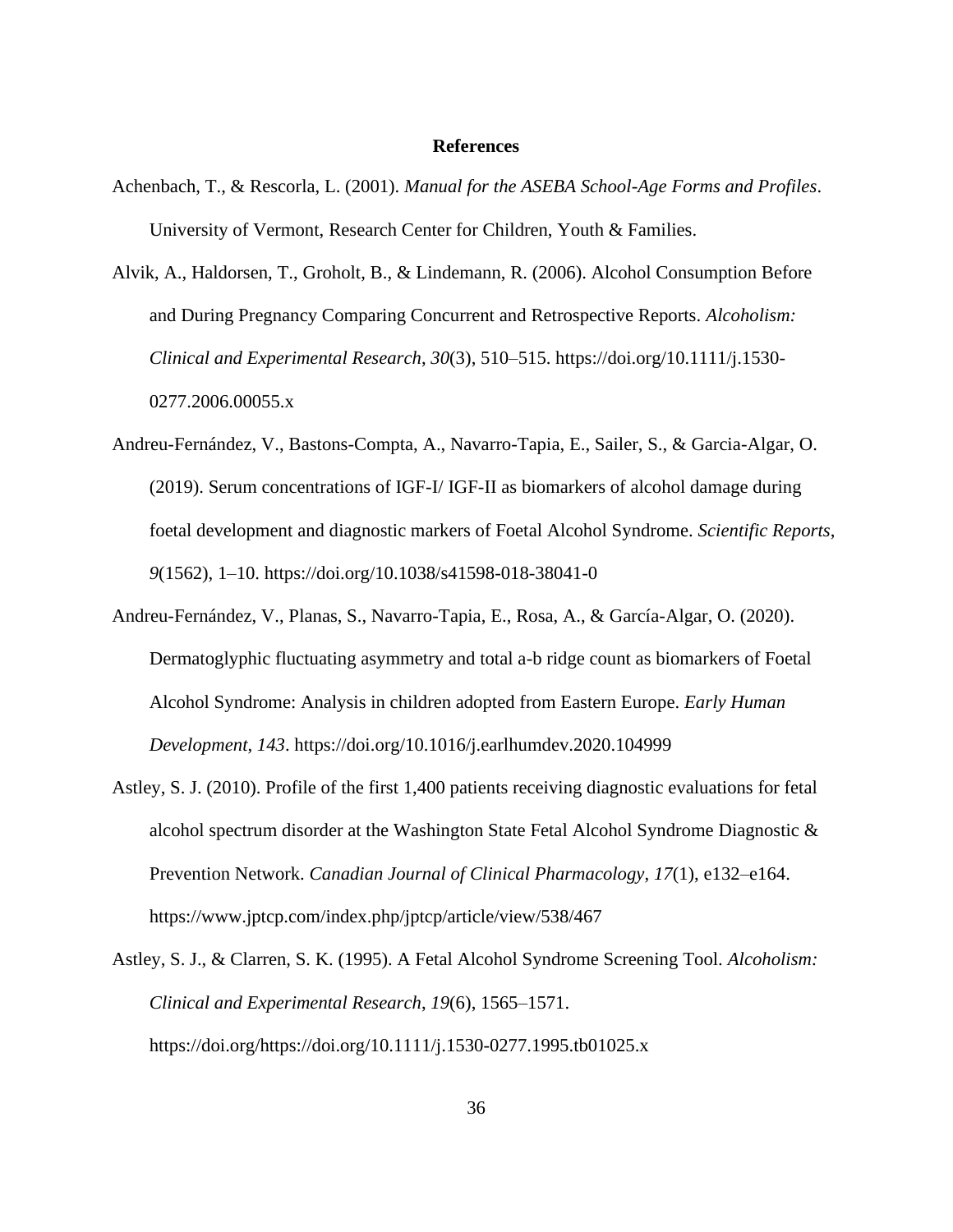- Astley, S. J., & Clarren, S. K. (1996). A case definition and photographic screening tool for the facial phenotype of fetal aicohol syndrome. *The Journal of Pediatrics*, *129*(1), 33–41. https://doi.org/https://doi.org/10.1016/S0022-3476(96)70187-7
- Astley, S. J., Stachowiak, J., Clarren, S. K., & Clausen, C. (2002). Application of the fetal alcohol syndrome facial photographic screening tool in a foster care population. *Journal of Pediatrics*, *141*(5), 712–717. https://doi.org/10.1067/mpd.2002.129030
- Atkins, D., Best, D., Briss, P. A., Eccles, M., Falck-Ytter, Y., Flottorp, S., Guyatt, G. H., Harbour, R. T., Haugh, M. C., Henry, D., Hill, S., Jaeschke, R., Leng, G., Liberati, A., Magrini, N., Mason, J., Middleton, P., Mrukowicz, J., O'Connell, D., … Zaza, S. (2004). Grading quality of evidence and strength of recommendations. *British Medical Journal*, *328*(7454), 1490–1494. https://doi.org/10.1136/bmj.328.7454.1490
- Avner, M., Henning, P., Koren, G., & Nulman, I. (2014). Validation of the facial photographic method in fetal alcohol spectrum disorder screening and diagnosis. *Journal of Population Therapeutics and Clinical Pharmacology*, *21*(1), e106–e113. https://www.jptcp.com/index.php/jptcp/article/view/595/520
- Barrett, C. E., Kable, J. A., Madsen, T. E., Hsu, C. C., & Coles, C. D. (2019). The Use of Functional Near-Infrared Spectroscopy to Differentiate Alcohol-Related Neurodevelopmental Impairment. *Developmental Neuropsychology*, *44*(2), 203–219. https://doi.org/10.1080/87565641.2019.1567734
- Berrigan, P., Andrew, G., Reynolds, J. N., & Zwicker, J. D. (2019). The cost-effectiveness of screening tools used in the diagnosis of fetal alcohol spectrum disorder: A modelled analysis. *BMC Public Health*, *19*(1746), 1–12. https://doi.org/10.1186/s12889-019-8110-5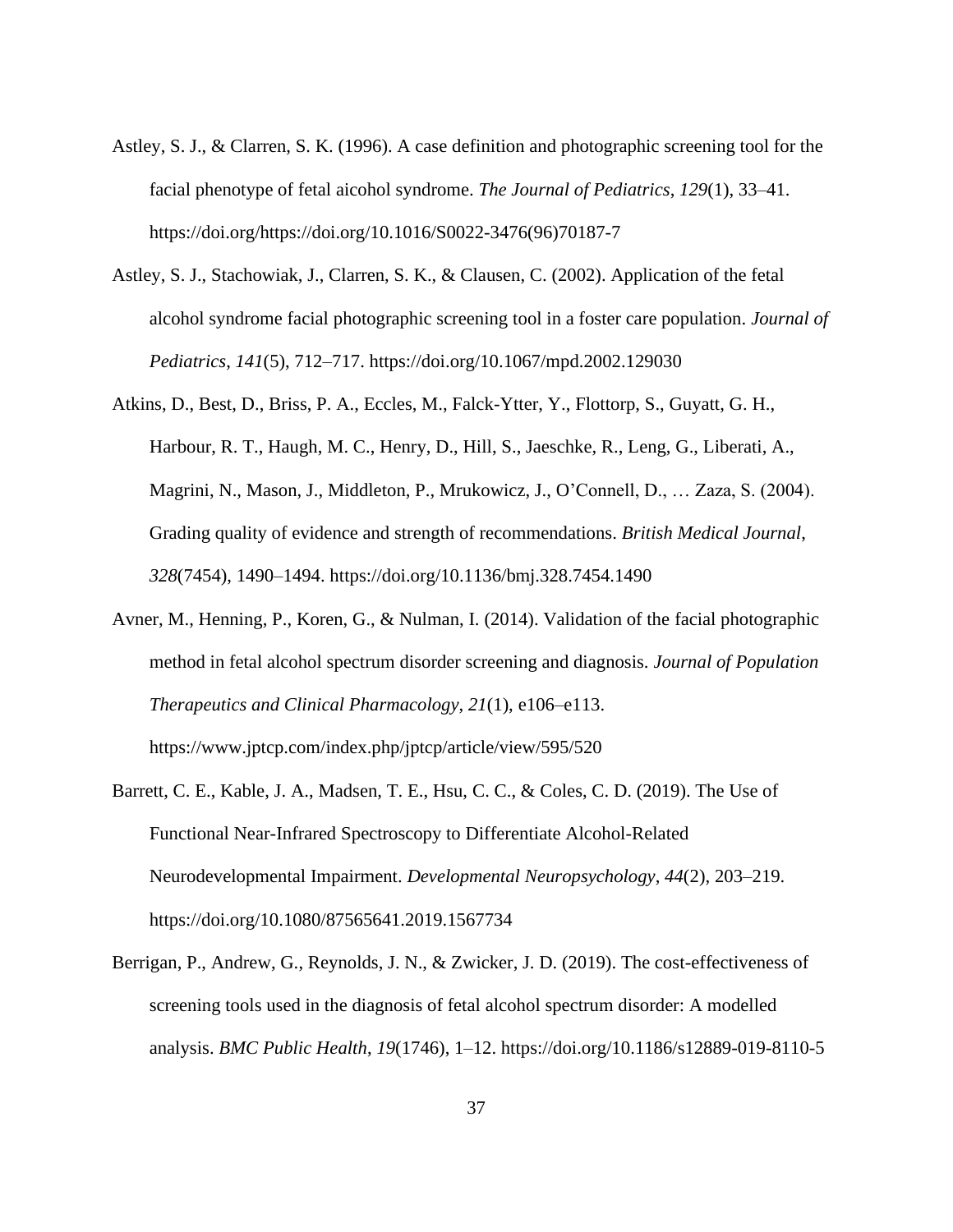Biomarkers Definitions Working Group. (2001). Biomarkers and surrogate endpoints: Preferred definitions and conceptual framework. *Clinical Pharmacology and Therapeutics*, *69*(3), 89– 95. https://doi.org/10.1067/mcp.2001.113989

Breiner, P., Nulman, I., & Koren, G. (2013). Identifying the neurobehavioral phenotype of fetal alcohol spectrum disorder in young children. *Journal of Population Therapeutics and Clinical Pharmacology*, *20*(3), e334–e339.

https://jptcp.com/index.php/jptcp/article/view/377/309

Brems, C., Boschma-Wynn, R. V, Dewane, S. L., Edwards, A. E., & Robinson, R. V. (2010). Training needs of healthcare providers related to centers for disease control and prevention core competencies for fetal alcohol spectrum disorders. *Journal of Population Therapeutics and Clinical Pharmacology*, *17*(3), e405–e417.

https://jptcp.com/index.php/jptcp/article/view/516/445

- Burd, L., Cox, C., Poitra, B., Wentz, T., Ebertowski, M., Martsolf, J. T., Kerbeshian, J., & Klug, M. G. (1999). The FAS Screen: A rapid screening tool for fetal alcohol syndrome. *Addiction Biology*, *4*(3), 329–336. https://doi.org/10.1080/13556219971542
- Chasnoff, I. J., Wells, A. M., & King, L. (2015). Misdiagnosis and missed diagnoses in foster and adopted children with prenatal alcohol exposure. *Pediatrics*, *135*(2), 264–270. https://doi.org/10.1542/peds.2014-2171
- Chudley, A. E., Conry, J., Cook, J. L., Loock, C., Rosales, T., & LeBlanc, N. (2005). Fetal alcohol spectrum disorder: Canadian guidelines for diagnosis. *Canadian Medical Association Journal*, *172*(5 suppl), S1–S21. https://doi.org/10.1503/cmaj.1040302

Clarren, S. K., Lutke, J., & Sherbuck, M. (2011). The Canadian Guidelines and the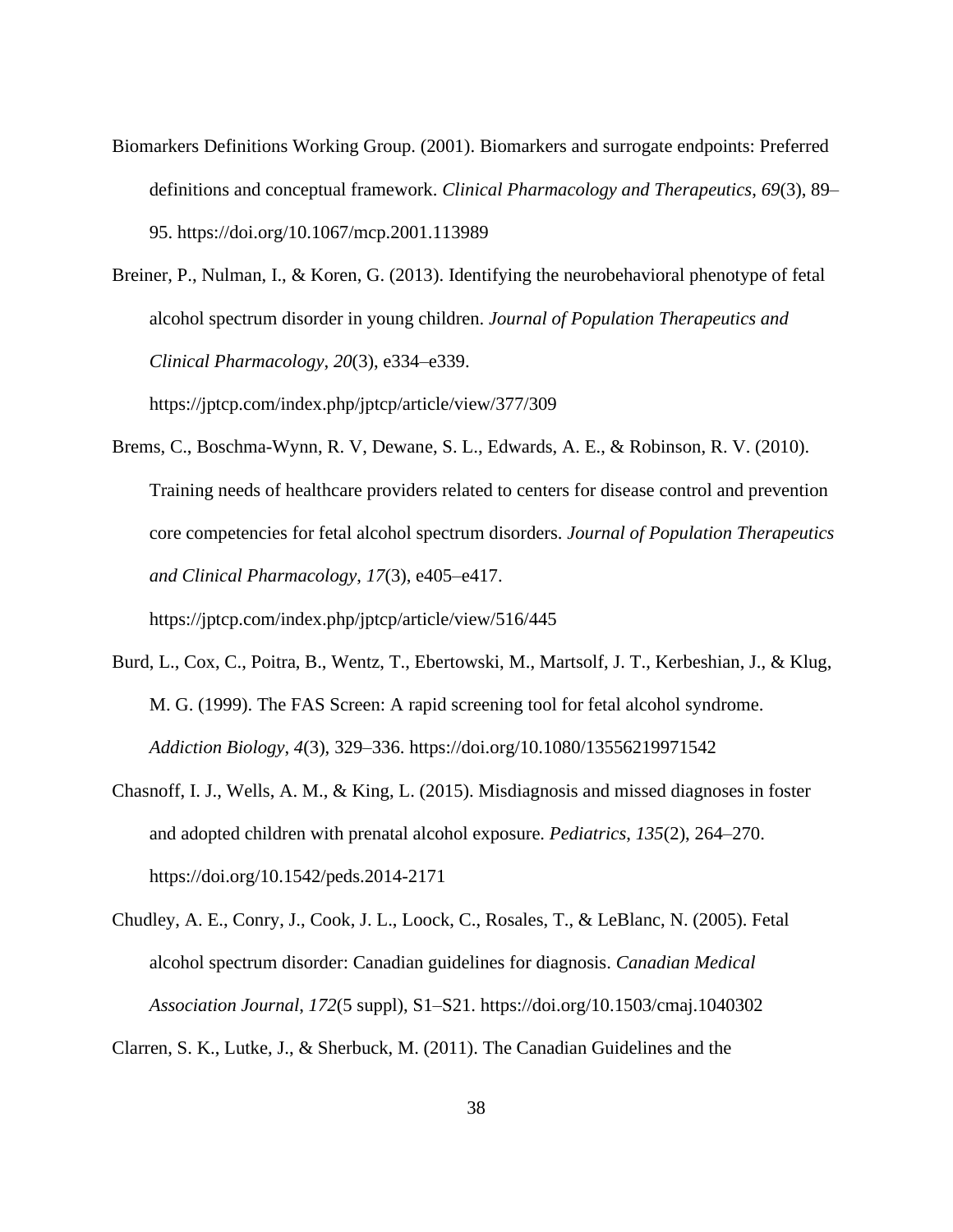interdisciplinary clinical capacity of Canada to diagnose Fetal Alcohol Spectrum Disorder. *Journal of Population Therapeutics and Clinical Pharmacology*, *18*(3), e494–e499. https://jptcp.com/index.php/jptcp/article/view/464

- Clarren, S. K., Randels, S. P., Sanderson, M., & Fineman, R. M. (2001). Screening for Fetal Alcohol Syndrome in Primary Schools: A Feasibility Study. *Teratology*, *63*(1), 3–10. https://doi.org/10.1002/1096-9926(200101)63:1<3::AID-TERA1001>3.0.CO;2-P
- Coles, C. D., Gailey, A. R., Mulle, J. G., Kable, J. A., Lynch, M. E., & Jones, K. L. (2016). A Comparison Among 5 Methods for the Clinical Diagnosis of Fetal Alcohol Spectrum Disorders. *Alcoholism: Clinical and Experimental Research*, *40*(5), 1000–1009. https://doi.org/10.1111/acer.13032
- Conry, J., & Asante, K. O. (2010). *Youth Probation Officers' Guide to FASD Screening and Referral*. The Asante Centre for fetal alcohol syndrome. https://static1.squarespace.com/static/5afcc5b9e17ba38be3185853/t/5c76fa7a6e9a7f076305 6bb1/1551301249598/Youth+Probation+Officers%27+Guide+to+FASD+Screening+and+R eferral+%28Booklet+Format%29.pdf
- Cook, J. L., Green, C. R., Lilley, C. M., Sally, A. M., Baldwin, M. E., Chudley, A. E., Conry, J. L., LeBlanc, N., Loock, C. A., Lutke, J., Mallon, B. F., McFarlane, A. A., Temple, V. K., & Rosales, T. (2016). Fetal alcohol spectrum disorder: A guideline for diagnosis across the lifespan. *Canadian Medical Association Journal*, *188*(3), 191–197. https://doi.org/10.1503/cmaj.141593
- Corrigan, P. W., Shah, B. B., Lara, J. L., Mitchell, K. T., Combs-Way, P., Simmes, D., & Jones, K. L. (2019). Stakeholder perspectives on the stigma of fetal alcohol spectrum disorder.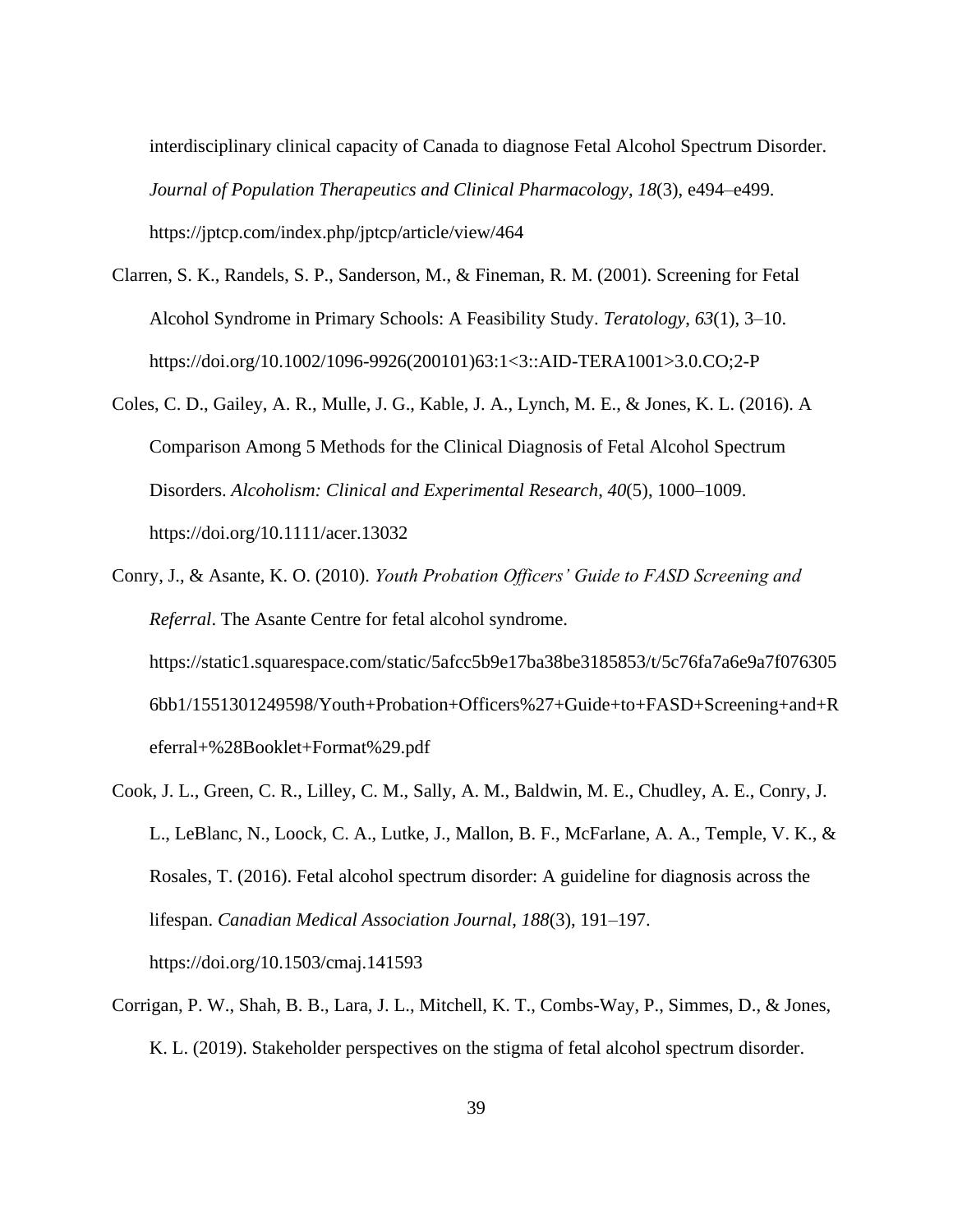*Addiction Research and Theory*, *27*(2), 170–177.

https://doi.org/10.1080/16066359.2018.1478413

- Dobrow, M. J., Hagens, V., Chafe, R., Sullivan, T., & Rabeneck, L. (2018). Consolidated principles for screening based on a systematic review and consensus process. *Canadian Medical Association Journal*, *190*(14), E422–E429. https://doi.org/10.1503/cmaj.171154
- Douglas, T. S., Martinez, F., Meintjes, E. M., Vaughan, C. L., & Viljoen, D. L. (2003). Eye feature extraction for diagnosing the facial phenotype associated with fetal alcohol syndrome. *Medical & Biological Engineering & Computing*, *41*(1), 101–106. https://doi.org/10.1007/BF02343545
- Fang, S., McLaughlin, J., Fang, J., Huang, J., Autti-Rämö, I., Fagerlund, A., Jacobson, S. W., Robinson, L. K., Hoyme, H. E., Mattson, S. N., Riley, E., Zhou, F., Ward, R., Moore, E. S., & Foroud, T. (2008). Automated diagnosis of fetal alcohol syndrome using 3D facial image analysis Structured Abstract. *Orthodontics & Craniofacial Research*, *11*(3), 162–171. https://doi.org/10.1111/j.1601-6343.2008.00425.x
- Flannigan, K., Harding, K., Reid, D., & Family Advisory Committee. (2018). *Strengths Among Individuals with FASD*. Canada FASD Research Network. https://canfasd.ca/wpcontent/uploads/publications/Strengths-Among-Individuals-with-FASD.pdf
- Forrester, P., Davis, C. G., Moser, A., MacPherson, P., Gobeil, R., & Chudley, A. E. (2015). *Assessing Fetal Alcohol Spectrum Disorder in Women Offenders (Research Report R-346)*. Ottawa, ON: Correctional Service of Canada.
- France, K., Henley, N., Payne, J., D'Antoine, H., Bartu, A., O'Leary, C., Elliott, E., & Bower, C. (2010). Health Professionals Addressing Alcohol Use with Pregnant Women in Western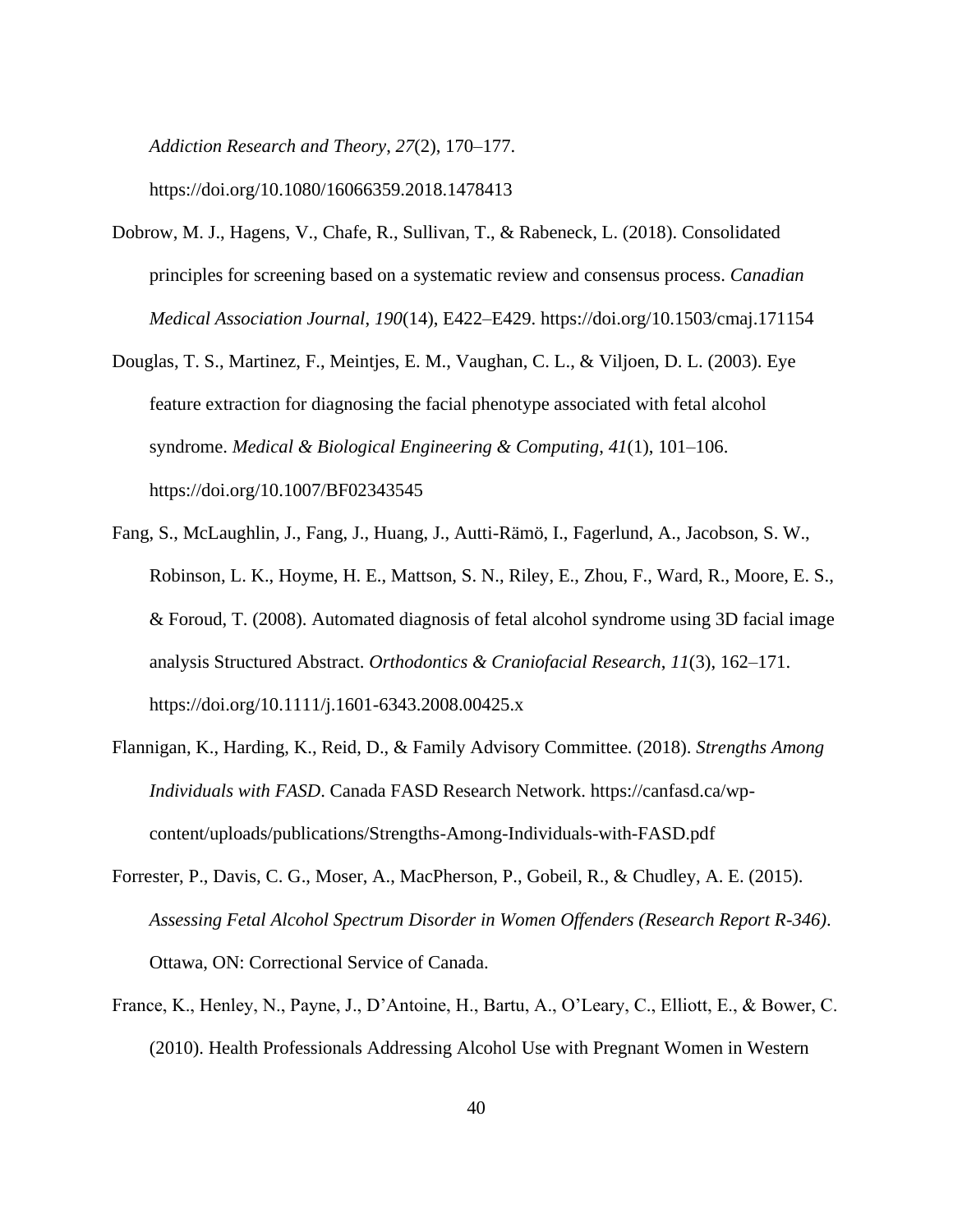Australia: Barriers and Strategies for Communication. *Substance Use & Misuse*, *45*(10), 1474–1490. https://doi.org/10.3109/10826081003682172

- Freeman, J., Condon, C., Hamilton, S., Mutch, R. C., Bower, C., & Watkins, R. E. (2019). Challenges in Accurately Assessing Prenatal Alcohol Exposure in a Study of Fetal Alcohol Spectrum Disorder in a Youth Detention Center. *Alcoholism: Clinical and Experimental Research*, *43*(2), 309–316. https://doi.org/10.1111/acer.13926
- Goh, I. Y., Chudley, A. E., Clarren, S. K., Koren, G., Orrbine, E., Rosales, T., & Rosenbaum, C. (2008). Development of Canadian screening tools for fetal alcohol spectrum disorder. *Journal of Population Therapeutics and Clinical Pharmacology*, *15*(2), e344–e366. https://jptcp.com/index.php/jptcp/article/view/220/177
- Goldet, G., & Howick, J. (2013). Understanding GRADE: An introduction. *Journal of Evidence-Based Medicine*, *6*(1), 50–54. https://doi.org/10.1111/jebm.12018
- Grant, T. M., Novick-Brown, N., Graham, J. C., Whitney, N., Dubovsky, D., & Nelson, L. A. (2013). Screening in treatment programs for fetal alcohol spectrum disorders that could affect therapeutic progress. *International Journal of Alcohol and Drug Research*, *2*(3), 37– 49. https://doi.org/10.7895/ijadr.v2i3.116
- Green, C. R., Mihic, A. M., Brien, D. C., Armstrong, I. T., Nikkel, S. M., Stade, B. C., Rasmussen, C., Munoz, D. P., & Reynolds, J. N. (2009). Oculomotor control in children with fetal alcohol spectrum disorders assessed using a mobile eye-tracking laboratory. *European Journal of Neuroscience*, *29*(6), 1302–1309. https://doi.org/10.1111/j.1460- 9568.2009.06668.x

Greenmyer, J. R., Klug, M. G., Kambeitz, C., Popova, S., & Burd, L. (2018). A Multicountry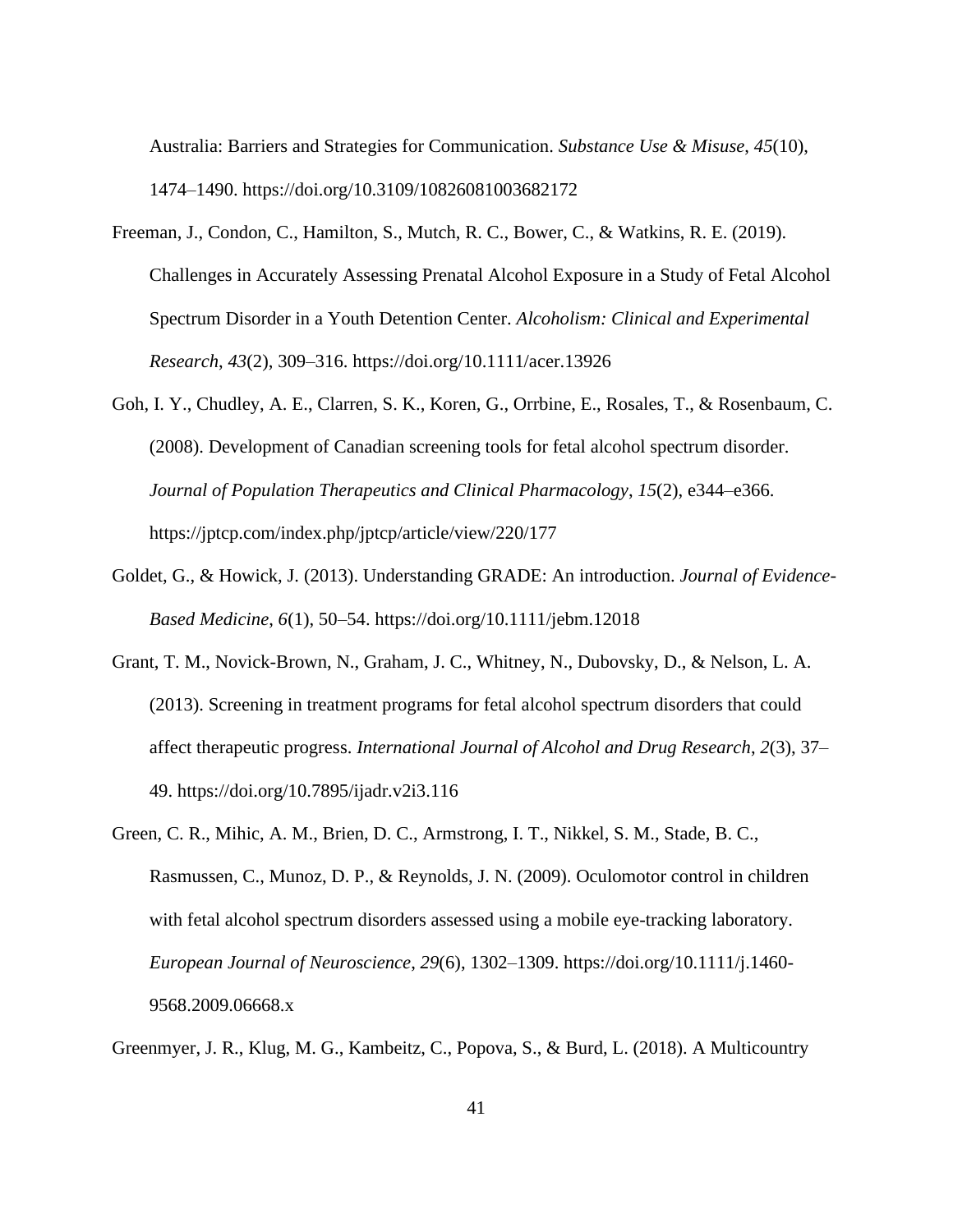Updated Assessment of the Economic Impact of Fetal Alcohol Spectrum Disorder: Costs for Children and Adults. *Journal of Addiction Medicine*, *12*(6), 466–473. https://doi.org/10.1097/ADM.0000000000000438

- Grobbelaar, R., & Douglas, T. S. (2007). Stereo image matching for facial feature measurement to aid in fetal alcohol syndrome screening. *Medical Engineering & Physics*, *29*(4), 459–464. https://doi.org/10.1016/j.medengphy.2006.06.005
- Helgesson, G., Bertilsson, G., Domeij, H., Fahlström, G., Heintz, E., Hjern, A., Nehlin Gordh, C., Nordin, V., Rangmar, J., Rydell, A. M., Wahlsten, V. S., & Hultcrantz, M. (2018). Ethical aspects of diagnosis and interventions for children with fetal alcohol Spectrum disorder (FASD) and their families. *BMC Medical Ethics*, *19*(1), 1–7. https://doi.org/10.1186/s12910-017-0242-5
- Hirota, T., So, R., Kim, Y. S., Leventhal, B., & Epstein, R. A. (2018). A systematic review of screening tools in non-young children and adults for autism spectrum disorder. *Research in Developmental Disabilities*, *80*, 1–12. https://doi.org/10.1016/j.ridd.2018.05.017
- Jones, K. L., & Smith, D. W. (1973). Recognition of the Fetal Alcohol Syndrome in Early Infancy. *The Lancet*, *302*(7836), 999–1001. https://doi.org/10.1016/S0140-6736(73)91092- 1
- Jones, T. B., Bailey, B. A., & Sokol, R. J. (2013). Alcohol Use in Pregnancy: Insights in Screening and Intervention for the Clinician. *Clinical Obstetrics and Gynecology*, *56*(1), 114–123. https://doi.org/10.1097/GRF.0b013e31827957c0
- Kennedy, C., Finkelstein, N., Hutchins, E., & Mahoney, J. (2004). Improving screening for alcohol use during pregnancy: the Massachusetts ASAP program. *Maternal and Child*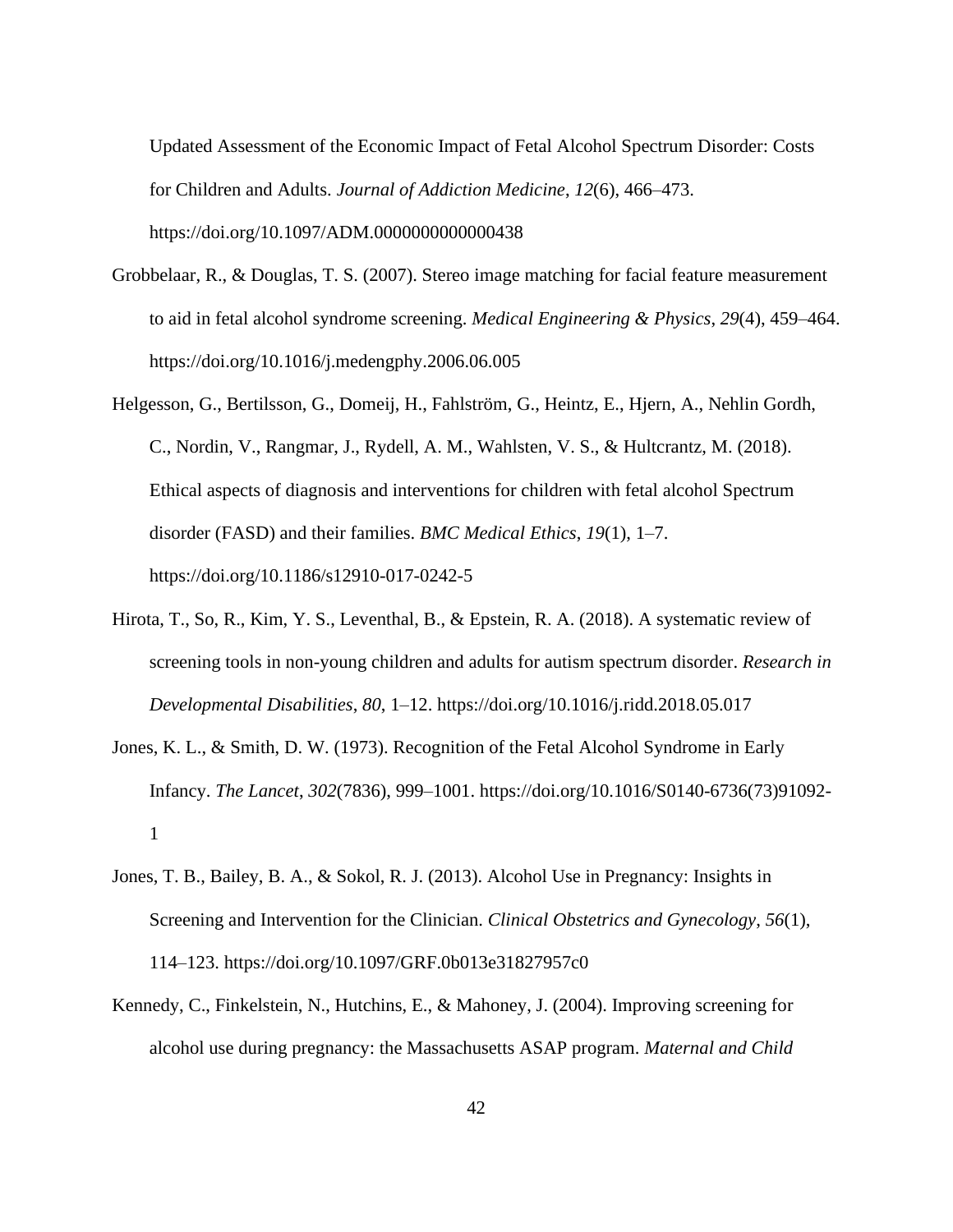*Health Journal*, *8*(3), 137–147. https://doi.org/10.1023/B:MACI.0000037647.78420.e3

- Koren, G., Chudley, A., Loock, C., MacLeod, S. M., Rosales, T., Rosenbaum, C., & Sarkar, M. (2014). Screening and Referral to Identify Children at Risk for FASD: Search for New Methods 2006-2013. *Journal of Population Therapeutics and Clinical Pharmacology*, *21*(2), e260–e265. https://jptcp.com/index.php/jptcp/article/view/333/276
- LaFrance, M. A., McLachlan, K., Nash, K., Andrew, G., Loock, C., Oberlander, T. F., Koren, G., & Rasmussen, C. (2014). Evaluation of the neurobehavioral screening tool in children with fetal alcohol spectrum disorders (FASD). *Journal of Population Therapeutics and Clinical Pharmacology*, *20*(2), e197–e210.

https://www.jptcp.com/index.php/jptcp/article/view/330/273

- Lakhan, S. E., Vieira, K., & Hamlat, E. (2010). Biomarkers in psychiatry: drawbacks and potential for misuse. *International Archives of Medicine*, *3*(1), 1. https://doi.org/10.1186/1755-7682-3-1
- Lee, H.-S., Jones, K. L., Lee, H. K., & Chambers, C. D. (2016). Fetal alcohol spectrum disorders: Clinical phenotype among a high-risk group of children and adolescents in Korea. *American Journal of Medical Genetics*, *170*(1), 19–23. https://doi.org/10.1002/ajmg.a.37392
- Lemoine, P., Harouseau, H., Borteryu, J., & Menuet, J. (1968). Les enfants des parents alcooliques: anomalies observees apropos de 127 cas. *Ouest Med*, *21*, 476–482.
- Litwin, M. (1995). *How to Measure Survey Reliability and Validity*. SAGE Publications, Inc. https://doi.org/https://dx.doi.org/10.4135/9781483348957

Lussier, A. A., Morin, A. M., Macisaac, J. L., Salmon, J., Weinberg, J., Reynolds, J. N., Pavlidis,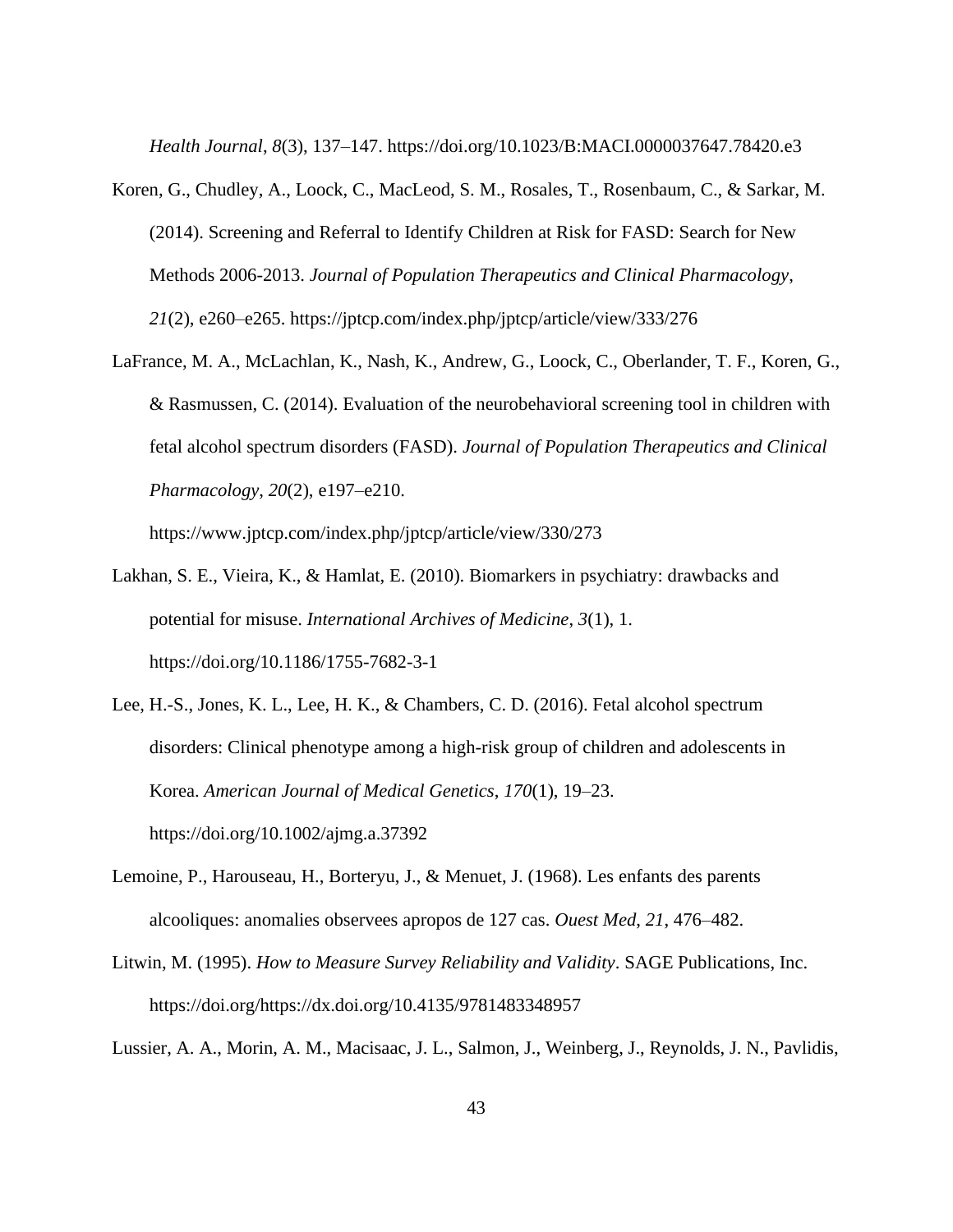P., Chudley, A. E., & Kobor, M. S. (2018). DNA methylation as a predictor of fetal alcohol spectrum disorder. *Clinical Epigenetics*, *10*(5), 5–14. https://doi.org/10.1186/s13148-018- 0439-6

- MacPherson, P. H., Chudley, A. E., & Grant, B. A. (2011). *Fetal Alcohol Spectrum Disorder (FASD) in a correctional population: Prevalence, screening and diagnosis*.
- Marcellus, L. (2007). Is meconium screening appropriate for universal use? Science and ethics say no. *Advances in Neonatal Care*, *7*(4), 207–214. https://doi.org/10.1097/01.ANC.0000286338.90799.99

Mattson, S. N., Bernes, G. A., & Doyle, L. R. (2019). Fetal Alcohol Spectrum Disorders: A Review of the Neurobehavioral Deficits Associated With Prenatal Alcohol Exposure. *Alcoholism: Clinical and Experimental Research*, *43*(6), 1046–1062. https://doi.org/10.1111/acer.14040

- Maxim, L. D., Niebo, R., & Utell, M. J. (2014). Screening tests: a review with examples. *Inhalation Toxicology*, *26*(13), 811–828. https://doi.org/10.3109/08958378.2014.955932
- May, P. A., Baete, A., Russo, J., Elliot, A. J., Blankenship, J. O., Kalberg, W., Buckley, D., Brooks, M., Hasken, J., Abdul-Rahman, O., Adam, M., Roinson, L., Manning, M., & Hoyme, H. E. (2014). Prevalence and Characteristics of Fetal Alcohol Spectrum Disorders. *Pediatrics*, *134*(5), 863–875. https://doi.org/https://doi.org/10.1542/peds.2013-3319
- Mayeux, R. (2004). Biomarkers: Potential uses and limitations. *NeuroRX*, *1*(2), 182–188. https://doi.org/10.1602/neurorx.1.2.182
- McLachlan, K. (2017). *Fetal Alcohol Spectrum Disorder in Yukon Corrections*. Yukon Justice. https://yukon.ca/sites/yukon.ca/files/fetal\_alcohol\_spectrum\_disorder\_in\_yukon\_correction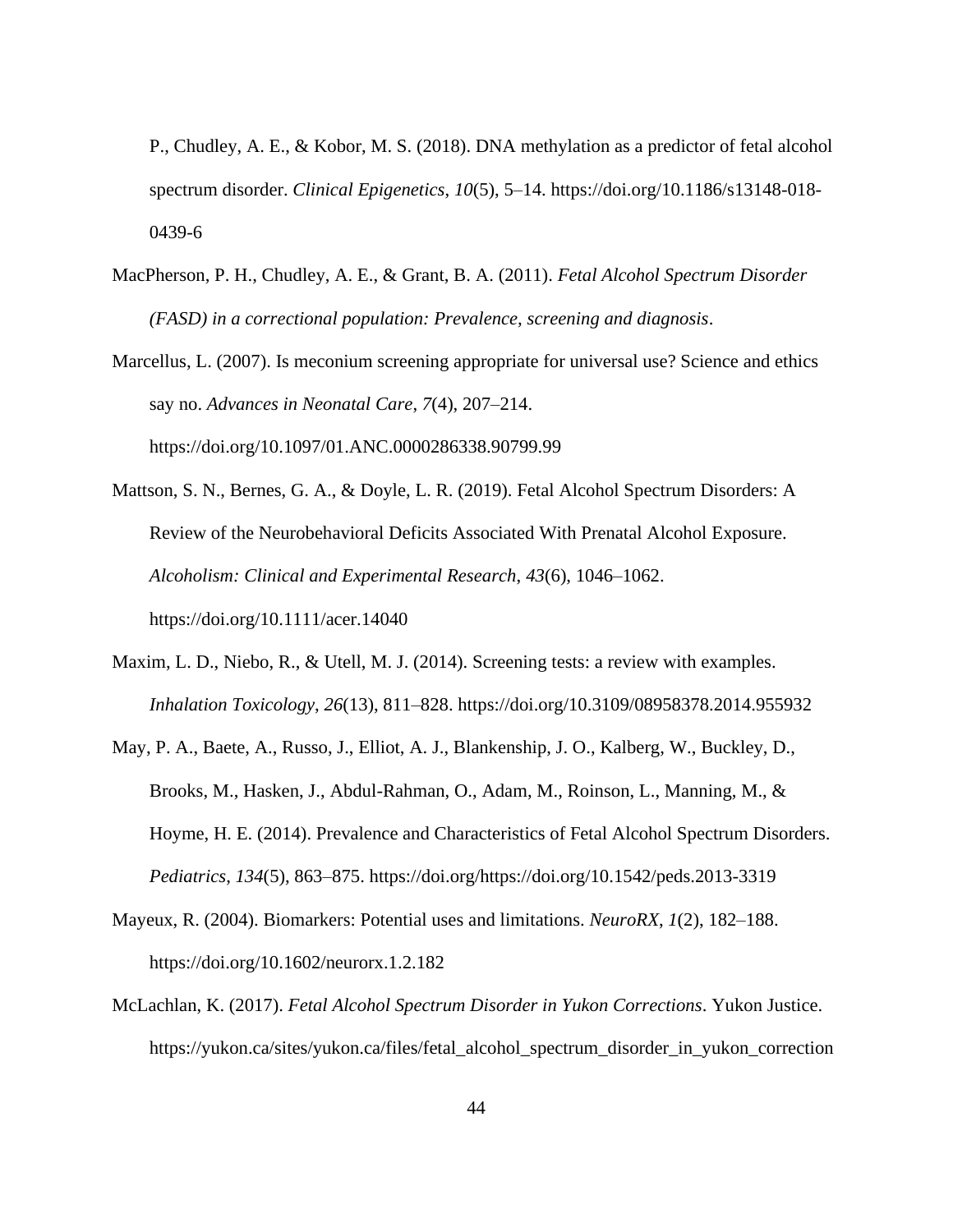s - final report.pdf

- McLachlan, K., Andrew, G., Pei, J., & Rasmussen, C. (2015). Assessing FASD in young children: Exploring clinical complexities and diagnostic challenges. *Journal of Population Therapeutics and Clinical Pharmacology*, *22*(1), e108–e124. https://www.jptcp.com/index.php/jptcp/article/view/280
- McLachlan, K., Flannigan, K., Temple, V., Unsworth, K., & Cook, J. L. (2020). Difficulties in Daily Living Experienced by Adolescents, Transition-Aged Youth, and Adults With Fetal Alcohol Spectrum Disorder. *Alcoholism: Clinical and Experimental Research*, *44*(8), 1609– 1624. https://doi.org/10.1111/acer.14385
- McLachlan, K., Paolozza, A., Kully-Martens, K., Portales-Casamar, E., Pavlidis, P., Andrew, G., Hanlon-Dearman, A., Loock, C., McFarlane, A., Nikkel, S. M., Pei, J., Oberlander, T. F., Samdup, D., Reynolds, J. N., & Rasmussen, C. (2017). Unpacking the Heterogeneity of Cognitive Functioning in Children and Adolescents with Fetal Alcohol Spectrum Disorder: Determining the Role of Moderators and Strengths. *Advances in Neurodevelopmental Disorders*, *1*(4), 271–282. https://doi.org/10.1007/s41252-017-0034-4
- McLellan, T. A., Kushner, H., Metzger, D., Peters, R., Smith, I., Grissom, G., Pettinati, H., & Argeriou, M. (1992). The fifth edition of the addiction severity index. *Jornal of Substance Abuse Treatment*, *9*(3), 199–213. https://doi.org/10.1016/0740-5472(92)90062-S
- McQuire, C., Paranjothy, S., Hurt, L., Mann, M., Farewell, D., & Kemp, A. (2016). Objective measures of prenatal alcohol exposure: A systematic review. *Pediatrics*, *138*(3), e20160517. https://doi.org/10.1542/peds.2016-0517

Meintjes, E. M., Douglas, T. S., Martinez, F., Vaughan, C. L., Adams, L. P., Stekhoven, A., &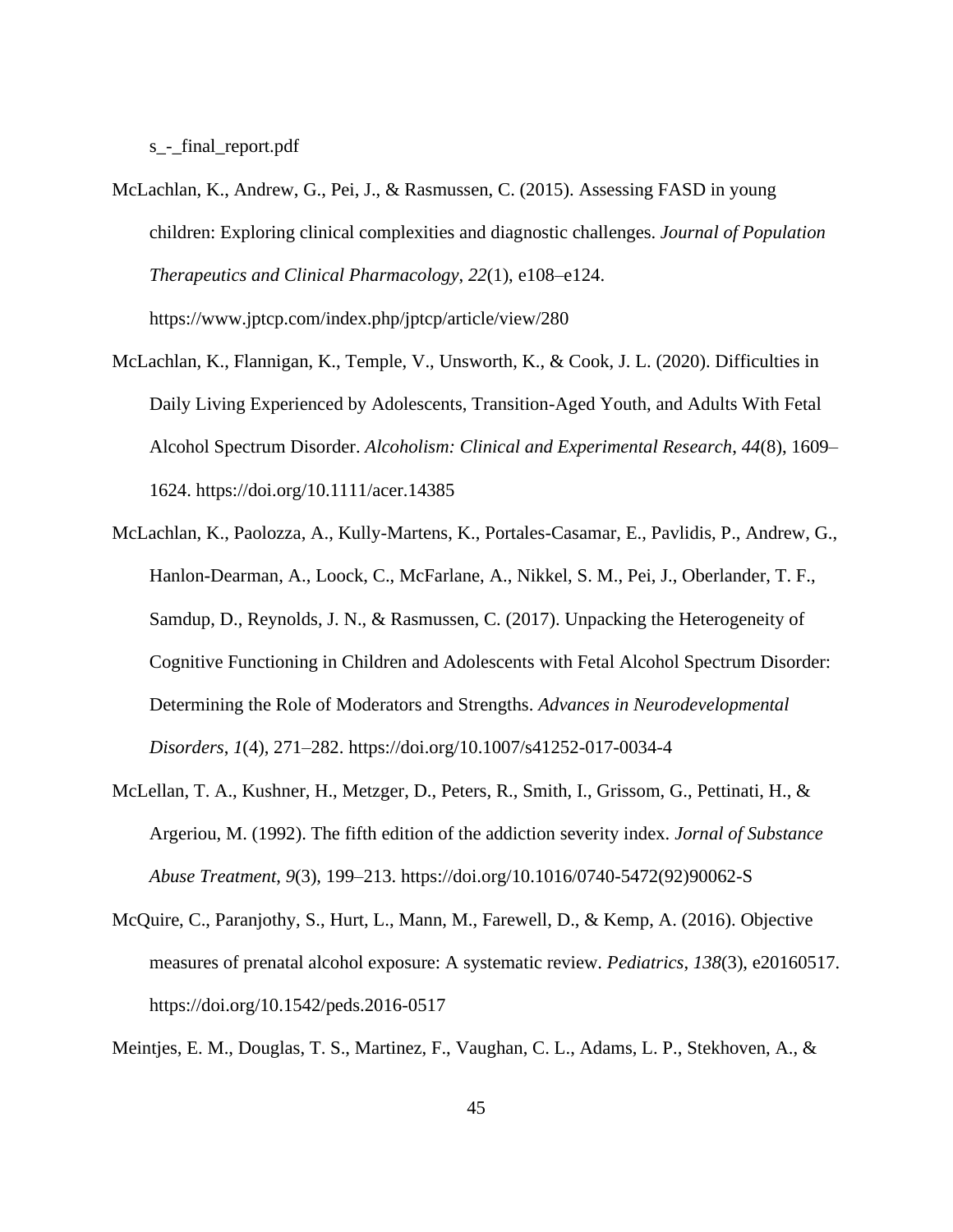Viljoen, D. (2002). A stereo-photogrammetric method to measure the facial dysmorphology of children in the diagnosis of fetal alcohol syndrome. *Medical Engineering & Physics*, *24*(10), 683–689. https://doi.org/10.1016/S1350-4533(02)00114-5

- Moore, E. M., & Riley, E. P. (2015). What Happens When Children with Fetal Alcohol Spectrum Disorders Become Adults? *Current Developmental Disorder Reports*, *2*(3), 219– 227. https://doi.org/10.1007/s40474-015-0053-7
- Moore, E. S., Ward, R. E., Flury Wetherill, L., Rogers, J. L., Autti-Rämö, I., Fagerlund, A., Jacobson, S. W., Robinson, L. K., Eugene Hoyme, H., Mattson, S. N., Foroud, T., & CIFASD. (2007). Unique Facial Features Distinguish Fetal Alcohol Syndrome Patients and Controls in Diverse Ethnic Populations. *Alcoholism: Clinical and Experimental Research*, *31*(10), 1707–1713. https://doi.org/10.1111/j.1530-0277.2007.00472.x
- Moore, E. S., Ward, R. E., Jamison, P. L., Morris, C. A., Bader, P. I., & Hall, B. D. (2001). The subtle facial signs of prenatal exposure to alcohol: an anthropometric approach. *Journal of Pediatrics*, *139*(2), 215–219. https://doi.org/10.1067/mpd.2001.115313
- Nash, K., Koren, G., & Rovet, J. (2011). A differential approach for examining the behavioural phenotype of fetal alcohol spectrum disorders. *Journal of Population Therapeutics and Clinical Pharmacology*, *18*(3), e440–e453.

https://jptcp.com/index.php/jptcp/article/view/459/390

Nash, K., Rovet, J., Greenbaum, R., Fantus, E., Nulman, I., & Koren, G. (2006). Identifying the behavioural phenotype in fetal alcohol spectrum disorder: sensitivity, specificity and screening potential. *Archives of Women's Mental Health*, *9*(4), 181–186. https://doi.org/10.1007/s00737-006-0130-3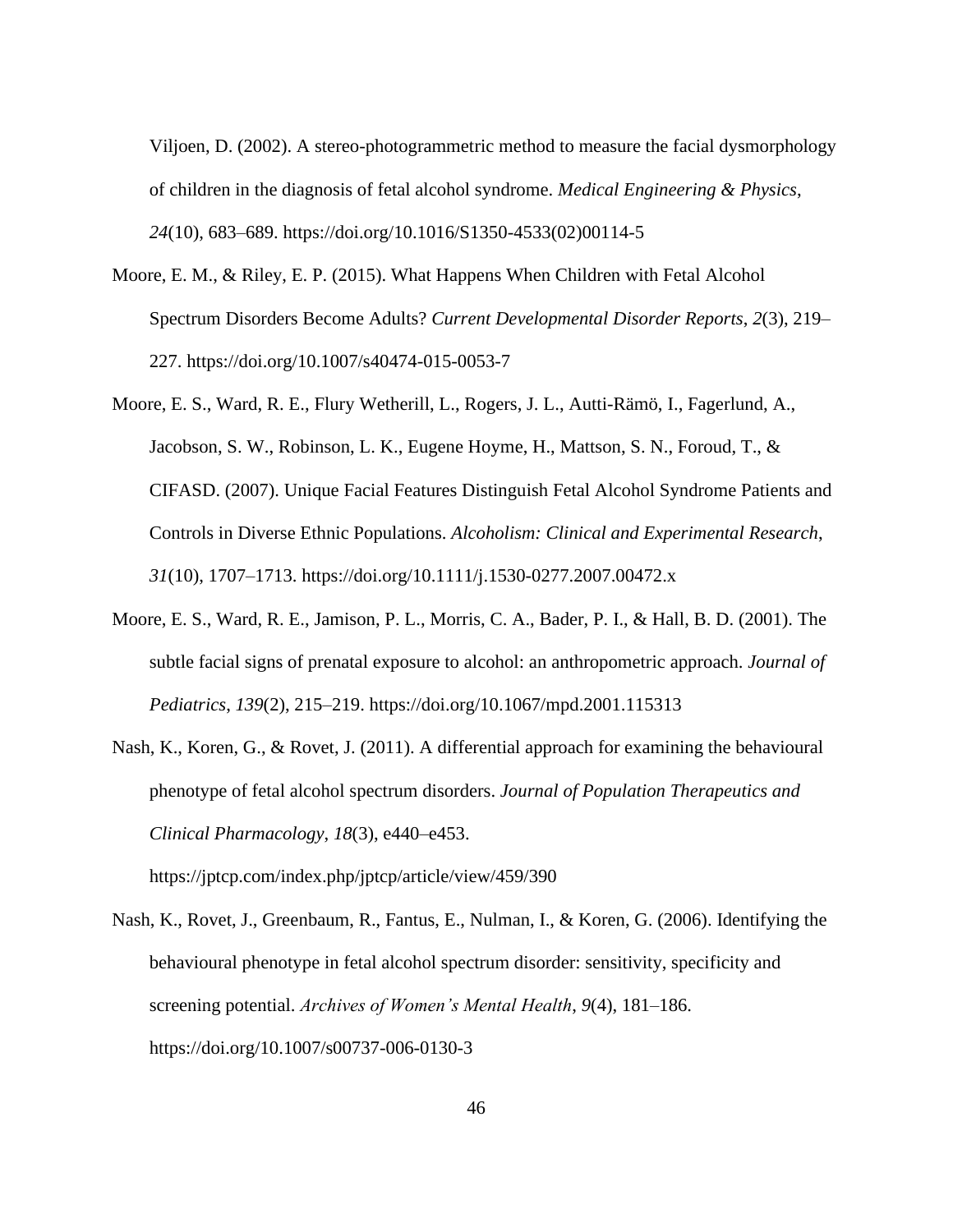- Paolozza, A., Rasmussen, C., Pei, J., Hanlon-Dearman, A., Nikkel, S. M., Andrew, G., McFarlane, A., Samdup, D., & Reynolds, J. N. (2014a). Working memory and visuospatial deficits correlate with oculomotor control in children with fetal alcohol spectrum disorder. *Behavioural Brain Research*, *263*, 70–79. https://doi.org/10.1016/j.bbr.2014.01.024
- Paolozza, A., Rasmussen, C., Pei, J., Hanlon-Dearman, A., Nikkel, S. M., Andrew, G., McFarlane, A., Samdup, D., & Reynolds, J. N. (2014b). Deficits in response inhibition correlate with oculomotor control in children with fetal alcohol spectrum disorder and prenatal alcohol exposure. *Behavioural Brain Research*, *259*, 97–105. https://doi.org/10.1016/j.bbr.2013.10.040
- Paolozza, A., Treit, S., Beaulieu, C., & Reynolds, J. N. (2014). Response inhibition deficits in children with Fetal Alcohol Spectrum Disorder: Relationship between diffusion tensor imaging of the corpus callosum and eye movement control. *NeuroImage Clinical*, *5*(C), 53– 61. https://doi.org/10.1016/j.nicl.2014.05.019
- Patel, M., Agnihotri, S., Hawkins, C., Levin, L., Goodman, D., & Simpson, A. (2020). Identifying Fetal Alcohol Spectrum Disorder and psychiatric comorbidity for children and youth in care: A community approach to diagnosis and treatment. *Childreren and Youth Services Review*, *108*, 104606. https://doi.org/10.1016/j.childyouth.2019.104606
- Pei, J., Denys, K., Hughes, J., & Rasmussen, C. (2011). Mental health issues in fetal alcohol spectrum disorder. *Journal of Mental Health*, *20*(5), 438–448. https://doi.org/10.3109/09638237.2011.577113
- Pei, J., Reid-Westoby, C., Siddiqua, A., Elshamy, Y., Rorem, D., Bennett, T., Birken, C., Coplan, R., Duku, E., Ferro, M. A., Forer, B., Georgiades, S., Gorter, J. W., Guhn, M.,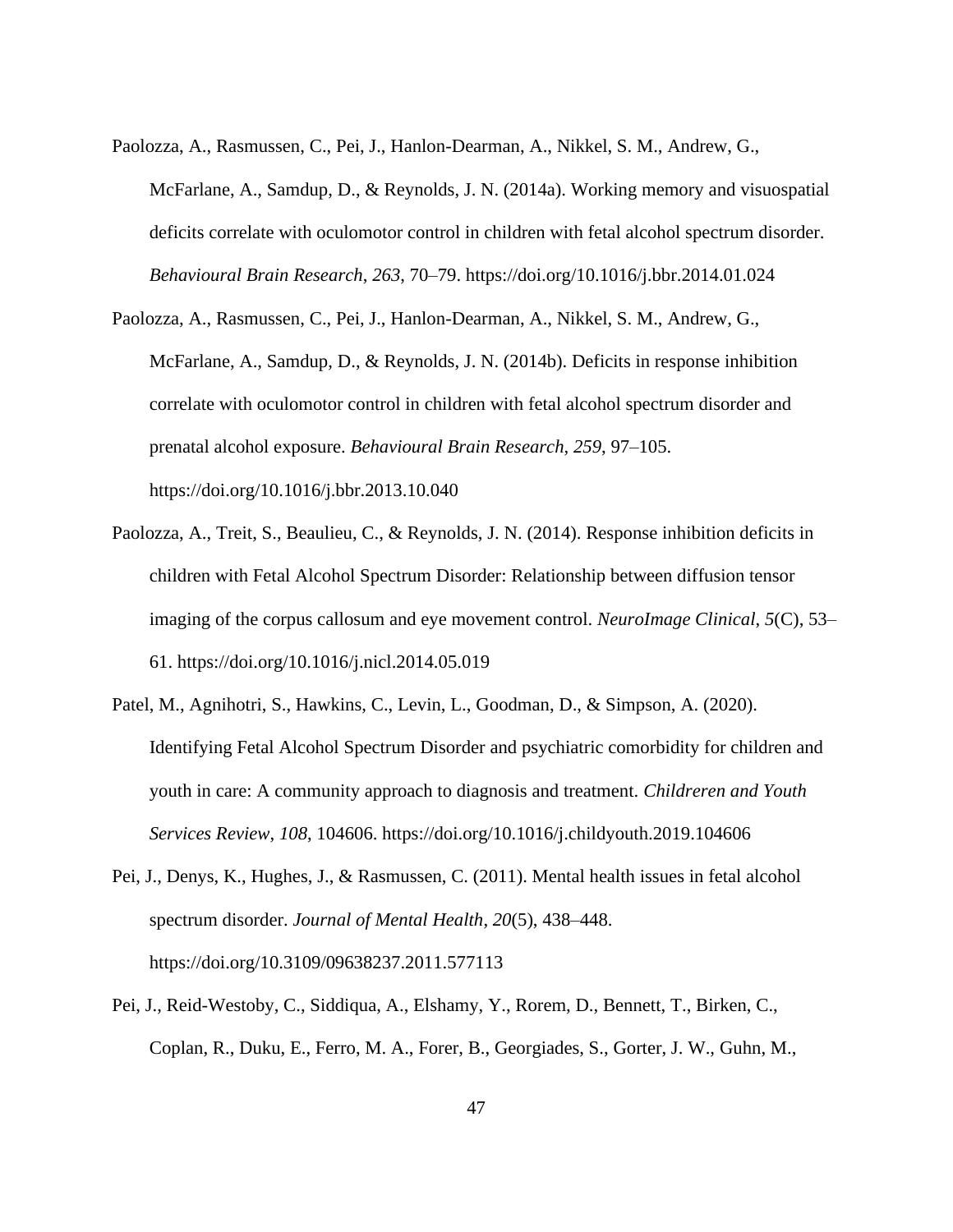Maguire, J., Manson, H., Santos, R., Brownell, M., & Janus, M. (2020). Teacher-Reported Prevalence of FASD in Kindergarten in Canada: Association with Child Development and Problems at Home. *Journal of Autism and Developmental Disorders*. https://doi.org/10.1007/s10803-020-04545-w

- Petrenko, C. L. M., & Alto, M. E. (2017). Interventions in fetal alcohol spectrum disorders: An international perspective. *European Journal of Medical Genetics*, *60*(1), 79–91. https://doi.org/10.1016/j.ejmg.2016.10.005
- Planas, S., Andreu-Fernández, V., Martín, M., De Castro-Catala, M., Bastons-Compta, A., García-Algar, O., & Rosa, A. (2018). Dermatoglyphics in children prenatally exposed to alcohol: Fluctuating asymmetry (FA) as a biomarker of alcohol exposure. *Early Human Development*, *127*, 90–95. https://doi.org/10.1016/j.earlhumdev.2018.10.007
- Poitra, B. A., Marion, S., Dionne, M., Wilkie, E., Dauphinais, P., Wilkie-Pepion, M., Martsolf, J. T., Klug, M. G., & Burd, L. (2003). A school-based screening program for fetal alcohol syndrome. *Neurotoxicology and Teratology*, *25*(6), 725–729. https://doi.org/10.1016/j.ntt.2003.07.007
- Popova, S., Lange, S., Bekmuradov, D., Mihic, A., & Rehm, J. (2011). Fetal alcohol spectrum disorder prevalence estimates in correctional systems: A systematic literature review. *Canadian Journal of Public Health*, *102*(5), 336–340. https://doi.org/10.1007/bf03404172
- Popova, S., Lange, S., Burd, L., & Rehm, J. (2015). The economic burden of fetal alcohol spectrum disorder in Canada in 2013. *Alcohol and Alcoholism*, *51*(3), 367–375. https://doi.org/10.1093/alcalc/agv117

Popova, S., Lange, S., Poznyak, V., Chudley, A. E., Shield, K. D., Reynolds, J. N., Murray, M.,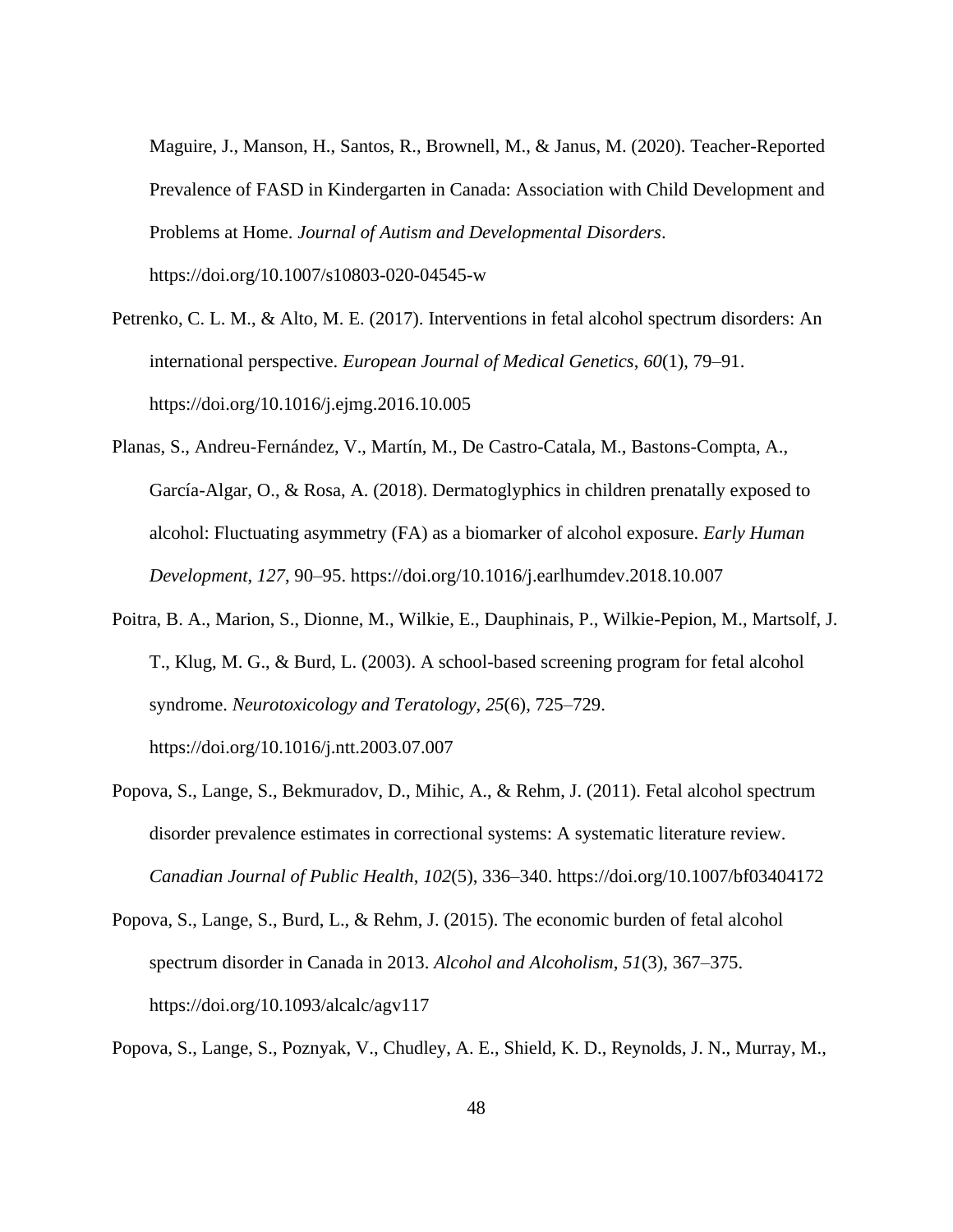& Rehm, J. (2019). Population-based prevalence of fetal alcohol spectrum disorder in Canada. *BMC Public Health*, *19*(845), 1–12. https://doi.org/10.1186/s12889-019-7213-3

- Popova, S., Lange, S., Shield, K., Burd, L., & Rehm, J. (2019). Prevalence of fetal alcohol spectrum disorder among special subpopulations: A systematic review and meta-analysis. *Addiction*, *114*(7), 1150–1172. https://doi.org/10.1111/add.14598
- Popova, S., Lange, S., Shield, K., Mihic, A., Chudley, A. E., Mukherjee, R. A. S., Bekmuradov, D., & Rehm, J. (2016). Comorbidity of fetal alcohol spectrum disorder: a systematic review and meta-analysis. *The Lancet*, *387*(10022), 978–987. https://doi.org/10.1016/S0140- 6736(15)01345-8
- Prediger, G. (2003). *The Conceptualization of Fetal Alcohol Spectrum Disorder Risk Screening for Young Offenders* [Unpublished master's thesis]. University of Regina.
- Rafoth, M. A. (1997). Guidelines for developing screening programs. *Psychology in the Schools*, *34*(2), 129–142. https://doi.org/10.1002/(sici)1520-6807(199704)34:2<129::aidpits6>3.0.co;2-l
- Reid, N., Harnett, P., O'Callaghan, F., Shelton, D., Wyllie, M., & Dawe, S. (2019). Physiological self-regulation and mindfulness in children with a diagnosis of fetal alcohol spectrum disorder. *Developmental Neurorehabilitation*, *22*(4), 228–233. https://doi.org/10.1080/17518423.2018.1461948
- Reid, N., Hayes, N., Young, S. B., Akison, L. K., & Moritz, K. M. (2020). Caregiver-reported physical health status of children and young people with fetal alcohol spectrum disorder. *Journal of Developmental Origins of Health and Disease*. Advance online publication. https://doi.org/10.1017/S2040174420000537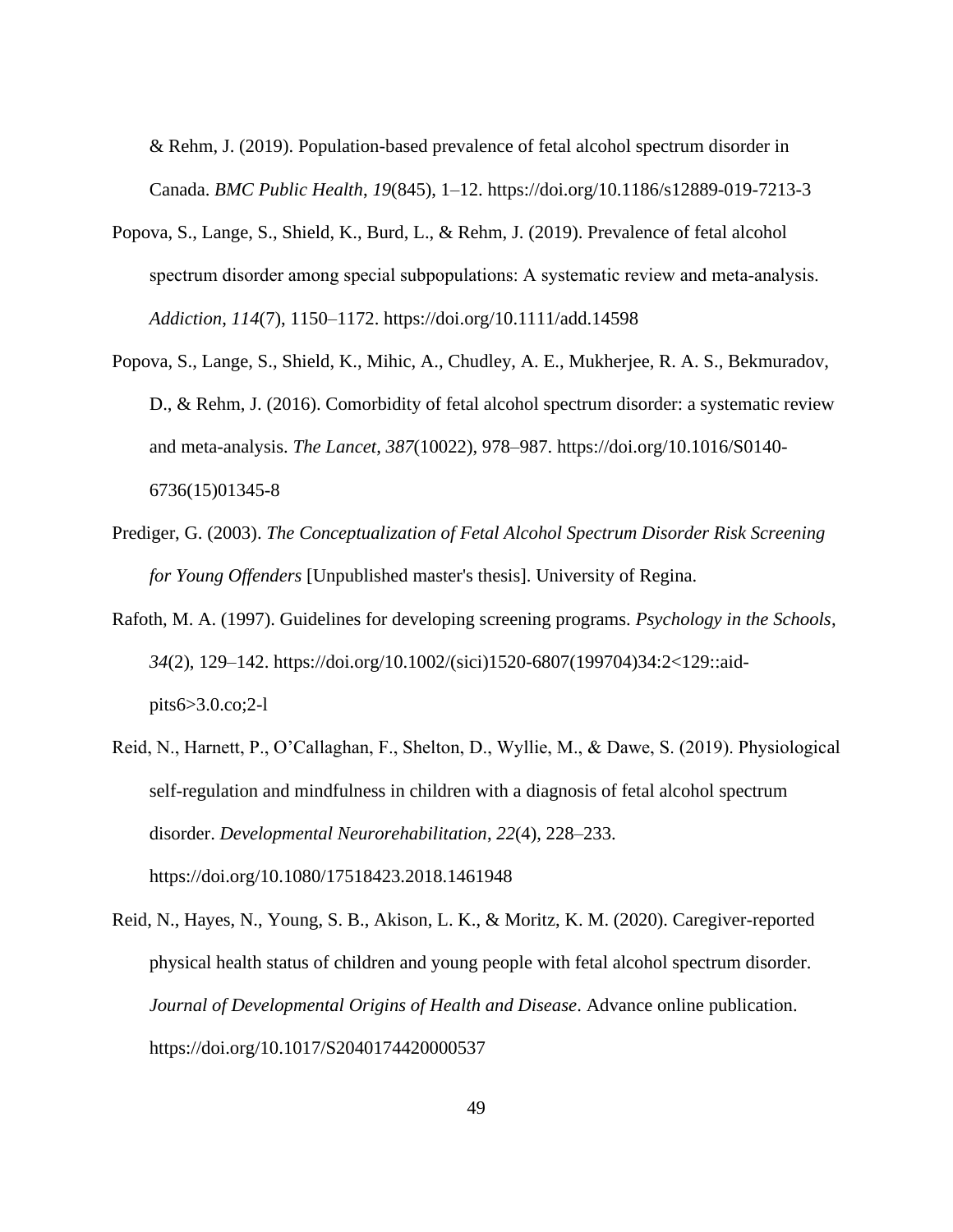- Rutjes, A., Reitsma, J., Vandenbroucke, J., Glas, A., & Bossuyt, P. (2005). Case-control and two-gate designs in diagnostic accuracy studies. *Clinical Chemistry*, *51*(8), 1335–1341. https://doi.org/10.1373/clinchem.2005.048595
- Rutman, D. (2016). Becoming FASD Informed: Strengthening Practice and Programs Working with Women with FASd. *Substance Abuse: Research and Treatment*, *10*(S1), 13–20. https://doi.org/10.4137/SART.S34543.
- Singal, D., Brown, T., Longstaffe, S., Harview, M. K., Markestyn, T., & Chudley, A. E. (2018). Screening and Assessment of FASD in a Youth Justice System: Comparing Different Methodologies. In E. Jonsson, S. K. Clarren, & I. Binnie (Eds.), *Ethical and Legal Perspectives in Fetal Alcohol Spectrum Disorders (FASD): Foundational Issues* (pp. 95– 124). Springer, Cham. https://doi.org/10.1007/978-3-319-71755-5
- Steinhart, L. (2016). *Effectiveness of CAST FASD screening tool.* (Publication No. 10181720) [Doctoral dissertation, Adler University]. ProQuest Dissertations Publishing.
- Streissguth, A., Bookstein, F., Barr, H., Press, S., & Sampson, P. (1998). A fetal alcohol behavior scale. *Alcoholism: Clinical and Experimental Research*, *22*(2), 325–333. https://doi.org/10.1111/j.1530-0277.1998.tb03656.x
- Streissguth, A., Bookstein, F., Barr, H., Sampson, P., O'Malley, K., & Young, J. (2004). Risk Factors for Adverse Life Outcomes in Fetal Alcohol Syndrome and Fetal Alcohol Effects. *Journal of Developmental and Behavioral Pediatrics*, *25*(4), 228–238. https://doi.org/10.1097/00004703-200408000-00002
- Suttie, M., Foroud, T., Wetherill, L., Jacobson, J. L., Molteno, C. D., Meintjes, E. M., Eugene Hoyme, H., Khaole, N., Robinson, L. K., Riley, E. P., Jacobson, S. W., & Hammond, P.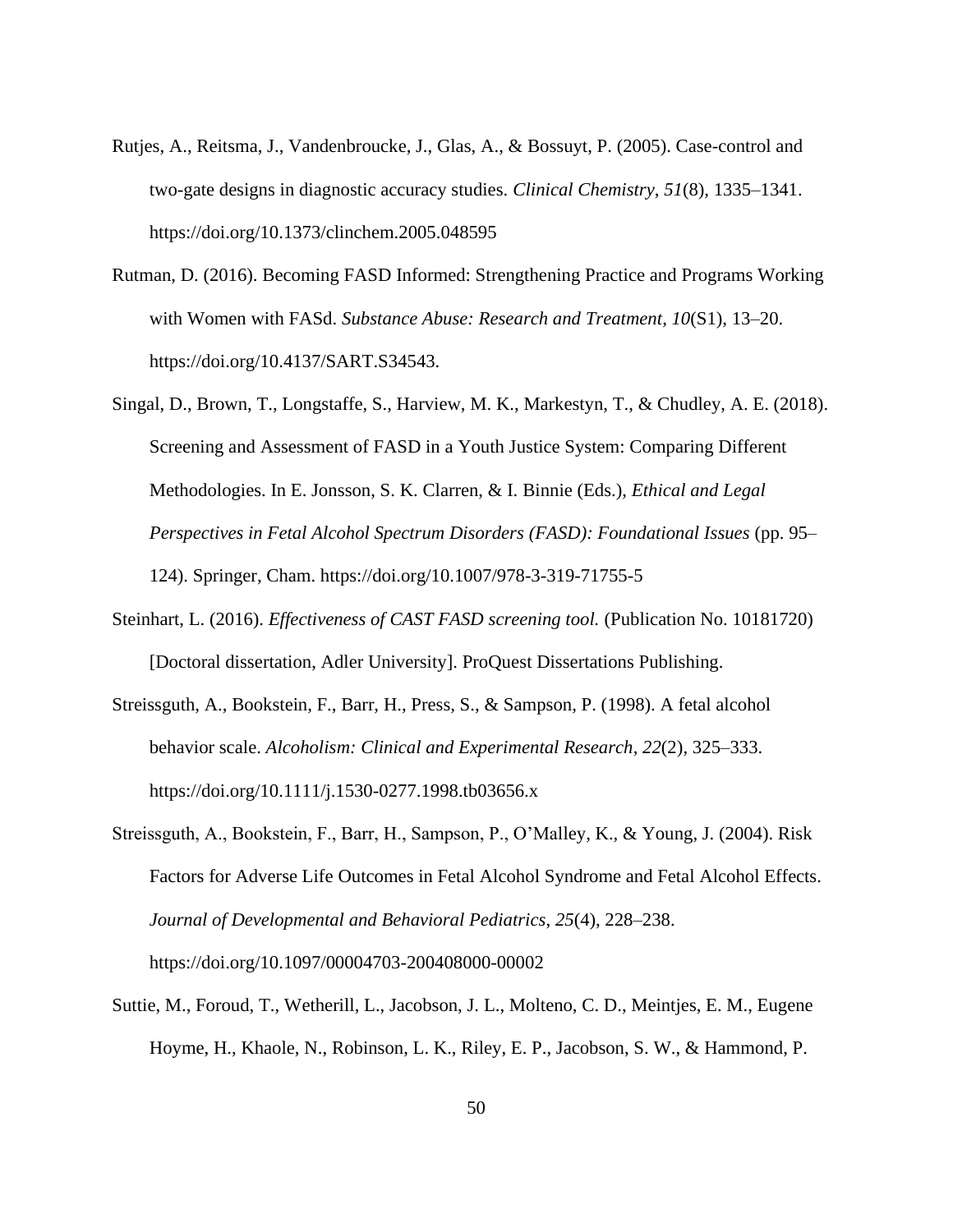(2013). Facial Dysmorphism Across the Fetal Alcohol Spectrum. *Pediatrics*, *131*(3), e779– e788. https://doi.org/10.1542/peds.2012-1371

- Suttie, M., Wetherill, L., Jacobson, S. W., Jacobson, J. L., Hoyme, H. E., Sowell, E. R., Coles, C., Wozniak, J. R., Riley, E. P., Jones, K. L., Foroud, T., Hammond, P., & CIFASD. (2017). Facial Curvature Detects and Explicates Ethnic Differences in Effects of Prenatal Alcohol Exposure. *Alcoholism: Clinical and Experimental Research*, *41*(8), 1471–1483. https://doi.org/10.1111/acer.13429
- Trevethan, R. (2017). Sensitivity, Specificity, and Predictive Values: Foundations, Pliabilities, and Pitfalls in Research and Practice. *Frontiers in Public Health*, *5*(307), 1–7. https://doi.org/10.3389/fpubh.2017.00307

Veritas Health Innovation. (n.d.). *Covidence systematic review software*. www.covidence.org

- Wedding, D., Kohout, J., Mengel, M. B., Ohlemiller, M., Ulione, M., Cook, K., Rudeen, K., & Braddock, S. (2007). Psychologists' knowledge and attitudes about fetal alcohol syndrome, fetal alcohol spectrum disorders, and alcohol use during pregnancy. *Professional Psychology: Research and Practice*, *38*(2), 208–213. https://doi.org/10.1037/0735- 7028.38.2.208
- Whiting, P. F., Rutjes, A. W. S., Westwood, M. E., Mallett, S., Deeks, J. J., Reitsma, J. B., Leeflang, M. M. G., Sterne, J. A. C., Bossuyt, P. M. M., & QUADAS-2 Group. (2011). Quadas-2: A revised tool for the quality assessment of diagnostic accuracy studies. *Annals of Internal Medicine*, *155*(8), 529–536. https://doi.org/10.7326/0003-4819-155-8- 201110180-00009

Wilson, C. (2006). *Screening for success: evaluating reliability for a screening tool for fetal*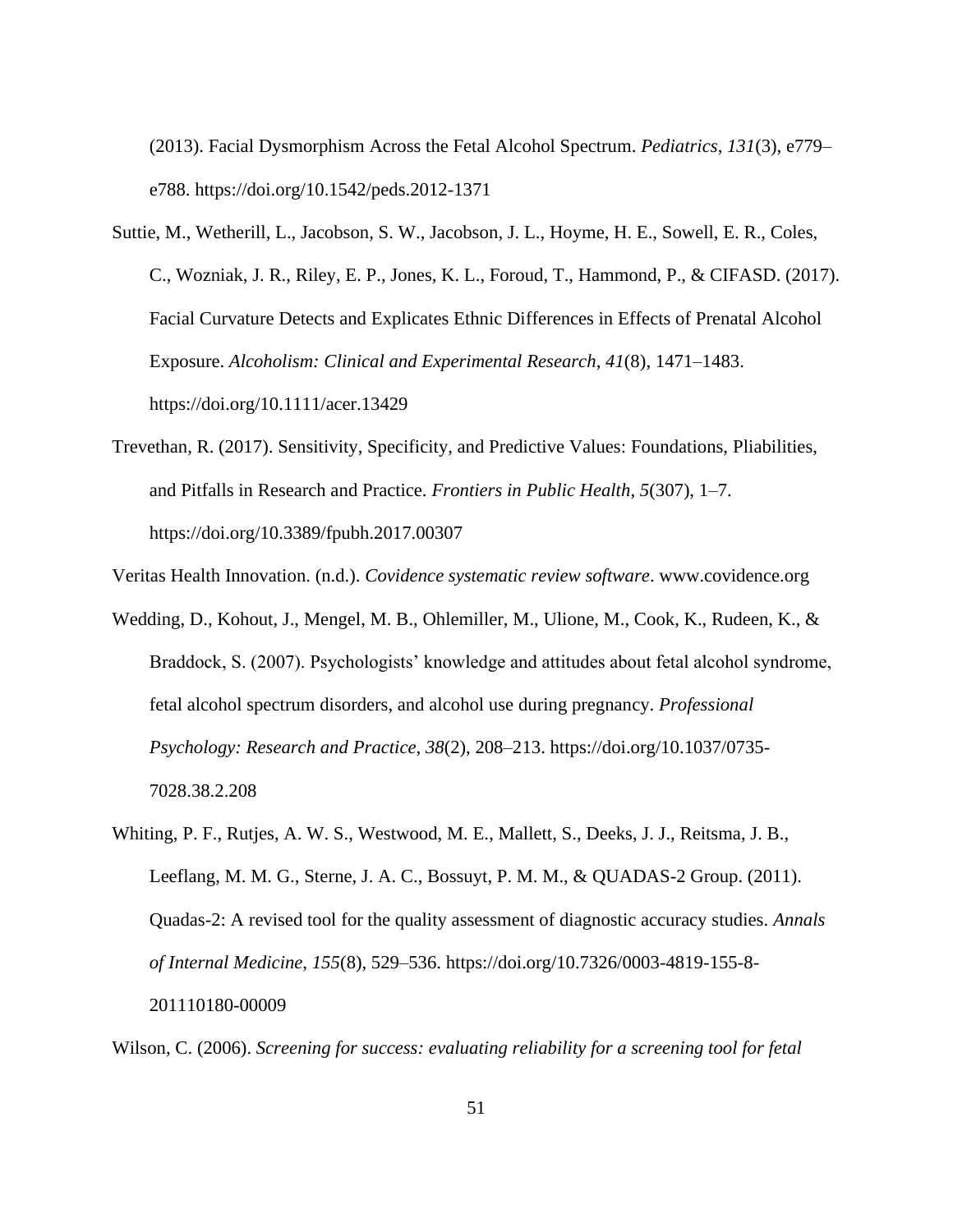*alcohol spectrum disorder in adulthood* [Master's thesis, University of Northern British Columbia]. University of Northern British Columbia Institutional Repository. https://doi.org/10.24124/2007/bpgub460

- World Health Organization. (2005). *ICD-10: international statistical classification of diseases and related health problems. International statistical classification of diseases and related health problems*. Geneva: World Health Organization. http://trellisnew.tuglibraries.on.ca/vwebv/holdingsInfo?bibId=3524110&sk=TUG&pds\_handle=GUEST
- Zhang, C., Paolozza, A., Tseng, P.-H., Reynolds, J. N., Munoz, D. P., & Itti, L. (2019). Detection of Children/Youth With Fetal Alcohol Spectrum Disorder Through Eye Movement, Psychometric, and Neuroimaging Data. *Frontiers in Neurology*, *10*, 80. https://doi.org/10.3389/fneur.2019.00080
- Zizzo, N., Di Pietro, N., Green, C., Reynolds, J., Bell, E., & Racine, E. (2013). Comments and Reflections on Ethics in Screening for Biomarkers of Prenatal Alcohol Exposure. *Alcoholism: Clinical and Experimental Research*, *37*(9), 1451–1455. https://doi.org/10.1111/acer.12115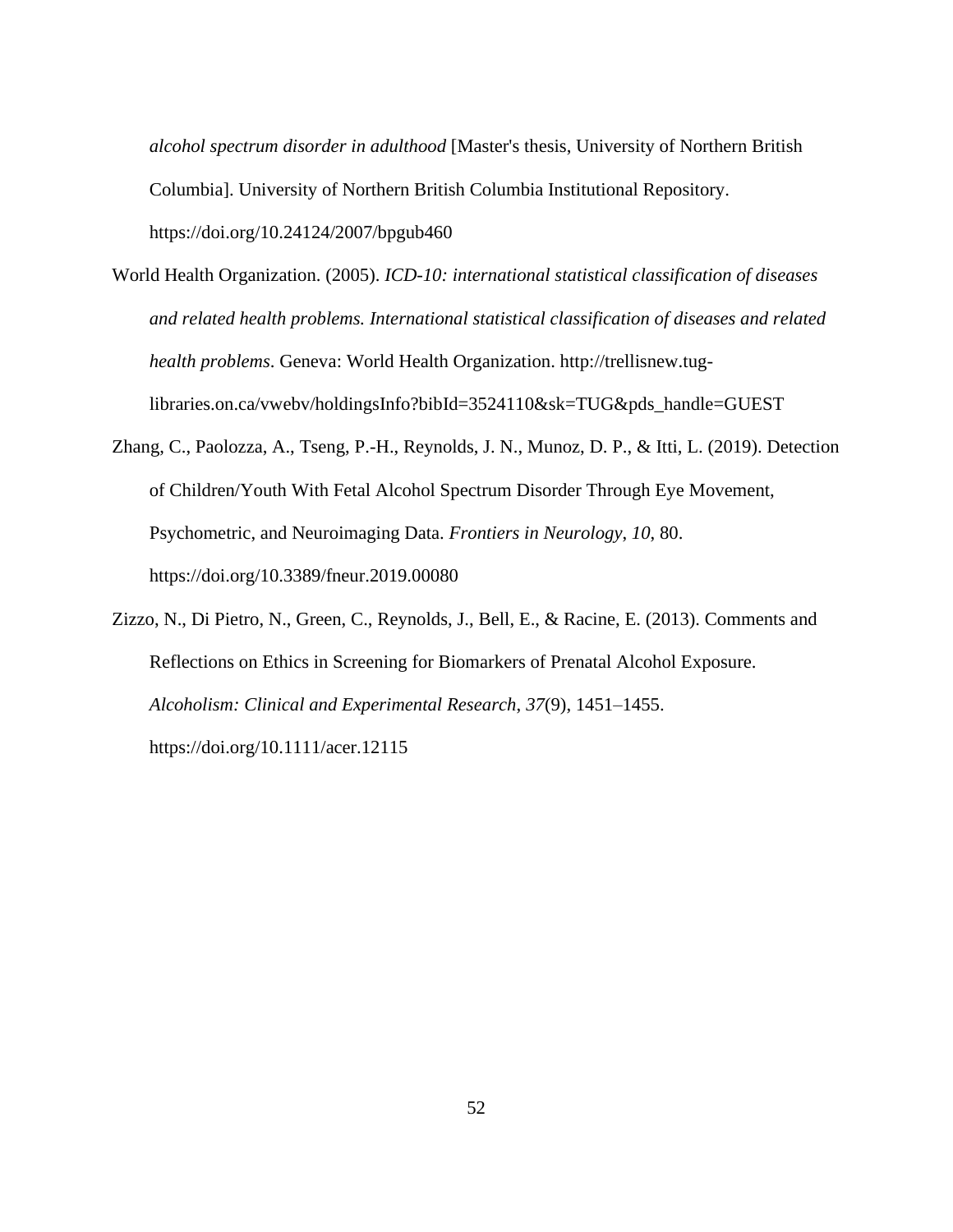### **Table 1**

Characteristics and outcomes of studies included in the review

<span id="page-59-0"></span>

| Author/Year/Country                | Ages       | $\boldsymbol{N}$ | $\%$<br>Male   | Outcome<br>Screened | Screening Approach<br>or Tool                         | Recruitment<br>Setting                                                                             | Outcomes/<br><b>Psychometric Properties</b>                                                                                                                                                                                                                                                                                                                                      |
|------------------------------------|------------|------------------|----------------|---------------------|-------------------------------------------------------|----------------------------------------------------------------------------------------------------|----------------------------------------------------------------------------------------------------------------------------------------------------------------------------------------------------------------------------------------------------------------------------------------------------------------------------------------------------------------------------------|
| Screening Across the Spectrum      |            |                  |                |                     |                                                       |                                                                                                    |                                                                                                                                                                                                                                                                                                                                                                                  |
| Breiner et al. 2013<br>(Canada)    | $4-6y$     | 60               | $\rm NR$       | <b>FASD</b>         | <b>NST</b>                                            | FASD clinic and<br>previous research<br>participants                                               | $Se = 94\%, Sp = 96\%$                                                                                                                                                                                                                                                                                                                                                           |
| Burd et al. 1999<br>(US)           | $3-14y$    | 1013             | <b>NR</b>      | FAS                 | <b>FAS</b> Screen                                     | Schools                                                                                            | $Se = 100\%$ , $Sp = 94.1\%$ , $PPV = 9.1\%$ , $NPV =$<br>$100\%$ , Ac = 94%                                                                                                                                                                                                                                                                                                     |
| Clarren et al. 2001<br>(US)        | Grade 1    | 3740             | <b>NR</b>      | FASD                | Neurobehavioural.<br>growth, and facial<br>indicators | Schools                                                                                            | 40% who screened positive and attended a<br>diagnostic clinic were identified as having an<br>alcohol related condition.                                                                                                                                                                                                                                                         |
| Forrester et al. 2015†<br>(Canada) | $<$ 35y    | 23               | $\overline{0}$ | FASD                | <b>Brief Screen</b><br>Checklist – Women              | Corrections                                                                                        | $Se = 100\%$ , $Sp = 82\%$ , $PPV = 67\%$ , $NPV =$<br>100%<br>Chronbach's $\alpha$ = .94                                                                                                                                                                                                                                                                                        |
| Grant et al. 2013<br>(US)          | $\geq$ 18y | 549              | $\mathbf{0}$   | FASD                | Subset of the Life<br><b>History Screen</b>           | Community<br>program for<br>women with<br>substance abuse                                          | $Se = 80.8\%$ , $Sp = 65.5\%$ , $LR + = 2.34$ , $LR - =$<br>0.29, Ac = $67.6\%$                                                                                                                                                                                                                                                                                                  |
| LaFrance et al. 2014<br>(Canada)   | $6-17y$    | 102              | 44.1           | FASD                | <b>NST</b>                                            | <b>FASD</b> service<br>program, previous<br>research<br>participants, and<br>community<br>settings | 5 item threshold for FASD and controls: $Se =$<br>62.5%, $Sp = 100\%$ , $PPV = 100\%$ , $NPV = 64\%$<br>5 item threshold for PAE and Controls: $Se =$<br>50%, $Sp = 100\%$ , $PPV = 100\%$ , $NPV = 74.4\%$<br>Trend towards higher sensitivity among<br>adolescents (70.8%) over children (54.2%)<br>4 Item threshold for FASD and controls: $Se =$<br>$89.6\%$ , $Sp = 90.6\%$ |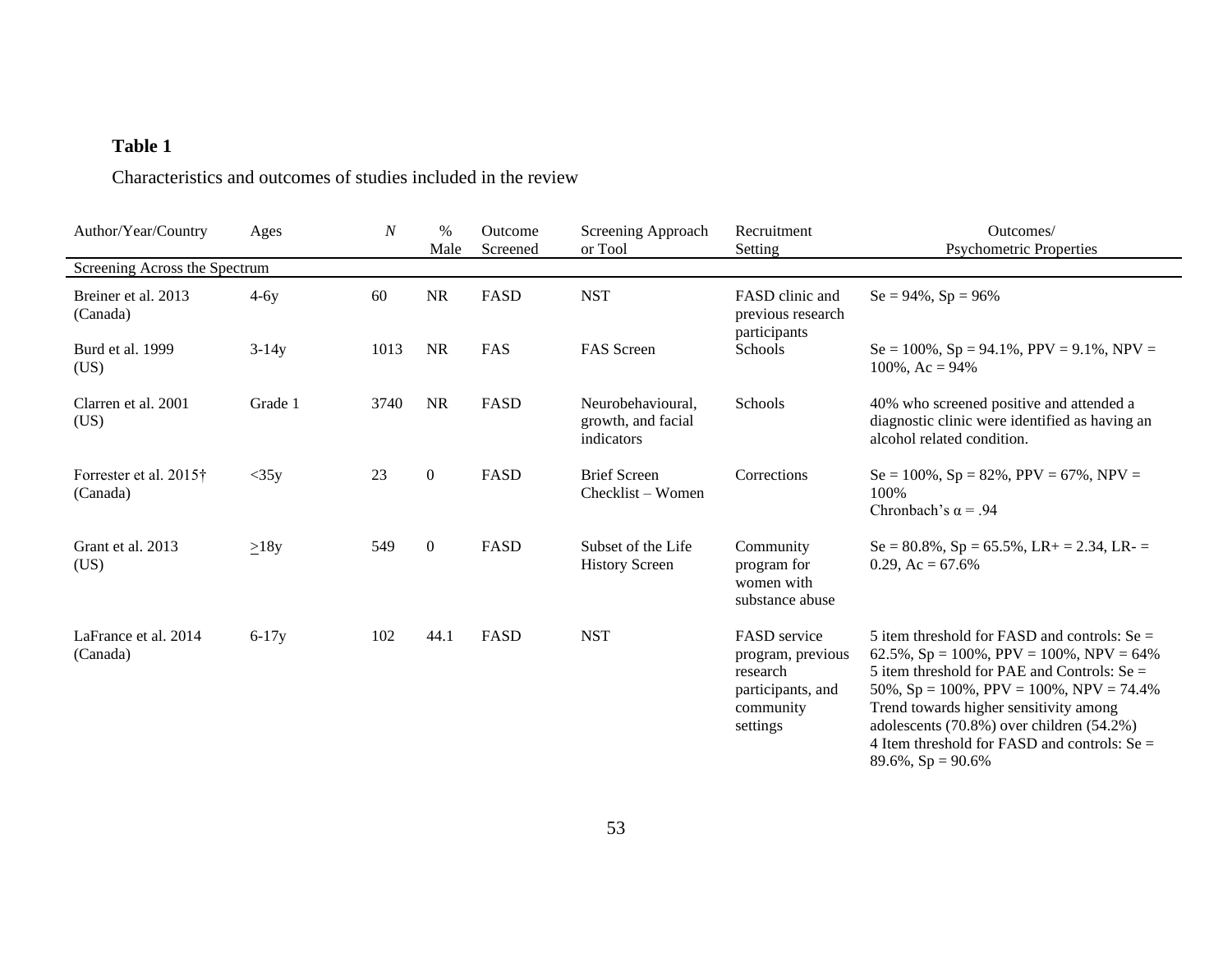| MacPherson et al. 2011†<br>(Canada) | $<$ 30y      | 91   | 100       | <b>FASD</b> | <b>Brief Screen</b><br>Checklist                                                                                          | Corrections                                                                                   | Se = 78%, Sp = 85%, PPV = 41%, NPV = 97%,<br>$Ac = 84\%$                                                                                                       |
|-------------------------------------|--------------|------|-----------|-------------|---------------------------------------------------------------------------------------------------------------------------|-----------------------------------------------------------------------------------------------|----------------------------------------------------------------------------------------------------------------------------------------------------------------|
| McLachlan 2017†<br>(Canada)         | $18-40y$     | 80   | 85        | <b>FASD</b> | <b>Brief Screen</b><br>Checklist; FASD<br>Screening and<br>Referral Tool for<br><b>Youth Probation</b><br><b>Officers</b> | Corrections                                                                                   | BSC: Se = $92.3\%$ , Sp = $70.4\%$ , PPV = $44.8\%$ ,<br>$NPV = 97.4%$<br>FASD Screening and Referral Tool for Youth<br>Probation Officers: few items endorsed |
| Nash et al. 2006<br>(Canada)        | $6-16y$      | 90   | <b>NR</b> | <b>FASD</b> | <b>NST</b>                                                                                                                | FASD clinics,<br>previous research<br>participants, and<br>community<br>settings              | FASD and controls: $Se = 86\%, Sp = 82\%$<br>FASD and ADHD: $Se = 81\%$ , $Sp = 72\%$                                                                          |
| Nash et al. 2011<br>(Canada)        | $6-18y$      | 220  | 64.1      | FASD        | <b>NST</b>                                                                                                                | FASD clinics,<br>outpatient<br>treatment centers.<br>and previous<br>research<br>participants | FASD and controls: $Se = 98\%$ , $Sp = 42\%$<br>FASD and ADHD: $Se = 89\%$ , $Sp = 54\%$<br>FASD and OCD/ODD: one item differed<br>between groups              |
| Patel et al. 2019<br>(Canada)       | $3-15y$      | 106  | 50        | <b>FASD</b> | <b>NST</b>                                                                                                                | Care settings                                                                                 | Of those who screened positive, $PPV = 78\%$                                                                                                                   |
| Poitra et al. 2003<br>(US)          | Kindergarten | 1384 | <b>NR</b> | FAS         | FAS Screen                                                                                                                | Schools                                                                                       | $Se = 100\%$ , $Sp = 95.43\%$ , $Ac = 95\%$                                                                                                                    |
| Prediger 2003†<br>(Canada)          |              |      |           | FASD        | <b>Initial Risk Screening</b><br>Measure for Young<br>Offenders                                                           |                                                                                               | Items for the tool were selected base on<br>literature review and experience of professionals                                                                  |
| Singal et al. 2018†<br>(Canada)     | $12 - 18y$   | 382  | <b>NR</b> | <b>FASD</b> | FASD Screening and<br>Referral Tool for<br><b>Youth Probation</b><br><b>Officers</b>                                      | Youth corrections                                                                             | $Se = 34\%, Sp = 84\%$                                                                                                                                         |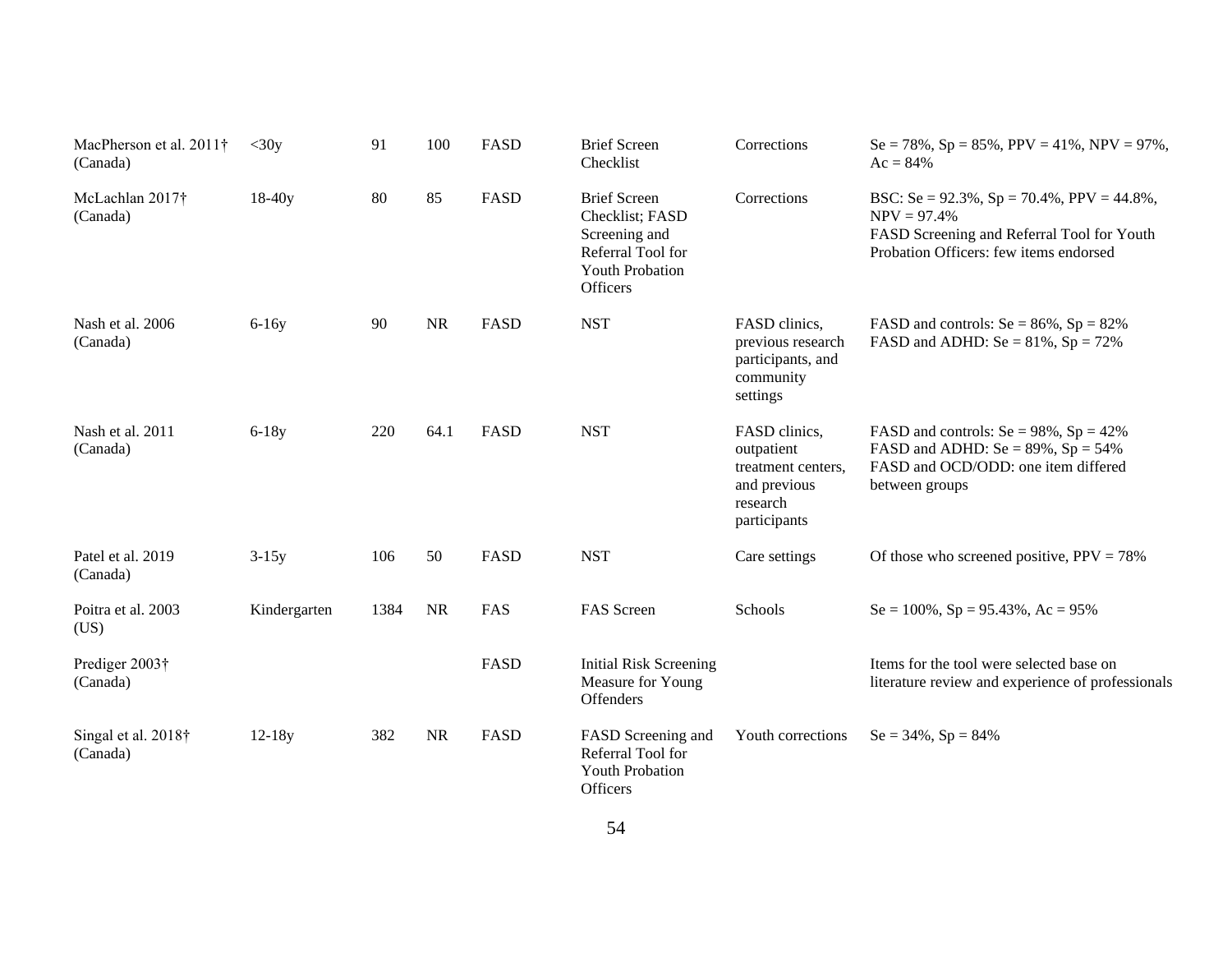| Steinhart 2016†<br>(Canada)                 | $7-15y$   | 75  | 57        | FASD                                           | Children's Aid<br>Society of Toronto<br>Screening Tool     | Care settings                                                                            | One item differed between the FASD and<br>control groups. Use of the tool was unsupported                                                                                                    |
|---------------------------------------------|-----------|-----|-----------|------------------------------------------------|------------------------------------------------------------|------------------------------------------------------------------------------------------|----------------------------------------------------------------------------------------------------------------------------------------------------------------------------------------------|
| Streissguth et al. (1998)                   | $2 - 51y$ | 739 | 60.6      | FASD                                           | <b>Fetal Alcohol</b><br><b>Behavior Scale</b>              | Fetal alcohol and<br>drug unit,<br>corrections, and<br>general practice<br>waiting rooms | FASD reference sample, Chronbach's $\alpha$ = .91<br>Normative sample, Chronbach's $\alpha$ = .89<br>Test-retest reliability, $r = .69$<br>80% of FAS/FAE group had scores about 11 or<br>12 |
| Wilson 2002†<br>(Canada)                    | Adults    | 65  | <b>NR</b> | FASD                                           | Structured for<br><b>Success Project</b><br>Screening Tool | FASD family<br>support programs                                                          | Internal consistency, Chronbach's $\alpha$ .91<br>Test-retest $r = .748*$                                                                                                                    |
| Screening Based on Sentinel Facial Features |           |     |           |                                                |                                                            |                                                                                          |                                                                                                                                                                                              |
| Astley et al. 1995<br>(US)                  | $0-10y$   | 194 | 55.7      | FAS                                            | Manual measurement<br>of facial features                   | FAS clinic                                                                               | Se = $100\%$ , Sp = 89%, False positive rate = 9%,<br>71% of false-positives were PFAE                                                                                                       |
| Astley et al. 1996<br>(US)                  | $0-27y$   | 126 | 66.7      | FAS                                            | Facial Photographic<br>Analysis Software                   | FAS image<br>database and<br>previous research<br>participants                           | $Se = 100\%$ , $Sp = 100\%$ , $Ac = 100\%$                                                                                                                                                   |
| Astley et al. 2002<br>(US)                  | $0-12y$   | 600 | 52        | FAS                                            | Facial Photographic<br>Analysis Software                   | Care settings                                                                            | $Se = 100\%$ , $Sp = 99.8\%$ , $PPV = 85.7\%$ , $NPV =$<br>$100\%$ , Ac = 99.8%                                                                                                              |
| Avner et al. 2014<br>(Canada)               | $2m-15y$  | 40  | 60        | <b>Short PFL</b><br>and philtrum<br>smoothness | Facial Photographic<br>Analysis Software                   | FAS clinic                                                                               | $Se = 100\%$ , $Sp = 64\%$                                                                                                                                                                   |
| Lee et al. $2016$<br>(South Korea)          | $4-18y$   | 307 | 65.5      | Facial<br>features                             | Growth deficiency                                          | High-risk settings                                                                       | Of those who screened positive, 14.9% met<br>criteria for facial features of FAS, 50.6% were<br>deferred, and 34.5% were classified as No FAS                                                |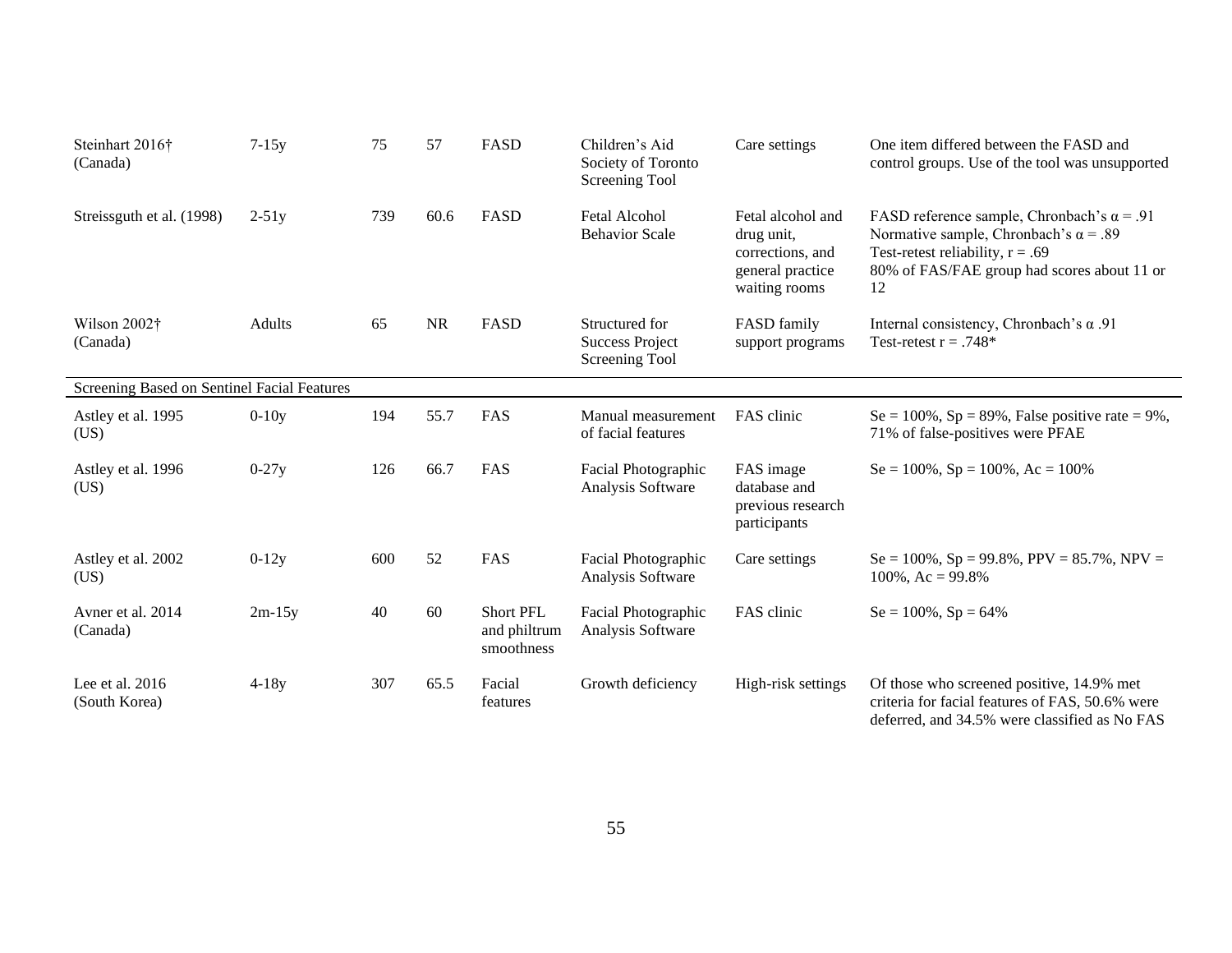| Moore et al. 2001<br>(US)                  | $3w-14y$                                                    | 131 | 58        | FAS and<br>pFAS            | Manual measurement<br>of facial features  | FAS support<br>centres and<br>research centres                       | PAE vs. Non-PAE: $Se = 98\%$ , $Sp = 90\%$ , $Ac =$<br>96%<br>FAS vs. pFAS vs. controls: $Se = 85\%$ , $Sp =$<br>$94\%,$ Ac = $88\%$                                                                                                                                                                                   |
|--------------------------------------------|-------------------------------------------------------------|-----|-----------|----------------------------|-------------------------------------------|----------------------------------------------------------------------|------------------------------------------------------------------------------------------------------------------------------------------------------------------------------------------------------------------------------------------------------------------------------------------------------------------------|
| <b>Emerging Approaches</b>                 |                                                             |     |           |                            |                                           |                                                                      |                                                                                                                                                                                                                                                                                                                        |
| Andreu-Fernández et al.<br>2019<br>(Spain) | $8-12y$                                                     | 150 | 56        | FASD and<br>PAE            | Concentration of<br>IGF-I and IGF-II      | Previous research<br>participants and<br>adoptees with<br><b>PAE</b> | Participants with IGF-II concentration below the<br>$5th$ % ile: FASD = 14%, PAE = 6.5%, Controls =<br>$0\%$<br>Participants with IGF-II concentration below the<br>$50th$ % ile: FASD = 43%, PAE = 19.4%,<br>Controls = $3.2\%$<br>Correlations found between IGF-II and some<br>neuropsychological measures.         |
| Andreu-Fernández et al.<br>2020<br>(Spain) | FASD:<br>$M = 10.7 + 3.7y$<br>No FASD:<br>$M = 12.0 + 3.4y$ | 185 | 62.7      | <b>FASD</b>                | Dermatoglyphics                           | Previous research<br>participants                                    | Significant correlations found between FASD<br>diagnosis and TABRC, FA <sub>ABCR</sub> , TATD, and<br>FA <sub>ATD</sub> .                                                                                                                                                                                              |
| Barret et al. 2019<br>(US)                 | $6-18y$                                                     | 71  | 45.8      | <b>PAE</b>                 | Functional near-<br>infrared spectroscopy | FASD clinics and<br>community<br>settings                            | Main effect of group found in levels of<br>oxygenated and deoxygenated hemoglobin in<br>the left and medial prefrontal cortex during a<br>working memory task. Main effects of group<br>found in the right prefrontal cortex for<br>oxygenated hemoglobin during the inhibitory<br>condition of a working memory task. |
| Douglas et al. 2003<br>(South Africa)      | $6-7y$                                                      | 46  | <b>NR</b> | Facial<br>measuremen<br>ts | 3D facial image<br>analysis               | Previously<br>collected data                                         | Mean differences between automatic and<br>manual measurements (mm): $PFL = 0.66$ , $IPD =$<br>$0.27$ , ICD = 1.19, OCD = 1.17                                                                                                                                                                                          |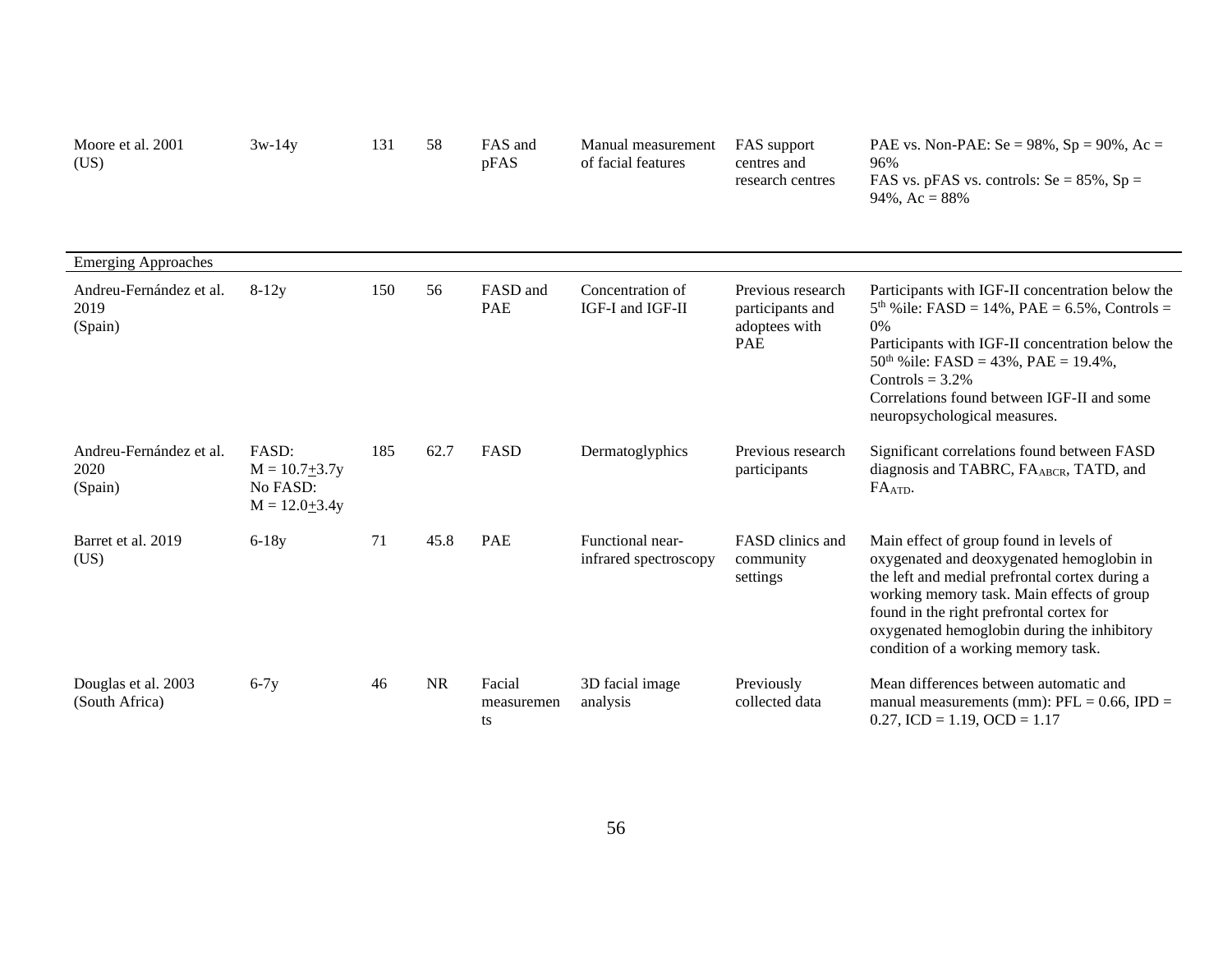| Fang et al. 2008<br>(South Africa and<br>Finland) | $2.8 - 21.0y$ | 149 | 45.6      | FAS facial<br>features     | 3D laser facial scans                         | Previously<br>collected data                                | Caucasian: Se = $88.2\%$ , Sp = $100\%$ , Ac =<br>92.6%<br>Cape Coloured: Se = $91.7\%$ , Sp = $90\%$ , Ac =<br>90.9%<br>Combined: Se = $82.75\%$ Sp = $76.2\%$ Ac =<br>80.0%                                                                                                                                       |
|---------------------------------------------------|---------------|-----|-----------|----------------------------|-----------------------------------------------|-------------------------------------------------------------|---------------------------------------------------------------------------------------------------------------------------------------------------------------------------------------------------------------------------------------------------------------------------------------------------------------------|
| Green et al. 2009<br>(Canada)                     | $8-15y$       | 181 | 46.4      | FASD                       | Eye movement<br>control                       | Community<br>settings                                       | Group differences between FASD and controls:<br>PS SRT $(d = 0.64)^*$ , PS coefficient of variation<br>$(d = 0.59)^*$ , PS express saccades $(d = 0.07)^*$ , PS<br>direction errors ( $d = 0.60$ )*, AS SRT ( $d =$<br>0.69)*, AS coefficient of variation ( $d =$<br>0.99)*, AS direction errors $(d = 0.92)$ *    |
| Grobbelaar at al. 2007<br>(South Africa)          | $6-7y$        | 48  | <b>NR</b> | Facial<br>measuremen<br>ts | 3D facial image<br>analysis                   | Previously<br>collected data                                | Mean difference between manual and<br>algorithmic marking (mm): $PFL = -0.40$ , IPD =<br>$-0.18$ , ICD = 0.14, OCD = 0.05, ULW = 0.19,<br>$ULH = -0.02$<br>95% of differences fell within acceptable limits                                                                                                         |
| Lussier et al. 2018<br>(Canada)                   | $3.5 - 18y$   | 229 | 54.2      | FASD                       | DNA methylation of<br>buccal epithelial cells | Previously<br>collected data and<br>FASD clinics            | $Se = 91.7\%, Sp = 75\%, PPV = 90\%, NPV =$<br>$78.6\%$ , Ac = $83.3\%$                                                                                                                                                                                                                                             |
| Meintjes et al. 2002<br>(South Africa)            | Gr. 1         | 44  | <b>NR</b> | FAS facial<br>features     | 3D facial image<br>analysis                   | Previously<br>collected data<br>from a community<br>setting | Mean differences between automatic and<br>manual measurements (mm): $PFL = 0.1$ , $IPD =$<br>$2.9^*$ , ICD = $2.3^*$<br>Test-retest mean differences (mm): $PFL = 0.0$ ,<br>$IPD = 0.0$ , $ICD = 0.5*$                                                                                                              |
| Paolozza et al. 2014a<br>(Canada)                 | $5-17y$       | 202 | 49.7      | FASD and<br><b>PAE</b>     | Eye movement<br>control                       | FASD clinics and<br>community<br>settings                   | FASD performed worse than controls on all<br>psychometric and eye movement measures,<br>including: PS endpoint $(d = -0.47)^*$ , antisaccade<br>endpoint ( $d = -.63$ , p<.05), and sequence errors<br>$(d = 0.86, p < 0.05)$ .<br>Correlations found between some eye<br>movement tasks and psychometric measures. |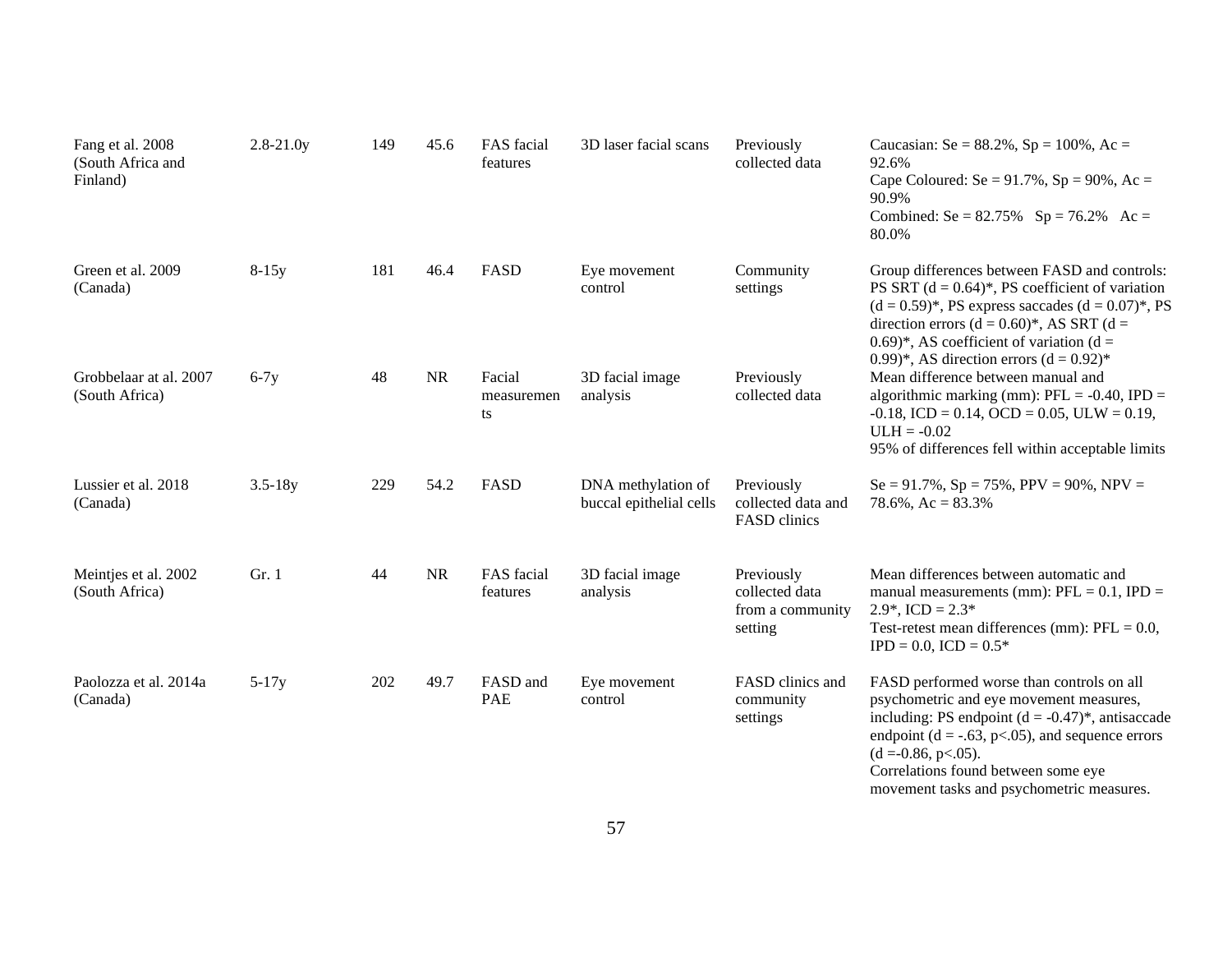| Paolozza et al. 2014b<br>(Canada)    | $5-17y$                                                                                                                 | 232 | 39.7 | FASD and<br>PAE             | Eye movement<br>control        | FASD clinics and<br>community<br>settings | FASD performed worse than controls on all<br>psychometric and eye movement measures:<br>direction errors (d=-0.5), timing errors (d=-0.7);<br>auditory attention ( $d = 0.6$ ), response set ( $d =$<br>0.6), Inhibition - naming $(d = 0.8)$ , Inhibition -<br>inhibition ( $d = 1.2$ ), Inhibition – switching ( $d =$<br>$1.4$ ).<br>FASD had negative correlations between<br>direction errors and: inhibition $(r = -0.31)^*$ , and<br>switching $(r = -0.36)^*$ . |
|--------------------------------------|-------------------------------------------------------------------------------------------------------------------------|-----|------|-----------------------------|--------------------------------|-------------------------------------------|-------------------------------------------------------------------------------------------------------------------------------------------------------------------------------------------------------------------------------------------------------------------------------------------------------------------------------------------------------------------------------------------------------------------------------------------------------------------------|
| Paolozza et al. 2014<br>(Canada)     | $7-18y$                                                                                                                 | 78  | 47.4 | FASD                        | Eye movement<br>control        | FASD clinics and<br>community<br>settings | FASD performed worse than controls on: AS<br>SRT $(t=2.4)$ <sup>*</sup> , AS anticipatory saccades<br>$(t=2.4)$ <sup>*</sup> , AS direction errors (t=2.8), MGS<br>sequence errors $(t=2.1)^*$ and MGS timing errors<br>$(t=.9)*$                                                                                                                                                                                                                                       |
| Planas et al. 2008<br>(Spain)        | PAE:<br>$M = 9.48y,$<br>Controls:<br>$M = 9.76y$                                                                        | 50  | 52   | <b>PAE</b>                  | Dermatoglyphics                | Hospital setting                          | Higher FA <sub>ABRC</sub> levels in those with the highest<br>FAEE compared to low FAEE and non-<br>exposed.                                                                                                                                                                                                                                                                                                                                                            |
| Reid et al. 2019<br>(Australia)      | $6-10y$                                                                                                                 | 14  | 47.1 | FASD                        | Respiratory sinus<br>arrythmia | FASD clinic and<br>schools                | Trend towards group effects, with lower RSA in<br>the FASD group prior to mindfulness<br>intervention                                                                                                                                                                                                                                                                                                                                                                   |
| Suttie et al. 2013<br>(South Africa) | FAS:<br>$M = 10.6 + 2.4y$<br>pFAS:<br>$M = 10.0 \pm 1.5y$<br>HE:<br>$M = 10.4 + 2.7y$<br>Controls:<br>$M = 10.1 + 2.6y$ | 192 | 50   | Facial<br>dysmorpholo<br>gy | 3D facial image<br>analysis    | Ante-natal clinics<br>and schools         | FAS vs. nonexposed: $Ac = 97 - 100\%$ for the<br>face, 92% for the profile<br>FAS/pFAS vs. nonexposed: $Ac = 90\%$ for the<br>face, 92% for the profile                                                                                                                                                                                                                                                                                                                 |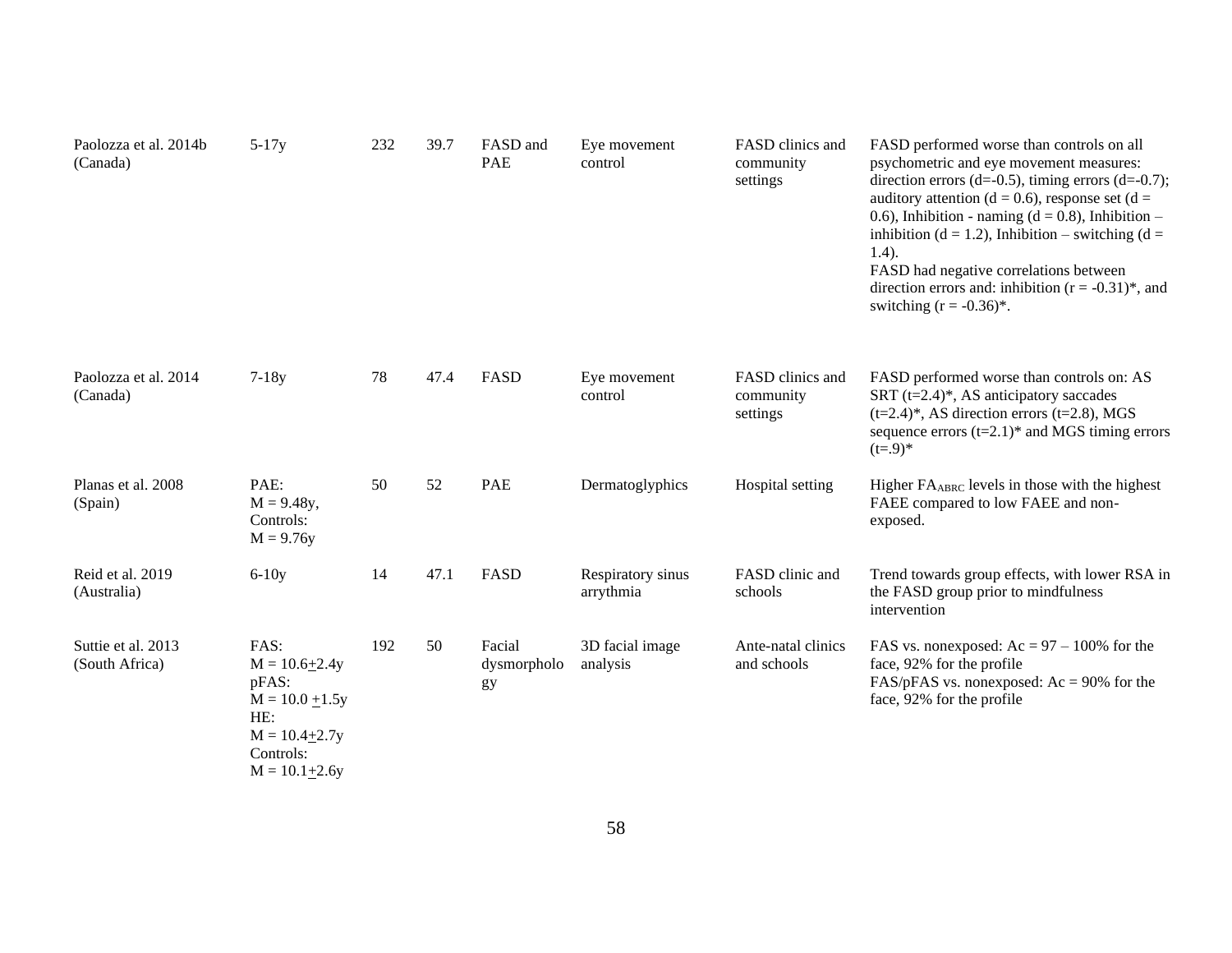| Suttie et al. 2017<br>(US, South Africa, and<br>Europe) | $3 - 18v$ | 415 | 53.7 | Facial<br>dysmorpholo<br>gy | 3D facial image<br>analysis                                  | Previously<br>collected data and<br>community<br>settings | Caucasian: $Ac = 96\%$<br>Cape coloured: $Ac = 98\%$                                                                                                                                                           |
|---------------------------------------------------------|-----------|-----|------|-----------------------------|--------------------------------------------------------------|-----------------------------------------------------------|----------------------------------------------------------------------------------------------------------------------------------------------------------------------------------------------------------------|
| Zhang et al. 2019<br>(Canada)                           | $5 - 18y$ | 207 | 46.9 | FASD                        | Eye movement<br>control and<br>neuropsychological<br>testing | FASD clinics and<br>community<br>settings                 | PS and natural viewing: $Se = 77.27\%$ , $Sp =$<br>$79.17\%$ , Ac = $78.26\%$<br>PS, AS, natural viewing and short battery of<br>neuropsychological tests: $Se = 81.8\%$ , $Sp =$<br>$87.5\%$ , Ac = $84.78\%$ |

Note. Ac = accuracy, AS = antisaccade,  $FA_{ABCR}$  = fluctuating asymmetry from the a-b ridge count,  $FA_{ATD}$  = fluctuating asymmetry from the ATD angle,  $FAEE$  = fatty acid ethyl esters, FAS = fetal alcohol syndrome, FASD = fetal alcohol spectrum disorder, FP = false positive rate, HE = heavily exposed, ICD = inner canthal distance, IPD = interpupillary distance, LR+ = positive likelihood ratio, LR- = negative likelihood ratio, MGS = memory guided saccade, NR = not reported, NPV = negative predictive value, NST = Neurobehavioral Screening Test, OCD = outer canthal distance, PAE = prenatal exposure to alcohol, PFAE = partial fetal alcohol effects, pFAS = partial fetal alcohol syndrome, PFL = palpebral fissure length, PPV = positive predictive value, PS = prosaccade, Se = sensitivity,  $Sp = \text{specificity}$ ,  $SRT = \text{saccadic reaction time}$ ,  $TABRC = \text{total a-b ridge count}$ ,  $TATD = \text{total} ATD$  angle,  $ULH = \text{upper lip height}$ ,  $ULW = \text{upper lip}$ width

 $* p < 05$  † not peer reviewed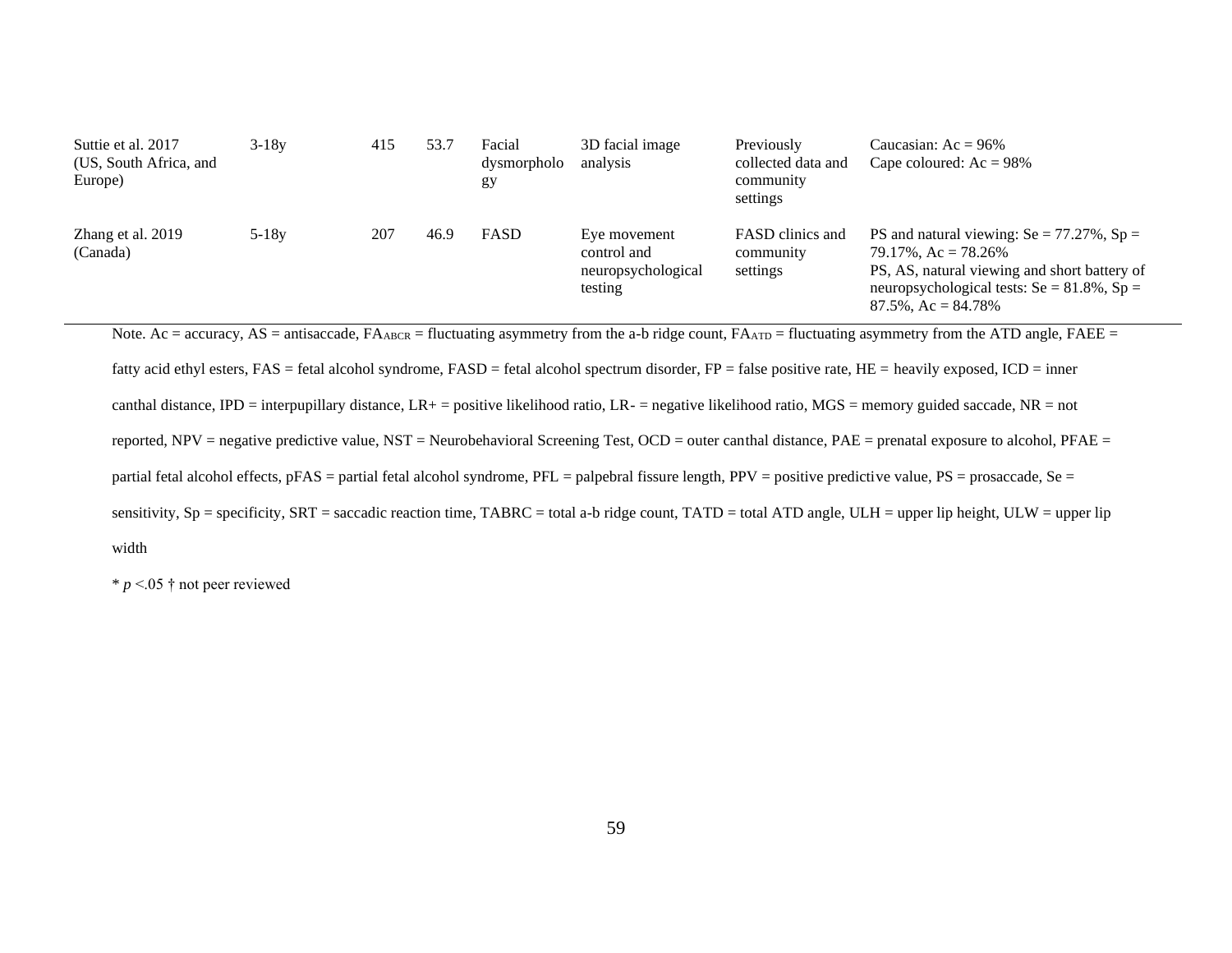### <span id="page-66-0"></span>**Table 2**

Quality assessment of studies using the Quadas-2 framework

| Study                                                 | <b>Risk of Bias</b> |           |           |             |  |  |  |
|-------------------------------------------------------|---------------------|-----------|-----------|-------------|--|--|--|
|                                                       | Patient             | Index     | Reference | Flow and    |  |  |  |
|                                                       | Selection           | Test      | Standard  | Timing      |  |  |  |
| Screening Across the<br><b>FASD</b> Spectrum          |                     |           |           |             |  |  |  |
| Breiner et al. (2013)                                 | H                   | H         | L         | U           |  |  |  |
| Burd et al. (1999)                                    | H                   | L         | H         | H           |  |  |  |
| Clarren et al. (2001)                                 | H                   | L         | H         | H           |  |  |  |
| Forrester et al. (2015)                               | H                   | H         | L         | H           |  |  |  |
| Grant et al. (2013)                                   | H                   | H         | H         | H           |  |  |  |
| LaFrance et al. (2014)                                | $\mathbf U$         | H         | U         | H           |  |  |  |
| MacPherson & Chudley (2011)                           | L                   | H         | L         | H           |  |  |  |
| McLachlan (2017)                                      | H                   | H         | L         | H           |  |  |  |
| Nash et al. (2006)                                    | H                   | H         | L         | L           |  |  |  |
| Nash et al. (2011)                                    | H                   | H         | L         | U           |  |  |  |
| Patel et al. (2019)                                   | L                   | L         | H         | H           |  |  |  |
| Poitra et al. (2003)                                  | L                   | L         | H         | H           |  |  |  |
| Prediger (2003)                                       | NA                  | NA        | <b>NA</b> | <b>NA</b>   |  |  |  |
| Singal et al. (2018)                                  | L                   | L         | H         | H           |  |  |  |
| Steinhart (2016)                                      | H                   | H         | L         | U           |  |  |  |
| Streissguth et al. (1998)                             | H                   | H         | L         | H           |  |  |  |
| Wilson (2002)                                         | H                   | H         | <b>NA</b> | L           |  |  |  |
| Screening Based on<br><b>Sentinel Facial Features</b> |                     |           |           |             |  |  |  |
| Astley & Clarren (1995)                               | H                   | H         | L         | L           |  |  |  |
| Astley & Clarren (1996)                               | H                   | H         | L         | L           |  |  |  |
| Astley et al. (2002)                                  | L                   | L         | $H_{\rm}$ | H           |  |  |  |
| Avner et al. (2014)                                   | H                   | H         | U         | L           |  |  |  |
| Lee et al. $(2016)$                                   | L                   | L         | H         | H           |  |  |  |
| Moore et al. (2001)                                   | H                   | $H_{\rm}$ | L         | $\mathbf L$ |  |  |  |
| <b>Emerging Approaches</b>                            |                     |           |           |             |  |  |  |
| Andreu-Fernández et al. (2019)                        | H                   | H         | L         | L           |  |  |  |
| Andreu-Fernández et al. (2020)                        | H                   | $H_{\rm}$ | L         | H           |  |  |  |
| Barrett et al. (2019)                                 | H                   | $H_{\rm}$ | L         | $H_{\rm}$   |  |  |  |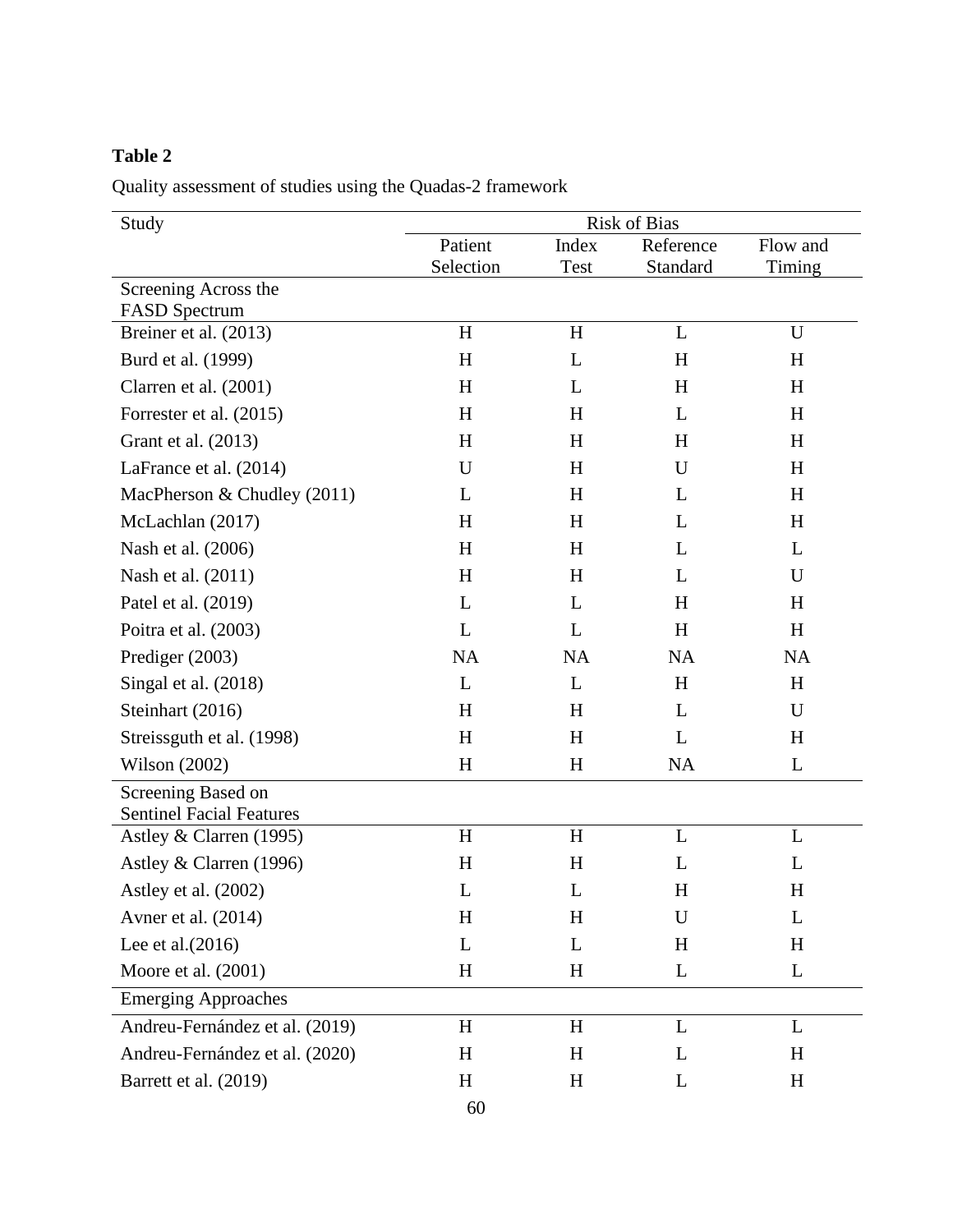| Douglas et al. (2003)              | U         | H | H |   |
|------------------------------------|-----------|---|---|---|
| Fang et al. (2008)                 | $H_{\rm}$ | L | L | L |
| Green et al. (2009)                | $H_{\rm}$ | H | L | H |
| Grobbelaar & Douglas et al. (2007) | U         | L | L | L |
| Lussier et al. $(2018)$            | U         | H | L | H |
| Meintjes et al. (2002)             | U         | L | L | L |
| Paolozza et al. (2014a)            | $H_{\rm}$ | L | L | H |
| Paolozza et al. (2014b)            | H         | L | L | H |
| Paolozza et al. (2014)             | $H_{\rm}$ | L | L | H |
| Planas et al. $(2018)$             | H         | L | L | H |
| Reid et al. (2019)                 | H         | H | L | H |
| Suttie et al. (2013)               | $H_{\rm}$ | H | L | H |
| Suttie et al. $(2017)$             | $H_{\rm}$ | L |   |   |
| Zhang et al. $(2019)$              | H         | H |   | U |

 $L = Low\ Risk\ H = High\ Risk\ U = Unclear\ Risk$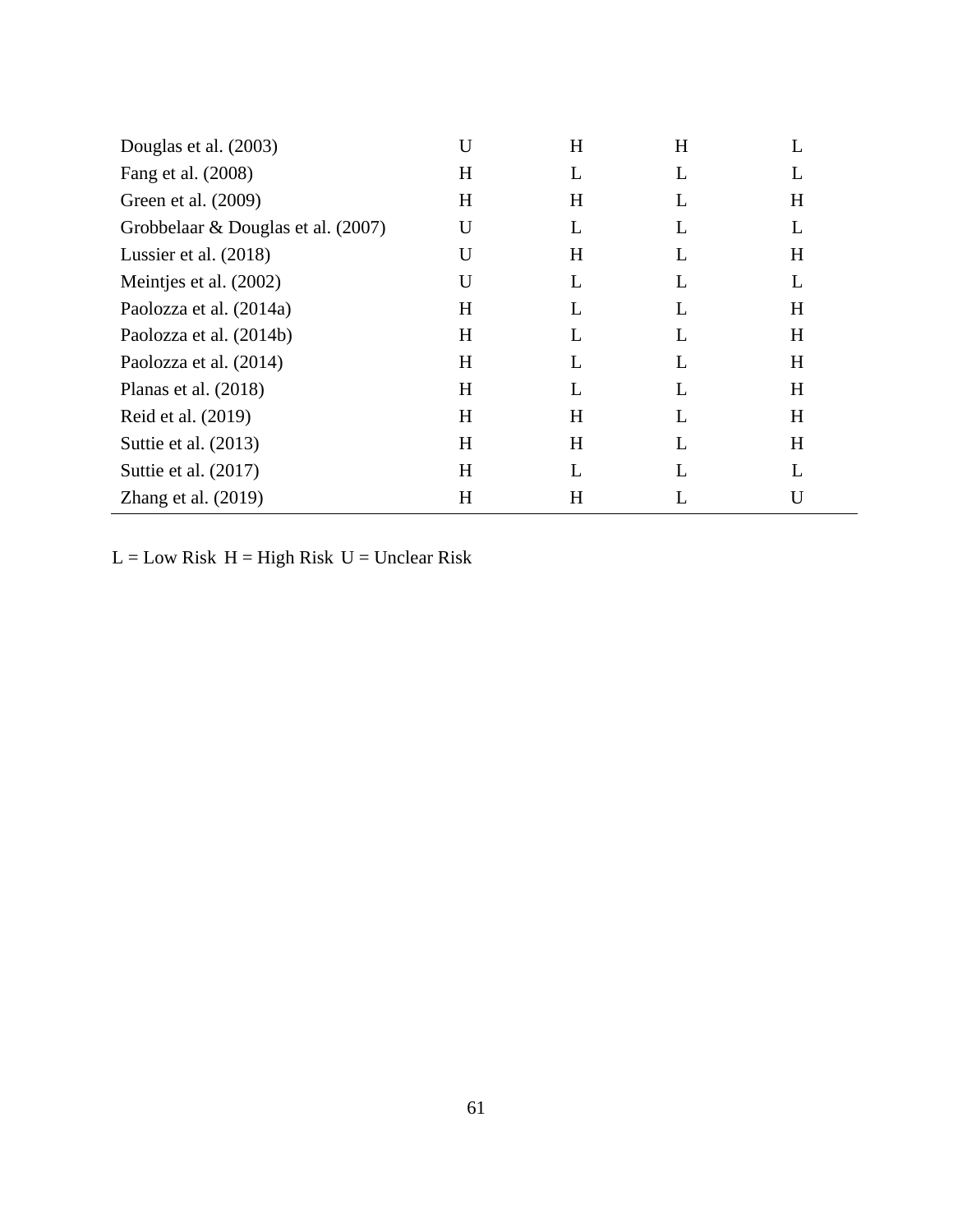# **Table 3**

<span id="page-68-0"></span>

| No. of                                      | <b>Study Design</b> | Risk of bias            | Inconsistency               | Indirectness               | Imprecision               | Publication                                    | Quality  |  |  |  |
|---------------------------------------------|---------------------|-------------------------|-----------------------------|----------------------------|---------------------------|------------------------------------------------|----------|--|--|--|
| <b>Studies</b>                              |                     |                         |                             |                            |                           | <b>Bias</b>                                    |          |  |  |  |
| Screening Across the FASD Spectrum          |                     |                         |                             |                            |                           |                                                |          |  |  |  |
| 18                                          | Low                 | Serious risk<br>of bias | No serious<br>inconsistency | Serious<br>indirectness    | No serious<br>imprecision | N <sub>o</sub><br>publication<br>bias detected | Very Low |  |  |  |
| Screening Based on Sentinel Facial Features |                     |                         |                             |                            |                           |                                                |          |  |  |  |
| 6                                           | Low                 | Serious risk<br>of bias | No serious<br>inconsistency | No serious<br>indirectness | No serious<br>imprecision | No<br>publication<br>bias detected             | Very Low |  |  |  |

Quality assessment of screening tools/approaches across settings and ages using the GRADE system